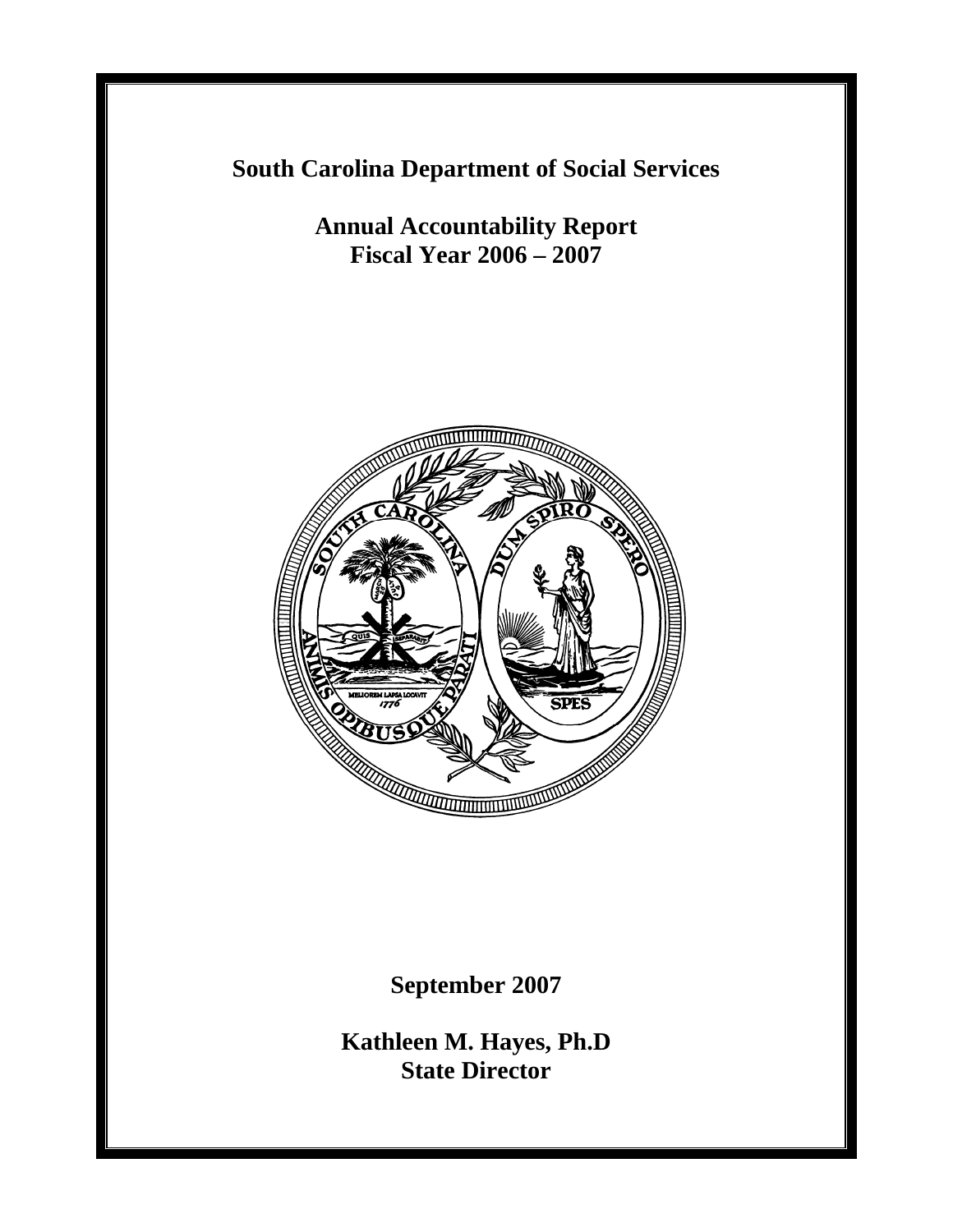# **Accountability Report Transmittal Form**

*Date of Submission: Agency Director:* **Kathleen M. Hayes, Ph.D**<br>*Agency Contact Person:* Tom Bardin *Agency Contact Person:* Tom Bardin<br> *Agency Contact's Telephone:* (803) 898-7496  $A$ gency Contact's Telephone:

*Agency Name:* South Carolina Department of Social Services<br> *Date of Submission:* September 2007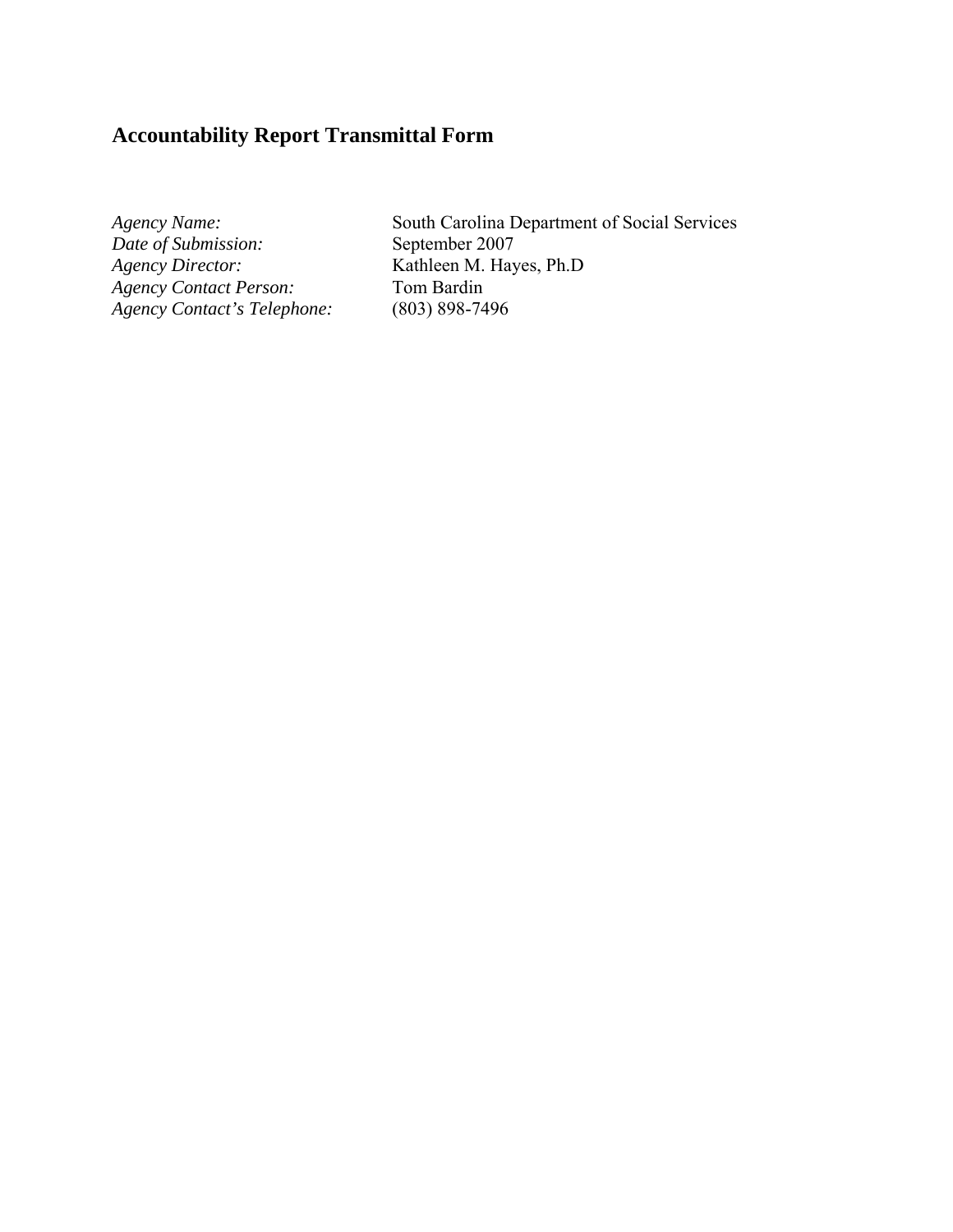# **Table of Contents**

| Category 4: Measurement, Analysis and Knowledge Management28 |     |
|--------------------------------------------------------------|-----|
|                                                              |     |
|                                                              |     |
|                                                              |     |
|                                                              | .56 |
|                                                              |     |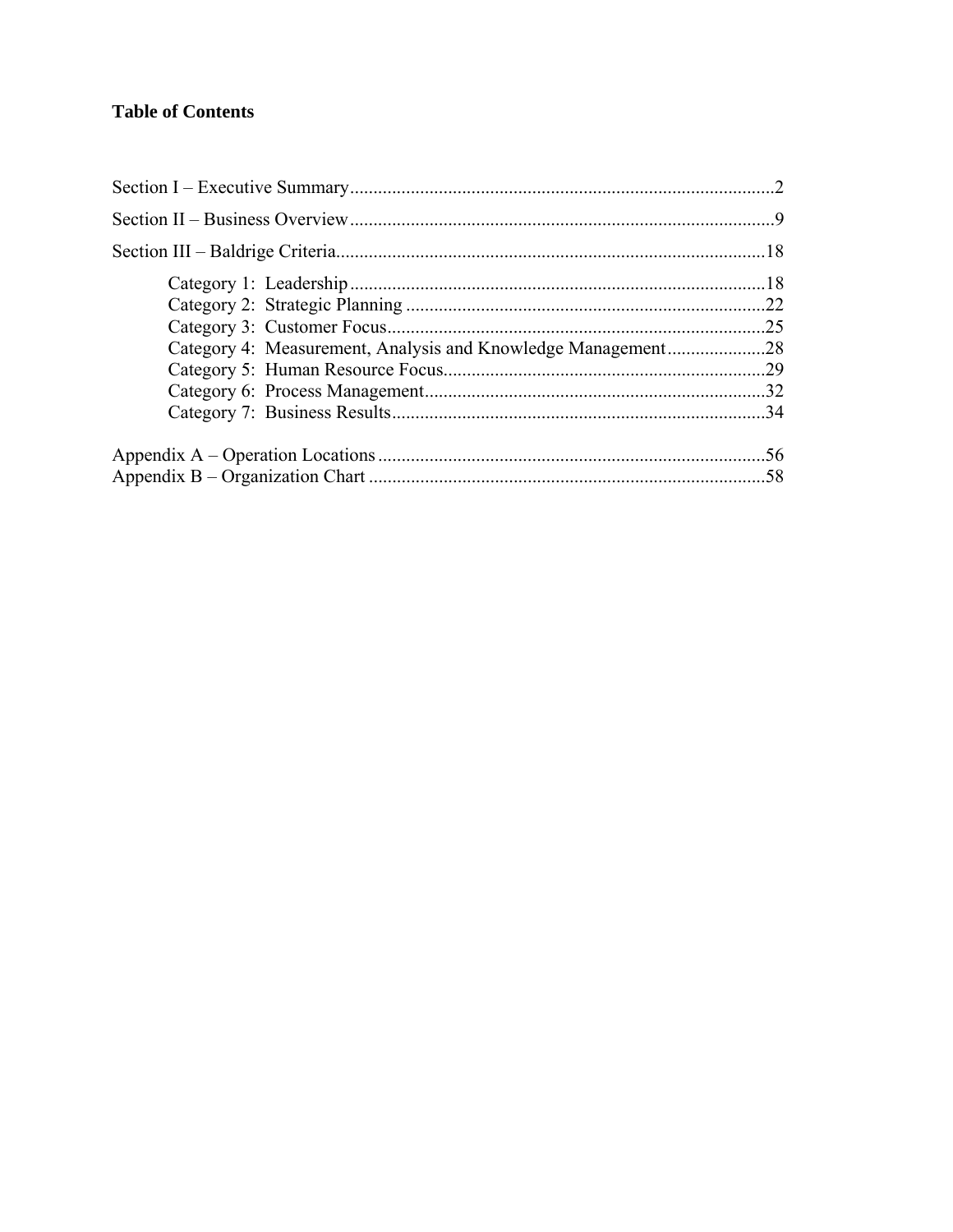South Carolina Department of Social Services 2006 – 2007 Annual Accountability Report

#### **Section I: Executive Summary**

DSS began FY 2006-07 with new challenges, including implementing corrective action required by state and federal audits related to improvements in the delivery of services to children in protective services and foster care cases. The state's welfare program, Family Independence, underwent a major overhaul as a result of congressional legislation. Further, the agency continues to accrue federal penalties for not having a certified child support enforcement automated information system. In addition, midway through the fiscal year, the State Director, Kim Aydlette, resigned and the Governor subsequently appointed Dr. Kathleen M. Hayes as State Director to undertake challenges facing the agency. Because of concerns about the length of time it takes for foster children to achieve adoption, the Governor created a special task force to study the adoptions process. DSS will work with the task force to identify ways to make the adoptions process more efficient.

In response to years of budget cuts and scarce resources, the Governor and General Assembly supported the addition of 350 new positions dedicated to the agency's child welfare program. DSS began FY 2006-07 with these new positions and the accompanying challenges to recruit and train qualified applicants. In April 2007, DSS added training sessions so that new staff could be trained. These additional staff will enable employees to manage work loads and will more closely align staffing ratios to national averages. Where possible, staff performing dual roles in child welfare and adult protective services will be assigned a specific program area to better meet agency goals and requirements. Additionally, 38 new temporary grant positions in the Family Independence program will assist in meeting the mandates of amended federal requirements of the federal overhaul of Family Independence.

### **I.1. Mission and Values:**

The mission of the South Carolina Department of Social Services is to ensure the health, and safety of children and adults who cannot protect themselves, and to assist families to achieve stability through food assistance, child care, child support, and temporary benefits while transitioning into employment.

#### **Programs:**

| Child Welfare                                        | Child welfare programs ensure the safety and health of children. This system<br>of services includes Child Protective Services, Foster Care and Managed<br>Treatment, and Adoption Services.                                                                                                                                                                                                                                                                  |
|------------------------------------------------------|---------------------------------------------------------------------------------------------------------------------------------------------------------------------------------------------------------------------------------------------------------------------------------------------------------------------------------------------------------------------------------------------------------------------------------------------------------------|
| <b>Adult Protection</b>                              | The adult protective services program is designed to protect a vulnerable<br>adult from harm caused by the vulnerable adult or another. The services<br>include, but are not limited to, evaluating the need for protective services,<br>securing and coordinating existing services, arranging for living quarters,<br>obtaining financial benefits to which a vulnerable adult is entitled, and<br>securing medical services, supplies, and legal services. |
| Temporary<br>Assistance for<br><b>Needy Families</b> | The Temporary Assistance for Needy Families (TANF) program assists those<br>in need of temporary financial and employment-related assistance.                                                                                                                                                                                                                                                                                                                 |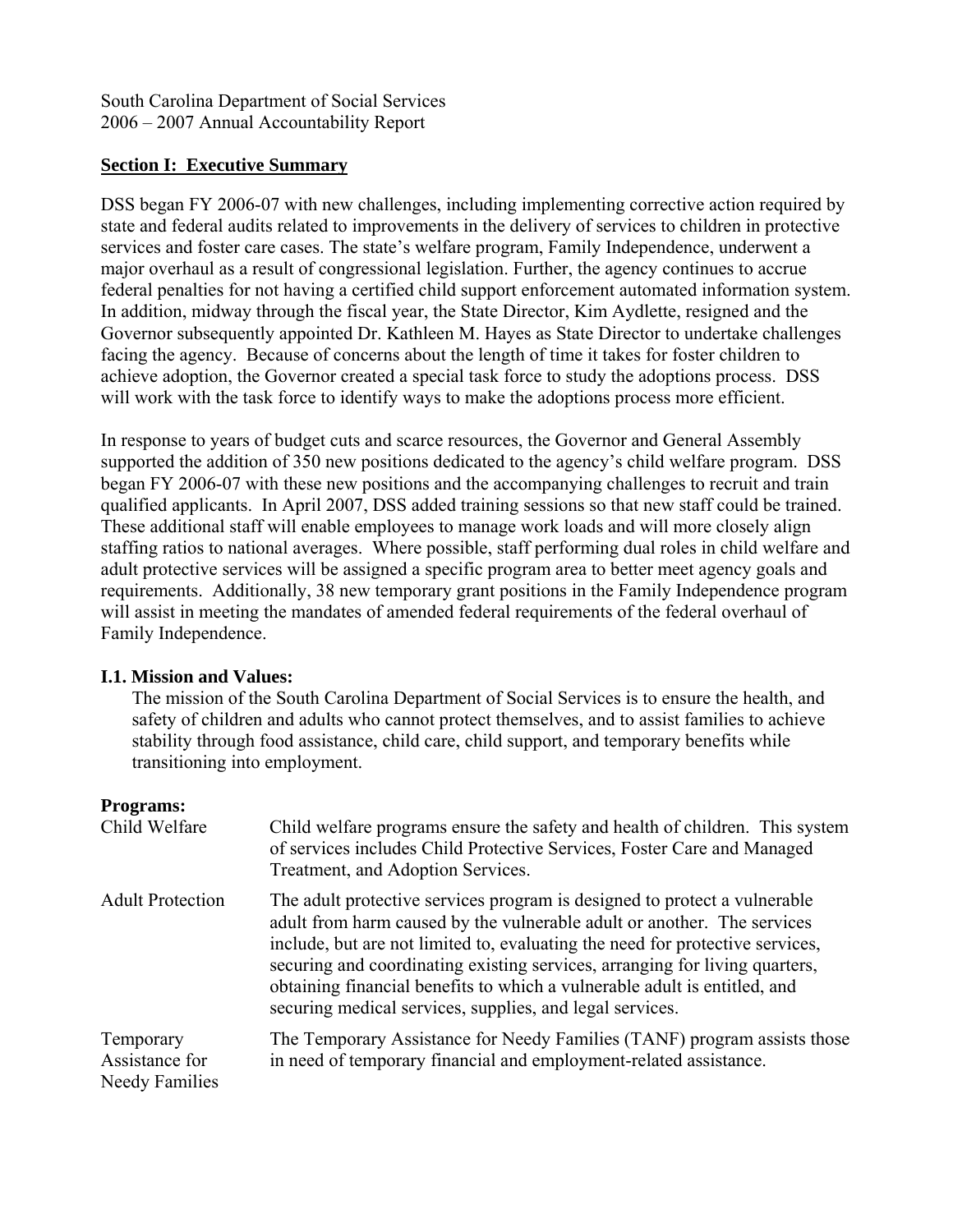| <b>Family Nutrition</b>      | The family nutrition program consists of a network of food assistance<br>programs that improve the health and well-being of children and adults who<br>cannot provide adequate nutrition for themselves.                                                  |
|------------------------------|-----------------------------------------------------------------------------------------------------------------------------------------------------------------------------------------------------------------------------------------------------------|
| <b>Child Care Services</b>   | The program administered to increase the availability, affordability, and/or<br>quality and safety of child care. It includes the federal Child Care<br>Development Fund, federal Social Services Block Grant and Child Care<br>Regulatory and Licensing. |
| Child Support<br>Enforcement | The program that establishes and enforces orders for child support,<br>establishes paternity for children when paternity is an issue, provides locate<br>services when whereabouts are unknown, and collects and distributes child<br>support payments.   |

# **1.2 Major Achievements**

### **Major Achievements - Human Services**

#### **Child Welfare Services**

Additional Frontline Staff: One of the greatest accomplishments for FY 2006-07 was an overall improvement in the state's fiscal condition. Because of this improvement, the General Assembly approved DSS' request for additional frontline staff for caseworkers providing intake, investigative/initial assessments, treatment, foster care, licensing and foster/adoptive home recruitment positions. The positions (FTEs) were allocated based on caseload size per county.

In Home Treatment Caseloads: Another accomplishment was the analysis of in home treatment caseload standards and movement toward counting caseloads by children rather than by family. This effort follows a national trend by states and child advocacy organizations as increased federal and state requirements have made existing caseload standards for in home treatment obsolete.

Child and Family Assessment and Service Plan (CFASP): Efforts to enhance the assessment and service planning process continue with the agency receiving additional technical assistance from the National Resource Center on Child Protective Services and the National Resource Center for Family Centered Practice and Permanency Planning.

Drug Endangered Children Protocol: The Drug Endangered Children Protocol (SCDEC) was completed in July 2006 and by January 2007, all state agency directors, CEOs of organizations and entities impacted by the procedures contained in the SCDEC had signed the Protocol. By their signatures, all agency and organization heads directed staff to implement the SCDEC as appropriate. The SCDEC was transmitted to DSS staff by agency directive memo on January 30, 2007.

Adoptions**:** For FY 2006-07, the agency placed 436 children into adoptive homes and finalized adoptions for 419 children.

Foster Care**:** South Carolina was one of six states selected to participate for one year (April 2006 – March 2007) in the National Governors Association Policy Academy on Youth Transitioning out of Foster Care. The premise of the Academy is that although the Department of Social Services is the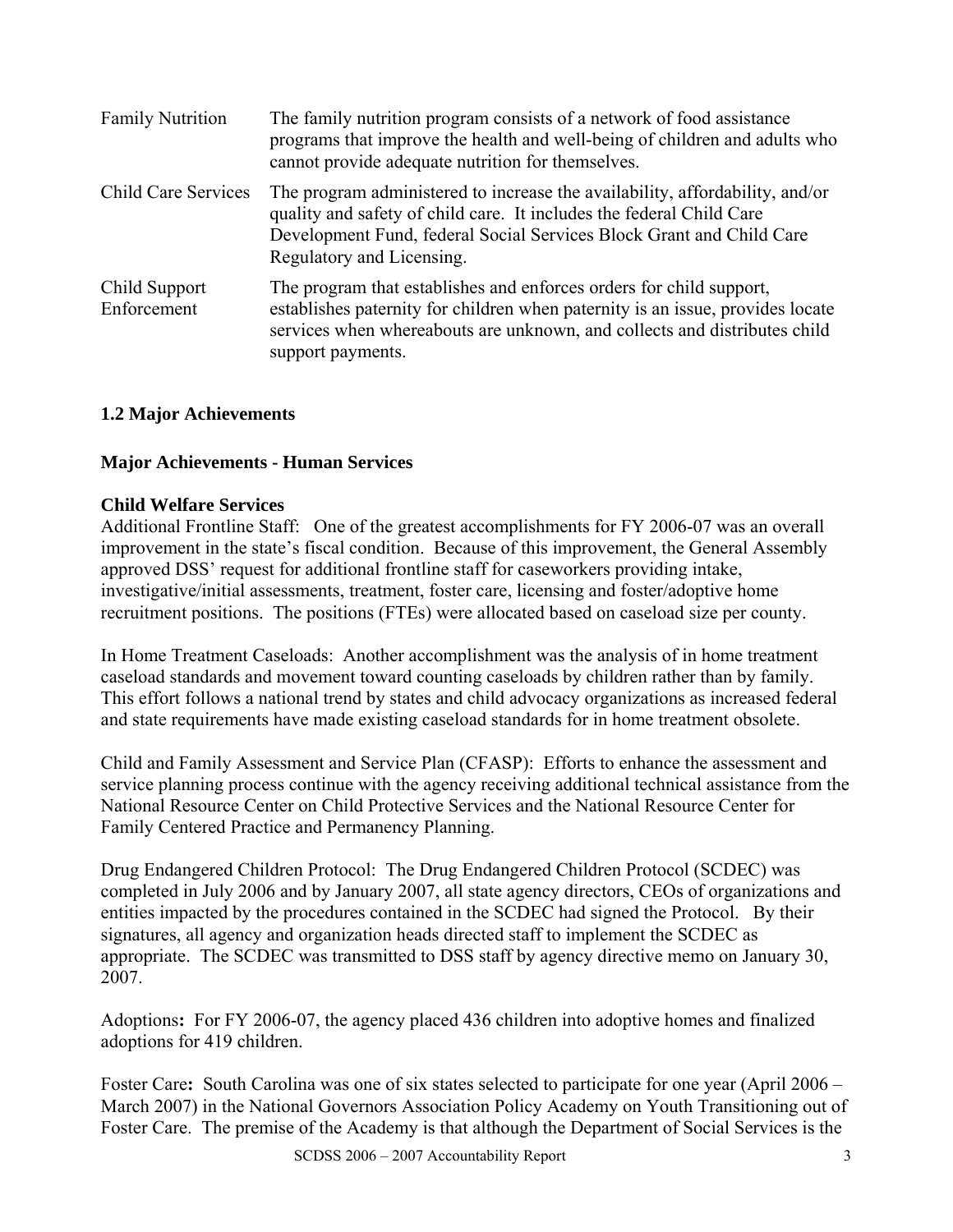public agency responsible for the administration of Foster Care and the Chafee Independent Living Program, other state agencies and secondary systems are also responsible for helping youth to reach their potential. Through assistance by a team of NGA policy experts to a Core Team of senior state leaders appointed by the Governor's Office, efforts were focused on developing better outcomes for youth exiting foster care. The state's vision was and continues to be *youth will succeed in transition from foster care to adult living and economic independence.* An unprecedented outcome from this committee is a one time allocation of one million dollars from the State Housing and Finance Development Authority for housing for youth in transition. Through the NGA Policy Academy, a stronger relationship has been established with the State Housing Authority that will open other doors in the future.

The Academy Core Team is now being integrated into the state Child Welfare Advisory Committee and a subcommittee will address activities initiated through the NGA Policy Academy.

### **Adult Protective Services and Domestic Violence**

- 1. Adult Protective Services partnered with DHHS, DDSN, DHEC, DMH, the State Long Term Care Ombudsman and Protection and Advocacy to develop and implement guidelines for agencies to assist in relocating residents when Community Residential Care Facilities (CRCF) are forced to close. The guidelines were developed to enhance communication, to provide a coordinated response in relocation situations and to outline the duties and responsibilities of agencies in meeting the needs of vulnerable adults.
- 2. Child care owners and operators statewide are receiving Domestic Violence Training made available by DSS in partnership with the South Carolina Coalition Against Domestic Violence and Sexual Assault. DSS provides child care vouchers for women living in shelters or receiving services from a state-funded domestic violence program; the vouchers provide child care for up to one year.
- 3. DSS previously approved uniform standards for treatment programs provided to batterers in domestic violence cases. During this past fiscal year, DSS began monitoring approved providers for compliance and continued to review new providers for approval. The standards and approved providers are listed on the DSS Website.

### **Major Achievements – Temporary Assistance for Needy Families, Family Nutrition and Child Care**

- 1.The Temporary Assistance for Needy Families program (TANF) obtained more than 10,000 jobs for employable clients. These jobs paid about \$6.75 per hour.
- 2. Hunger in low-income families was reduced by increasing food stamp participation among eligible households. South Carolina currently serves 88% of eligible households in SC (of those at or below 100% of poverty).
- 3.The number of seniors participating in the Food Stamp program increased by 42% through the Elderly Simplified Application Project (ESAP).
- 4.The Commodity Supplemental Food Program was implemented, providing monthly food assistance to 4,000 seniors age 60 and older in 5 counties.

### **Major Achievements - Child Support Enforcement**

1. In Federal Fiscal Year 2006, the South Carolina Division of Child Support Enforcement collected \$253,901,823 on behalf of children in this state and the nation, an increase of 1% over the previous year. In addition, 14,125 paternities were established, an increase of nearly 51%. In addition, 11,711 support orders were established. Over 15,000 wage withholding requests were generated.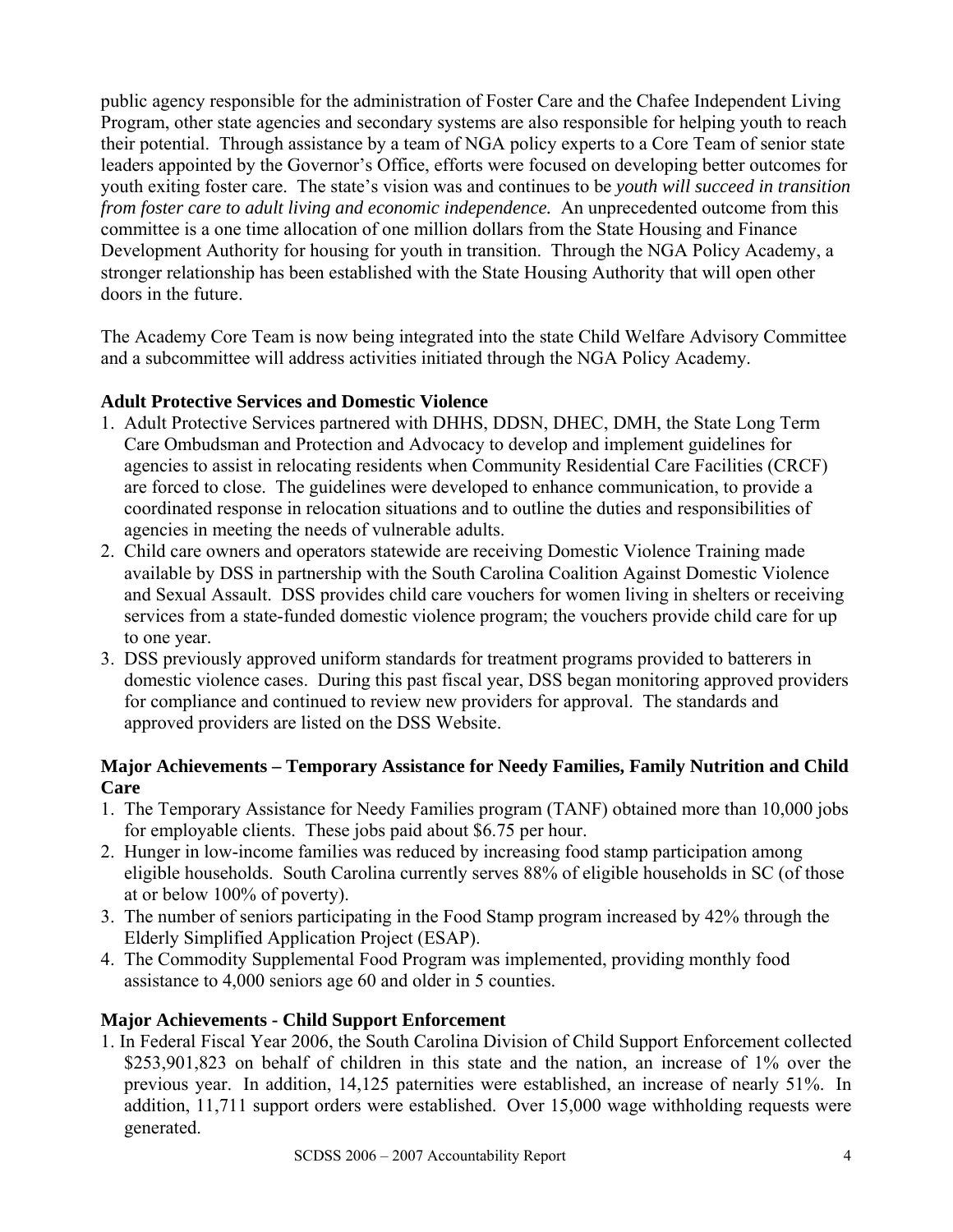- 2. The child support program has exceeded federal benchmarks for establishing child support orders by 51%, exceeded paternity establishment standards by 68%, current support payments by 23%, arrears cases paid by 32%, and cost effectiveness standards by 271%.
- 3. DSS has taken an important first step in obtaining a certified child support enforcement automated system. A vendor has been hired for the project.
- 4. The program collected \$7.43 in child support last fiscal year for every \$1 of expenditures.

# **Major Achievements – Administration and Planning**

- 1. DSS Information Systems installed new computers statewide, for new employees through a lease arrangement with a contract supplier.
- 2. The Division of Individual and Provider Rights expanded HABLA services to better meet client needs, improved outreach to the deaf community by obtaining a contract to enable DSS workers to use their computers as telecommunication devices to communicate by phone, and worked with USC to expand the number of qualified Spanish/English interpreters in the state.
- 3. In FY 2006-07, the agency's fully-operational planning division improved its statewide management data to provide program and county management with timely data to help ensure that children in child welfare cases achieve services when necessary and to alert management to specific children who need prompt attention. Monthly program outcome data is produced for counties and management to facilitate performance assessment and improvement has been modified to identify processes that adoptive children need to speed up the adoptions process.

# **1.3 Key Strategic Goals**

- A. Child Welfare Goals:
	- 1. To meet or exceed the objectives in the DSS Strategic Outcomes. The goals include ensuring children are safe, achieve permanency, and provide for their well-being.
	- 2. To provide child welfare services that meet or exceed the goals outlined in the state's five Year Child and Family Services Plan (CFSP), annually updated as the Annual Progress and Services Report (APSR).
	- 3. To increase adoptions from the previous state fiscal year.
- B. Adult Protective Services Goals
	- 1. To meet or exceed the objectives in the DSS Strategic Outcomes. The goals include ensuring that vulnerable adults are safe and able to live in the least restrictive environment.
	- 2. Reduce the recurrence of abuse and neglect among vulnerable adults.
- C. Temporary Assistance for Needy Families Goals
	- 1. To meet or exceed the objectives in the DSS Strategic Outcomes.
	- 2. To implement new mandates of the congressional reauthorization of TANF.
	- 3. To expedite FI services to eligible children and families.
	- 4. To maximize the number of clients placed in employment.
- D. Family Nutrition
	- 1. To meet or exceed the objectives in the DSS Strategic Outcomes
	- 2. To maximize eligible families' access to the Food Stamp program.
	- 3. To maximize participation of eligible children and adults in the Emergency Food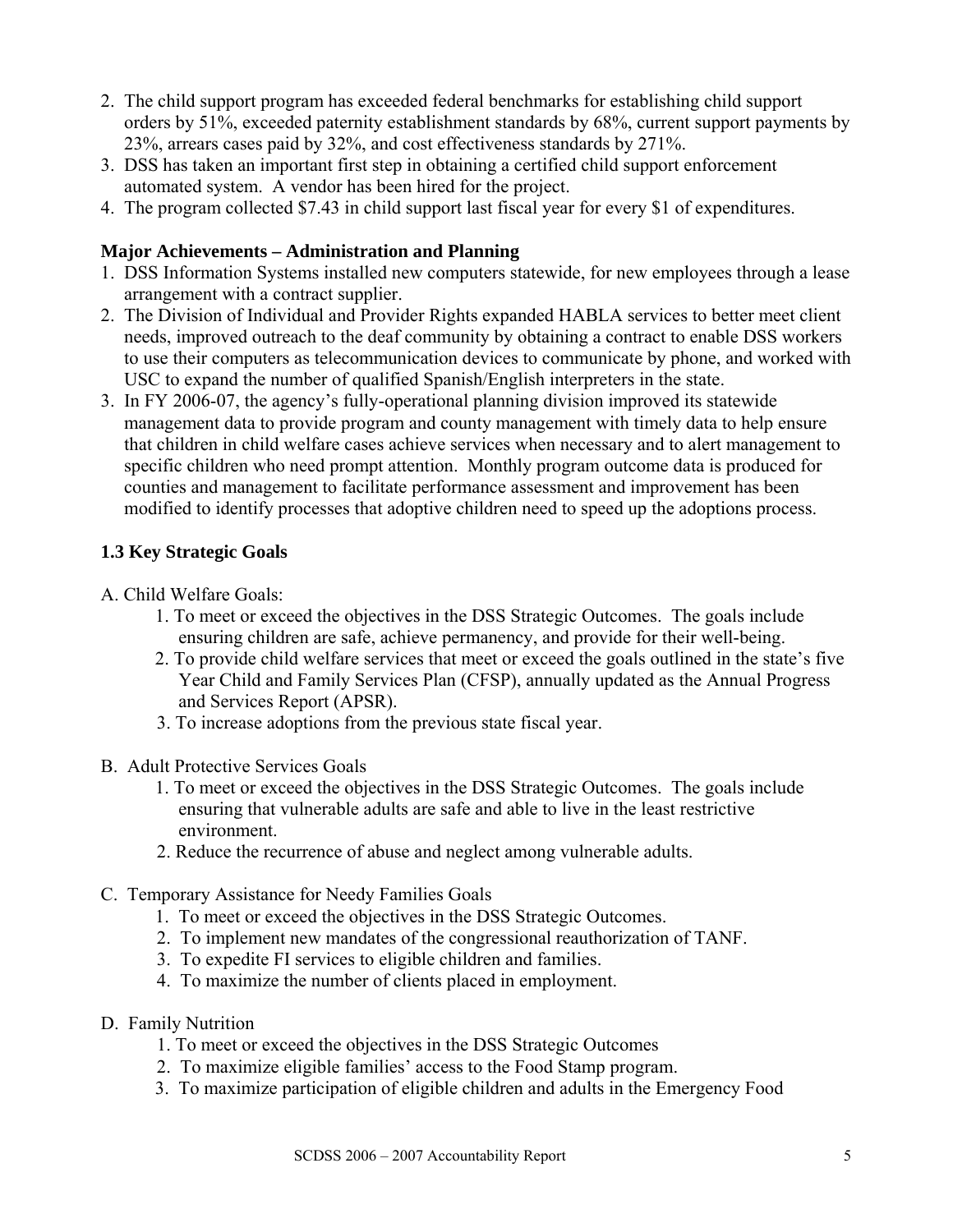Assistance Program, Commodity Supplemental Food Program, Seniors Farmers Market Program, Child and Adult Care Food Program, After-school Snack Program, Emergency Shelter Food Program, and Summer Food Service Program.

- E. Child Support Enforcement Goals
	- 1. To meet or exceed the objectives in the DSS Strategic Outcomes.
	- 2. To work to develop and implement a certified Child Support System.
	- 3. To establish paternity for children born out of wedlock.
	- 4. To ensure that children with one or both parents absent from the home receive adequate financial support from the non-custodial parent(s).
	- 5. To establish medical insurance coverage whenever such coverage is available at reasonable cost through the non-custodial parent's or custodial parent's employer.
- F. Child Care Goals
	- 1. To meet or exceed the objectives in the DSS Strategic Outcomes. The goals include providing quality, affordable child care throughout the state to help meet the needs of working families.
	- 2. To ensure that children's health and safety will be protected in child care settings.
- G. Administrative Goals
	- 1. To support program staff in meeting or exceeding DSS Strategic Outcomes objectives.
	- 2. To implement a training plan for staff to meet the requirements of the PIP (program improvement plan for CPS) as well as for agency outcomes.
	- 3. To continue implementation of the plan to reduce staff turnover in child welfare.
	- 4. To smoothly transition service delivery during departure of retiring and TERI staff.
	- 5. To provide all limited English proficient and/or sensory impaired clients equal access to services and benefits.
	- 6. To qualify a sufficient number of Spanish/English interpreters to meet the needs of all DSS offices.
	- 7. To implement an automated recruiting and application process when the Budget and Control Board's Office of Human Resources provides the program to state agencies.
	- 8. To continue to improve communication, coordination, and accountability throughout DSS using the comprehensive planning process.
	- 9. To complete implementation of the agency's technology plan.
	- 10. To train and allocate 350 child welfare positions.
	- 11. To develop, in conjunction with DHHS, a unified eligibility system for Medicaid, TANF, and family nutrition programs.

# **1.4 Opportunities and Barriers**

### **Opportunities – Human Services (Child Welfare, Adult Protective Services)**

- 1. The addition of new technical assistance staff for Child Welfare Services provides an opportunity to expand services to county offices around the outcome measures and objectives identified by the agency.
- 2. The collaboration between the Children's Law Center (CLC) and DSS provides an opportunity for enhancing the training provided to mandated reporters of child abuse and neglect in order to strengthen the system for protection of children. During fiscal year 2006-07, the CLC provided 69 sessions and trained 3,093 mandated reporters in South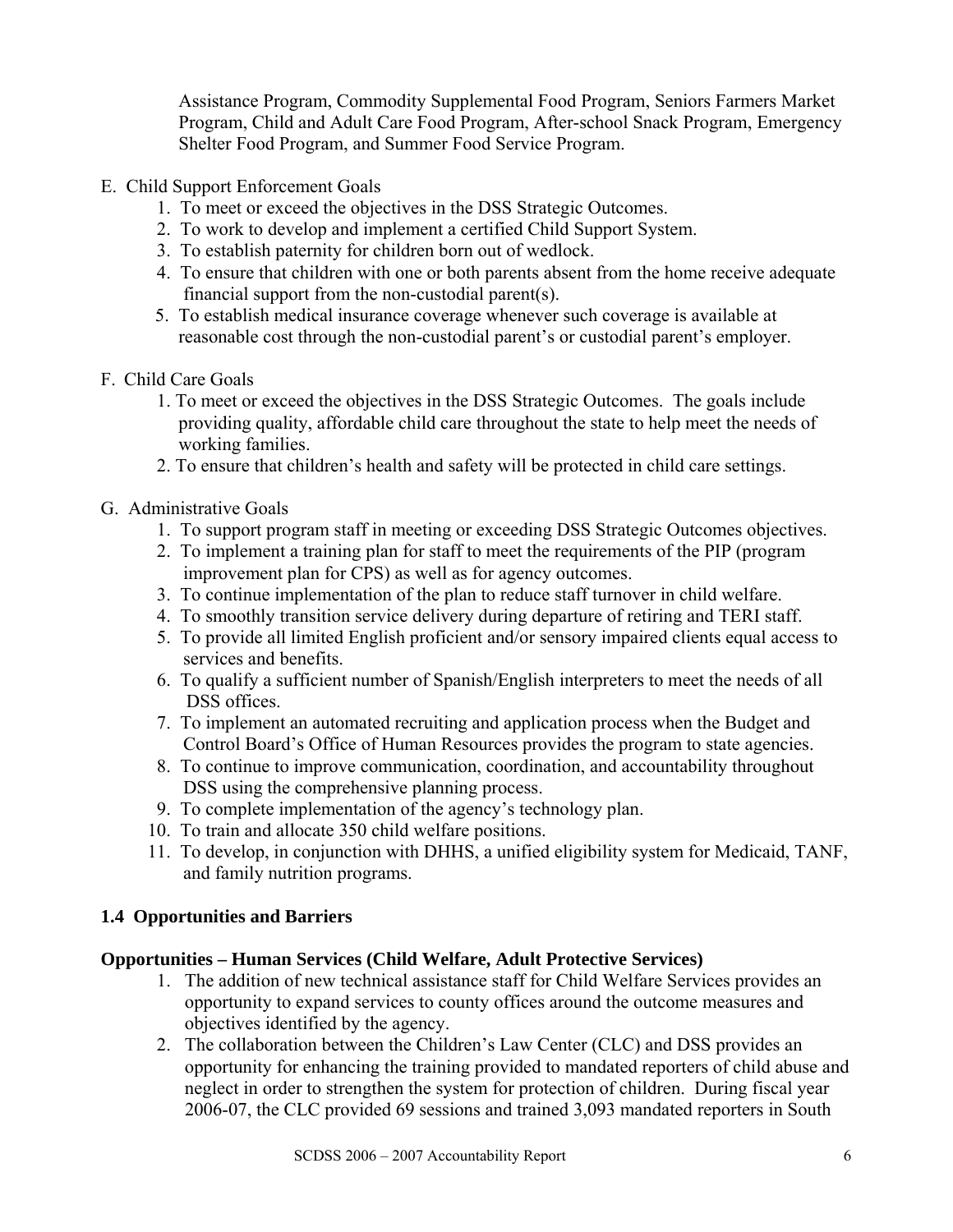Carolina. This is a substantial increase in the training effort to equip professionals who are mandate reporters.

- 3. The collaboration between DSS and BabyNet, the IDEA Part C Early Intervention program housed within DHEC is part of a larger collaboration with other state agencies (DSS, DHEC, Department of Disabilities and Special Needs, Department of Education, School for Deaf and Blind, Department of Mental Health, Department of Alcohol and Other Drug Abuse), University of South Carolina, and private organizations (such as child day care providers, speech and hearing therapists, Family Connections, Parents Anonymous, and others) to serve South Carolina children identified with developmental delays, as well as their parents.
- 4. During calendar year 2006, DSS made 1,879 referrals of children under the age of three who were either the victim of child abuse, suspected of being exposed to drugs or because of some other indication of developmental delays. After screening and evaluation criteria was applied by BabyNet early intervention specialists, 161 (about 8%) of the 1,879 children referred were accepted for BabyNet services.
- 5 The Child Welfare services programs have begun receiving technical assistance from several National Resource Centers and this will continue through the next fiscal year.
- 6. A Children in Foster Care and Adoption Services Task Force was created by Executive Order of the Governor in July 2007 and tasked with identifying ways to improve the efficiency and quality of the state's foster care and adoption processes. In particular, the group will focus on reducing the time it takes to find permanent adoptive homes for the most vulnerable children across South Carolina. Adult Protective Services added three Technical Assistance Staff.
- 7. APS Basic Certification implemented one day of Child and Adult Protective Services System (CAPSS) technical training provided with a 63 page APS CAPSS Technical Training Manual.
- 8. SCDSS collaboration with SC Partnership Health Promotion Programs, for Healthy Aging to provide Evidence Based Disease Prevention. The four programs include:
	- (a.) Living Well,
	- (b.) A Matter of Balance
	- (c.) Arthritis Foundation
	- (d.) Exercise Program and Self-Help Program, and Enhanced Fitness.

The SC Partnership includes the following entities: SCDSS, SCDHEC, LGO, Senior Centers of Spartanburg, Senior Solutions Anderson County, Darlington County Council on Aging, Senior Citizen's Association of Florence County, Low Country Senior Center, American Heart Association, USC School Of Medicine, Care Improvement Plus, USC College of Social Work, Carolinas Center for Med. Excel., American Diabetes Association, SC Academy of Physicians Assistants, SC Hospital Association, Christian Action Council, Health Ministry Convention, Silver Haired Legislature, National Kidney Foundation of S.C., SC Rural Health Association, Palmetto Health Comm. Outreach, SC Nurses Association, Palmetto Diabetes Center, Senior Citizen Assoc. of Florence, USC School of Public Health, RSF Hospital, Primary

Care Association).

SCDSS collaboration with Alzheimer's Resource Coordination Center Grant Application Review Team.

9. SCDSS collaboration with the Developmental Disabilities and Information Technology Work Group. This provides opportunity to develop, and implement technical resources statewide for our clients we serve.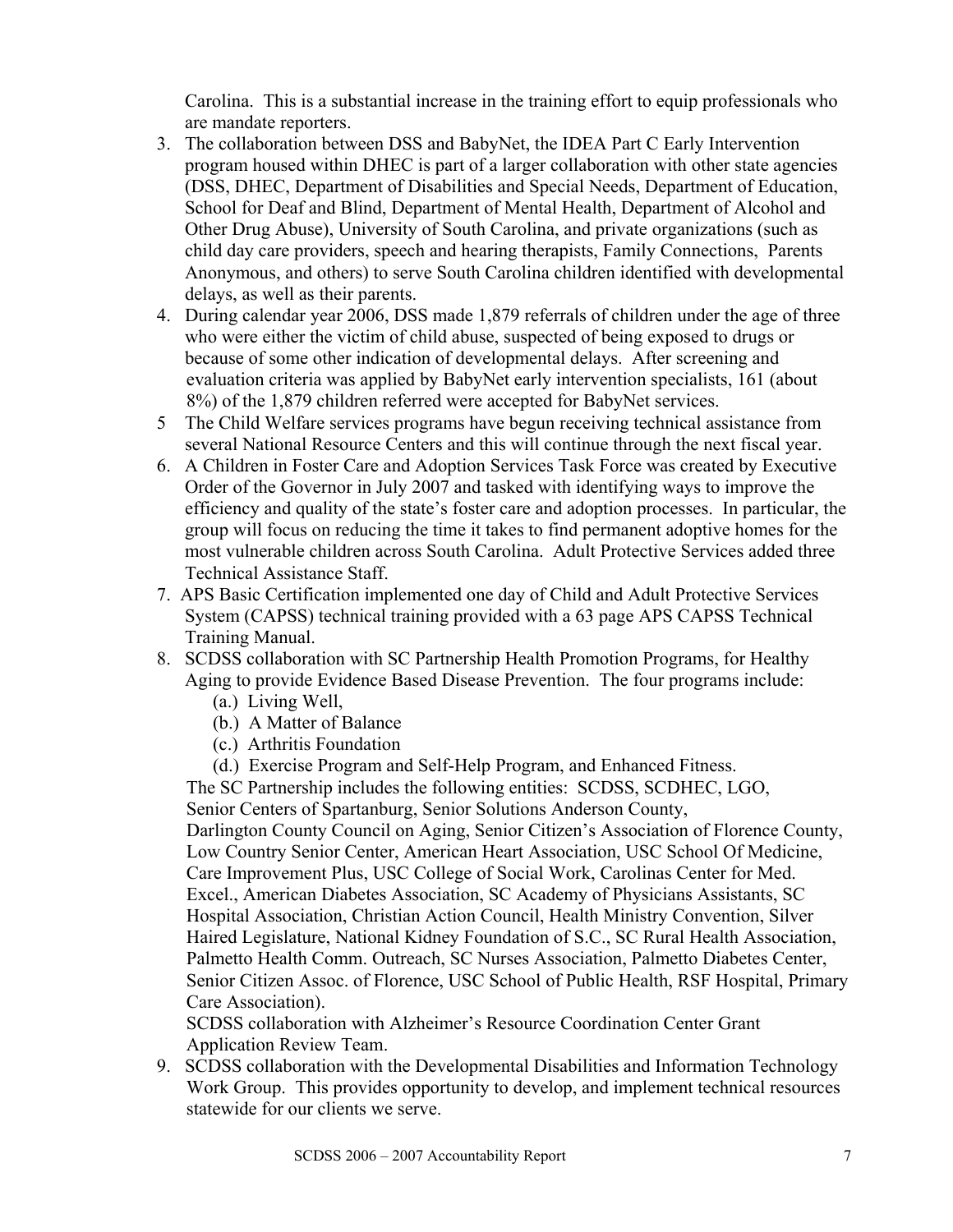10. SCDSS collaboration with the Systems Transformation Grant Advisory Committee. This committee develops projects pertaining to systems transformation in S.C. to empower and support older adults and persons with disabilities living in the community. The projects streamline access of services to consumers within their own home communities.

### **Opportunities – Family Assistance (TANF, Family Nutrition, Child Care)**

- 1. Federal funding provided for the Seniors Farmer's Market Program has increased.
- 2. The September 2005 evacuation of the gulf coast region is providing DSS the opportunity to assist relocated families with access to jobs and to regain self-sufficiency through the Family Independence program.

### **Opportunities – Child Support**

The Child Support Enforcement Division will participate in the design of the new statewide automated system, and continue to try to increase overall child support collections.

### **Barriers – Human Services (Child Welfare, Adult Protective Services)**

- 1. The loss of skilled and experienced child protection staff through TERI and retirements continues to be a great concern.
- 2. Additional bilingual staff is needed to address the needs of the growing Hispanic population.
- 3. Reported incidents of Methamphetamine labs and the exposure of children to this dangerous drug create a challenge to the child protection system.
- 4. Over the past five years, the number of teens (13-18 year olds) in foster care has continued to increase.
- 5. Young adults continue to come to the attention of APS, many of whom suffer from mental, physical or developmental disabilities. Few resources are available to meet the needs of this population, and nursing home placement of young vulnerable adults may not meet their social and other emotional needs.
- 6. In the adult protective services program, the investigation and substantiation of financial exploitation cases is time-consuming, and once the victim's resources are exploited, it is difficult to find programs/ resources to meet the victim's needs.
- 7. In the adult protective services program, often self-neglect cases require costly institutional placement, and only approximately 50% of the clients are initially eligible for Medicaid.
- 8. There is a lack of psychiatric long-term placements for young vulnerable adults with behavioral problems and or dual diagnosis.
- 9. There is an identified population of young to middle aged vulnerable adults whose caregivers are going into long-term placements, leaving them dependent again.
- 10. There are no specific service providers to deal with the issues relating to guardianship or to complete the necessary assessments related to Probate Court. (These are issues that relate to incapacitated persons who need conservators or guardians appointed versus vulnerable adults identified at risk for abuse, neglect or exploitation.)
- 11. Training capacity is insufficient to provide sufficient support for professional development of child welfare staff.
- 12. Foster and adoptive parent recruitment and support is inadequate.
- 13. Foster care board payments and adoption subsidies are well below the southeastern average.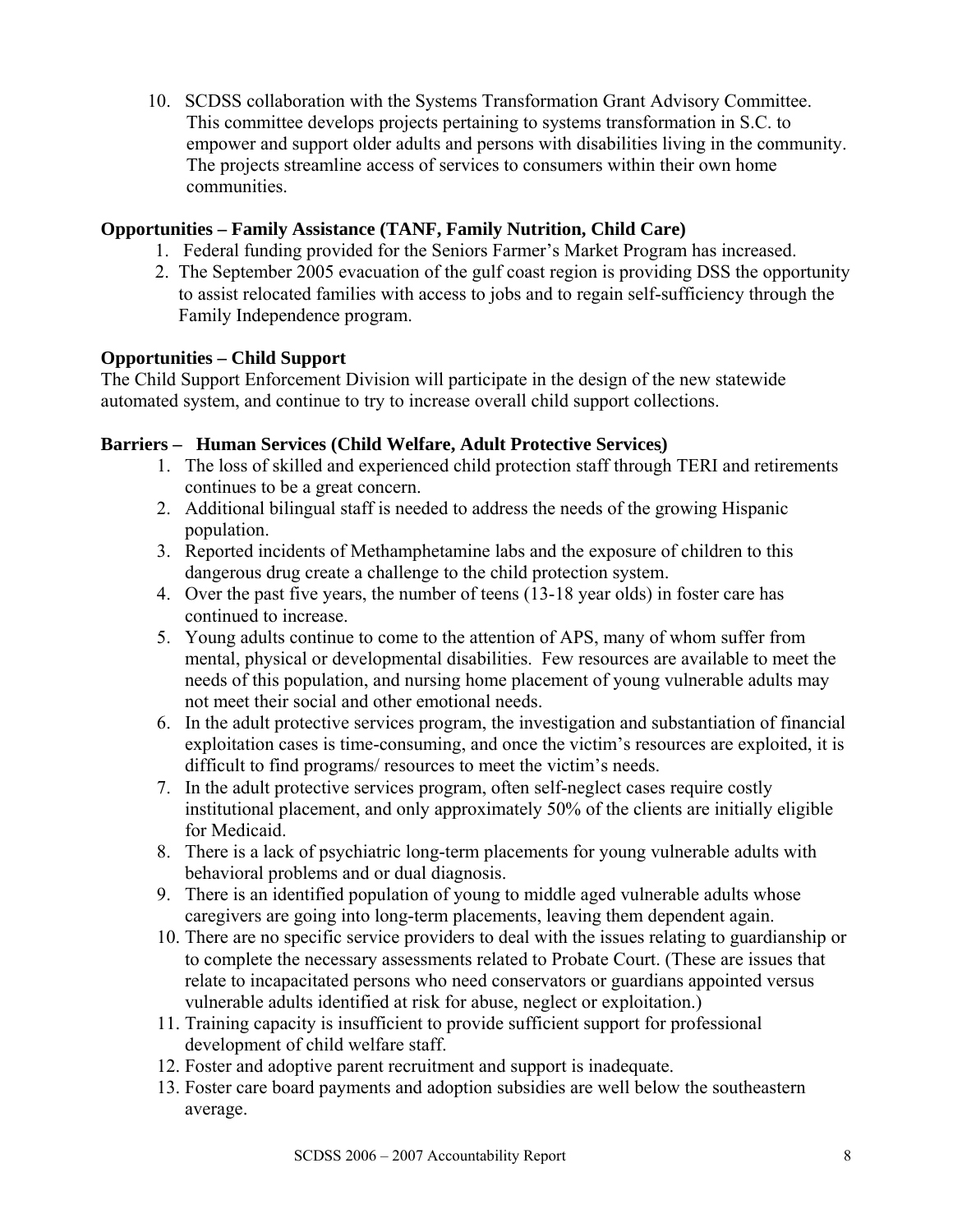14. Family engagement in child protective services is insufficient to improve child safety and parenting, possibly leading to increases in foster care placements.

### **Barriers – Family Assistance (TANF, Family Nutrition, Child Care)**

- 1. Transportation for TANF clients continues to be of concern given the increase in gasoline prices and in anticipation of increased participation under TANF reauthorization.
- 2. The FSP caseload increased from serving 181,513 households in January 2003 to serving 232,657 households in October 2006. For the same time period, the number of individual South Carolina citizens served by the FSP increased by 104,036. There has been no corresponding increase in staff resources to manage this caseload growth. DSS is modernizing its benefit delivery system to take advantage of technological advancements and improved casework practices to improve service delivery and case work management

# **Barriers – Child Support Enforcement**

- 1. Caseloads in the Child Support Enforcement Division remain high. The average caseload per FTE is 685.
- 2. The passage of the Deficit Reduction Act (DRA) poses threats to child support funding. Most immediately, this fiscal year, the federal match rate for genetic testing will decrease from 90% to 66%. In federal fiscal year 2005-06, genetic testing costs amounted to \$220,468. At the new rate, the match rate would have been only \$161,676, a reduction of \$58,800. A further cut, effective next fiscal year, precludes the use of incentive funding for matching federal dollars.
- 3. Because of the way the paternity establishment goal is set each year, the child support enforcement division is in danger of not meeting its federal goal of paternities established this year which could result in financial penalties against TANF funding.

### **1.5 How is the accountability report used to improve organizational performance?**

Programs and administrative systems are continuously analyzed and reviewed against the strategic goals of the agency, with a goal of continuous improvement and increased efficiencies. Baldrige techniques have led to improvements in work processes and more effective service delivery. Division directors, deputy directors and county operations directors meet with the agency director monthly to review, discuss and problem-solve critical issues facing the agency and progress towards performance goals. The meetings result in action plans and staff assignments, and staff are accountable for reporting their progress at the next meeting. At DSS, the philosophy of continuous improvement is practiced, and managers must prepare program improvement plans and report their progress when critical issues are uncovered.

### **Section II: Business Overview**

At SCDSS, we serve customers of all ages and from all walks of life. We have customers who want our services, customers who need our services such as children at risk and vulnerable adults, and customers who need but do not necessarily want our services. Because of our diverse customer base, we must be a flexible and agile organization - ready to serve when and where the need arises. Again, in 2006-07, we met this challenge, successfully serving thousands of South Carolinians.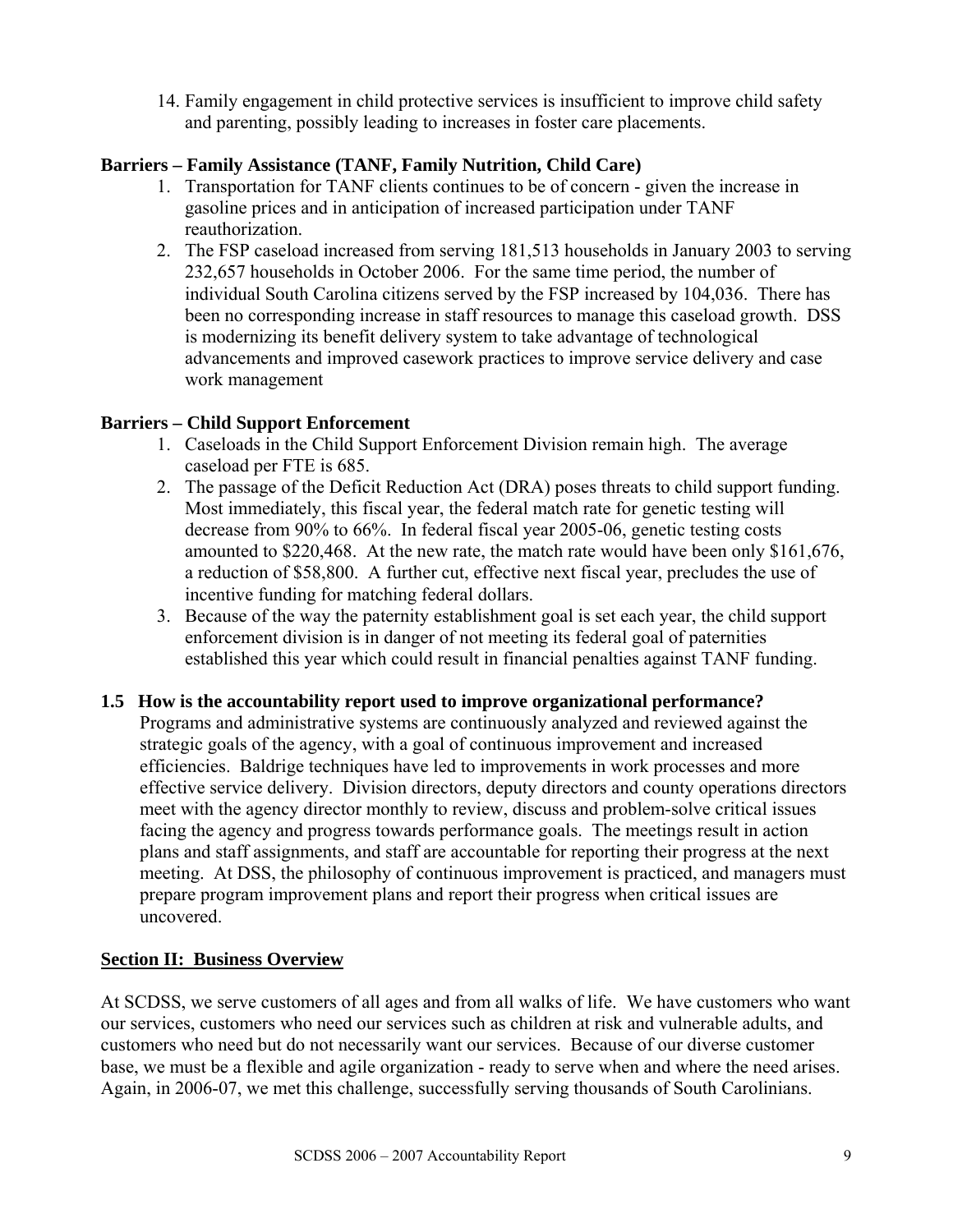**1. Major Products and Services and the Primary Methods of Service Delivery -** The products and services provided by our agency impact people's lives. Our objective is to deliver services in a way that can be most meaningful and least intrusive. The following are major products and services:

# **Human Services (Child Welfare, Adult Protective Services)**

The primary product and service of child and adult welfare services is *case management services* which are routinely best delivered by face to face contact with clients. Major products and services:

- Identification of adults and children at risk of abuse and neglect and their families, addressing safety of adults and children in danger of serious harm, appropriate interventions, linkage to rehabilitative services and preventive services.
- Recruiting, training and licensing foster care homes and group facilities for children.
- Recruiting and training adoptive families; adoption subsidy program; and direct services to adoptive families and adoptees.
- Services to Foster Care Youth to facilitate self-sufficiency.

The Adult Protective Services unit utilizes the case management approach. The overall goal is reducing harm and/or the risk of harm of abuse, neglect, exploitation or self-neglect. Major Products and services are:

- Intake/Assessment
- Case Determination
- Referral and Coordination
- Case Planning
- Monitoring and Follow-up
- Case Evaluation
- In addition the agency invokes the authority of the Family court as appropriate, assists with locating appropriate placements in the least restrictive environment, assists in obtaining medical care and applies for financial and other services.

# **Family Assistance (TANF, Family Nutrition, Child Care)**

- Temporary Assistance for Needy Families (TANF) provides low-income children and families with cash assistance, counseling, case management, and support services including child care, transportation, employment and education training, job placement, life skills training, vocational training, and job search assistance. This includes enhanced case management for families dealing with severe disability issues.
- The Food Stamp Program permits eligible households to eat more nutritiously, through normal channels of trade, by increasing food purchasing power for needy households, including the elderly and disabled, and to those transitioning from welfare to work.
- Other Food and Nutrition Services programs include Food Stamp Outreach, Temporary Emergency Food Assistance, At-Risk After School Snack, Summer Food Service, Child & Adult Care Food Program, Emergency Shelters Food Program, and Seniors Farmers' Market Nutrition Program. Nutrition education is also provided to program participants.
- The Food Stamp Employment and Training Program provides opportunities for education, training, and job search assistance to Food Stamp Program recipients.
- The Refugee Program provides intensive case management, cash assistance and services to eligible refugees.
- The Community Adolescent Pregnancy Prevention Program provides out-of-wedlock pregnancy prevention initiatives for adolescents.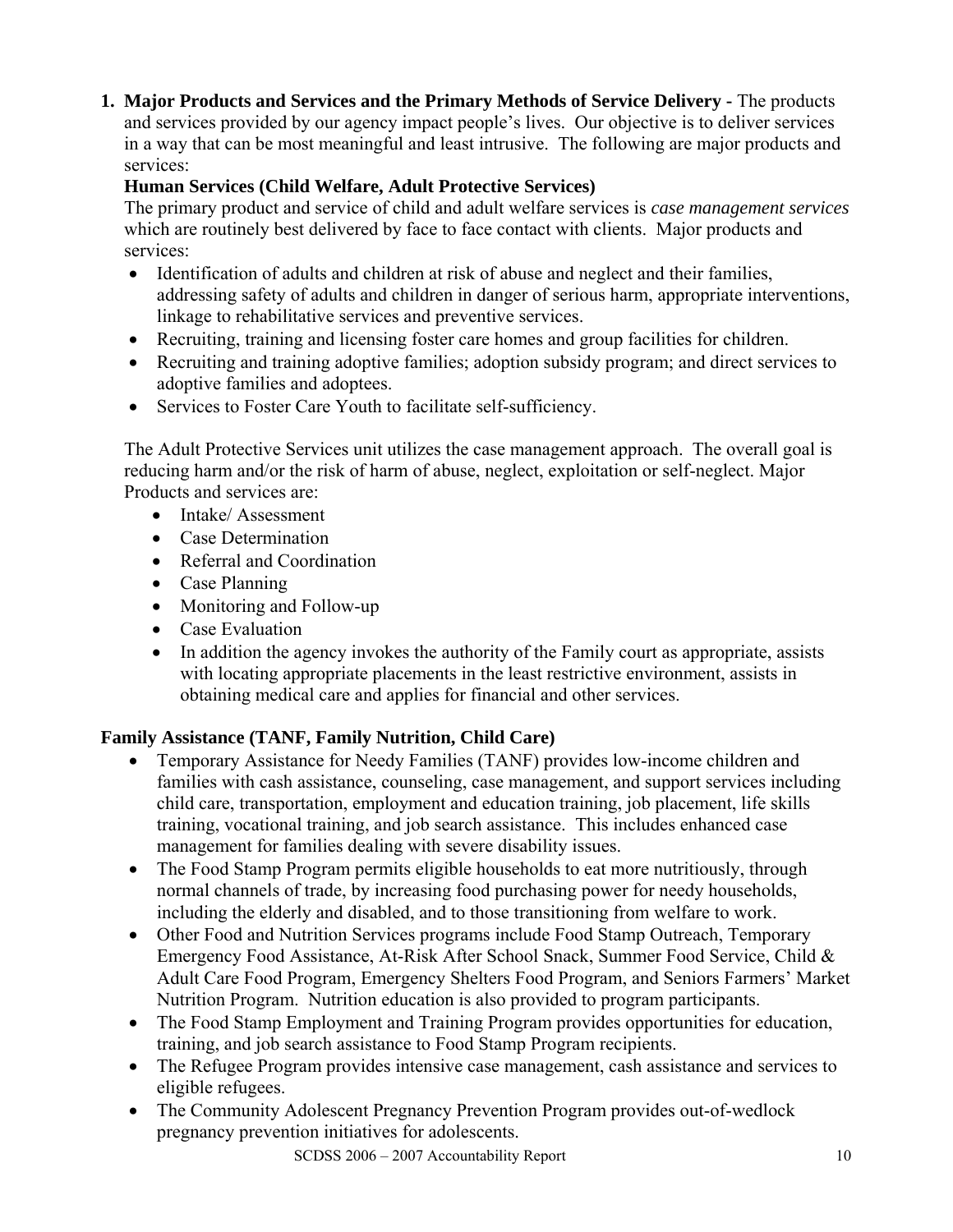- The ABC Child Care Program provides vouchers for families receiving TANF, children with special needs, low-income working families, foster children of working foster parents, children receiving child protective services and other designated populations.
- Child Care Services manages a statewide system of providers and contracts to ensure the availability of child care at all quality levels by providing technical assistance, training and monitoring compliance with program standards and regulations.

# **Child Support Enforcement**

• The Child Support Enforcement Division, working through administrative process and the family court system, establishes orders for paternity, financial support, and medical coverage when available. Also, in addition to the judicial remedies used by the family courts, like wage garnishment and contempt hearings, the division offers locate services, tax offset, license revocation and liens as tools of enforcement, when needed.

### **2. Key Customer Segments and Key Requirements/expectations**

DSS touches the lives of South Carolinians in a variety of ways, at many different levels. Historically, we have been viewed as an agency that serves only low resource families. In reality, we are a potential service provider for any individual in the state. Our key customers are:

### **Human Services (Child Welfare, Adult Protective Services)**

- Children at risk for abuse/neglect and their families
- Foster children and foster parents
- Custodial and non-custodial parents
- Adoptive families, adoptees, and birth families
- Youth at risk for parenting or already parenting
- Vulnerable adults and frail elderly individuals living alone
- Individuals age 60 and over
- Persons eighteen years of age or older who have a physical or mental condition which substantially impairs the person from adequately providing for his or her own care or protection. This includes persons disabled due to: infirmities of aging, but not limited to, organic brain damage, advanced age, and physical, mental, or emotional dysfunction.
- Batterer Treatment Programs
- Shelter Providers

#### **Family Assistance (TANF, Family Nutrition, Child Care)**

- Low-income children, families, seniors age 60 and older and other adults that are functionally impaired
- Families dealing with disability issues that prevent or inhibit self-sufficiency
- Elderly individuals on fixed income
- Hispanic customers and others with language barriers
- After school and summer program youth living in low income areas
- Public and private sector employers
- Education and training providers
- Refugees
- Children in child care facilities and emergency shelters and parents of children in child care
- Child care providers including after school, summer and pre-K programs
- Youth at risk for parenting or already parenting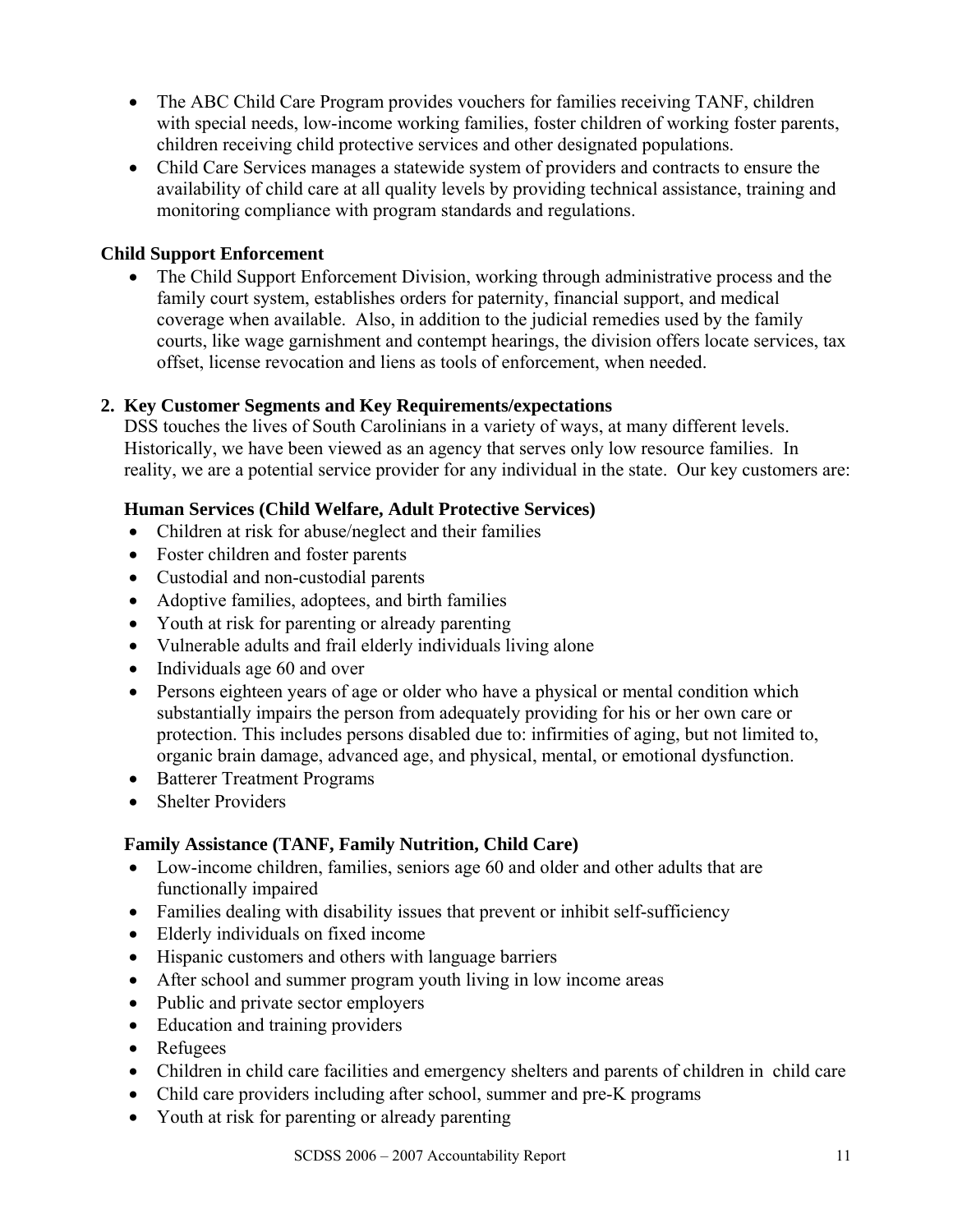### **Child Support Enforcement**

- Family Assistance families
- Custodial and non-custodial parents

### **The key requirements and expectations of our customers are:**

- To be treated with dignity and respect,
- That staff will follow all applicable laws, policies and regulations in providing responsive, timely and thorough assistance and referrals,
- To receive services that promote safe and stable families, and
- That the protection and well-being of children and families will first and foremost guide the services provided by this agency.
- DSS services promote safe and stable families.

### **3. Key Stakeholders (other than customers)**

Key stakeholders other than customers include: parents, prospective adoptive and foster parents, extended families, childcare providers, faith-based organizations, the Family Court, residential facilities, foster care and citizen review panels, guardians ad litem, the Departments of Mental Health, Juvenile Justice, Disability and Special needs, the public schools and the general public. Local farmers, grocery stores, nonprofit agencies, county clerks of court are also among our key stakeholders.

### **4. Key Suppliers and Partners**

In serving children and families, it is critical that we maximize opportunities to partner with individuals, agencies, and organizations that can assist in meeting customer needs. Our key suppliers and partners include the following:

- Community partners providing services to children and families including schools, law enforcement, employers, legislature (statute), and attorneys.
- Foster parents, group providers, adoptive parents and their associations.
- State Agencies including Health and Human Services, Vocational Rehabilitation, Mental Health, Alcohol and Other Drug Abuse Services, Governor's Office, State Tech Board, Employment Security Commission, Commerce, Education, Clemson University and Extension, University of SC, SC State University, Corrections, Health and Environmental Control, Council on Aging, State Department of Agriculture, and Disabilities and Special Needs, the Department of Juvenile Justice, the Foster Care Review Board, the State Department of Education, and guardians ad litem.
- The Federal Government including the Department of Agriculture, Department of Health and Human Services – (Center for Medicare and Medicaid Services, Administration for Children and Families, Social Security Administration – all part of DHHS), Department of Commerce, the Department of Labor, and Department of Justice.
- Local Governments including county administrators, school districts, solicitors and clerks of court.
- Private for-profit and private nonprofit individuals and groups desiring to operate adult care centers, centers for prevention and treatment of child abuse and neglect, child care centers, home day care, after school programs, and food pantries in South Carolina.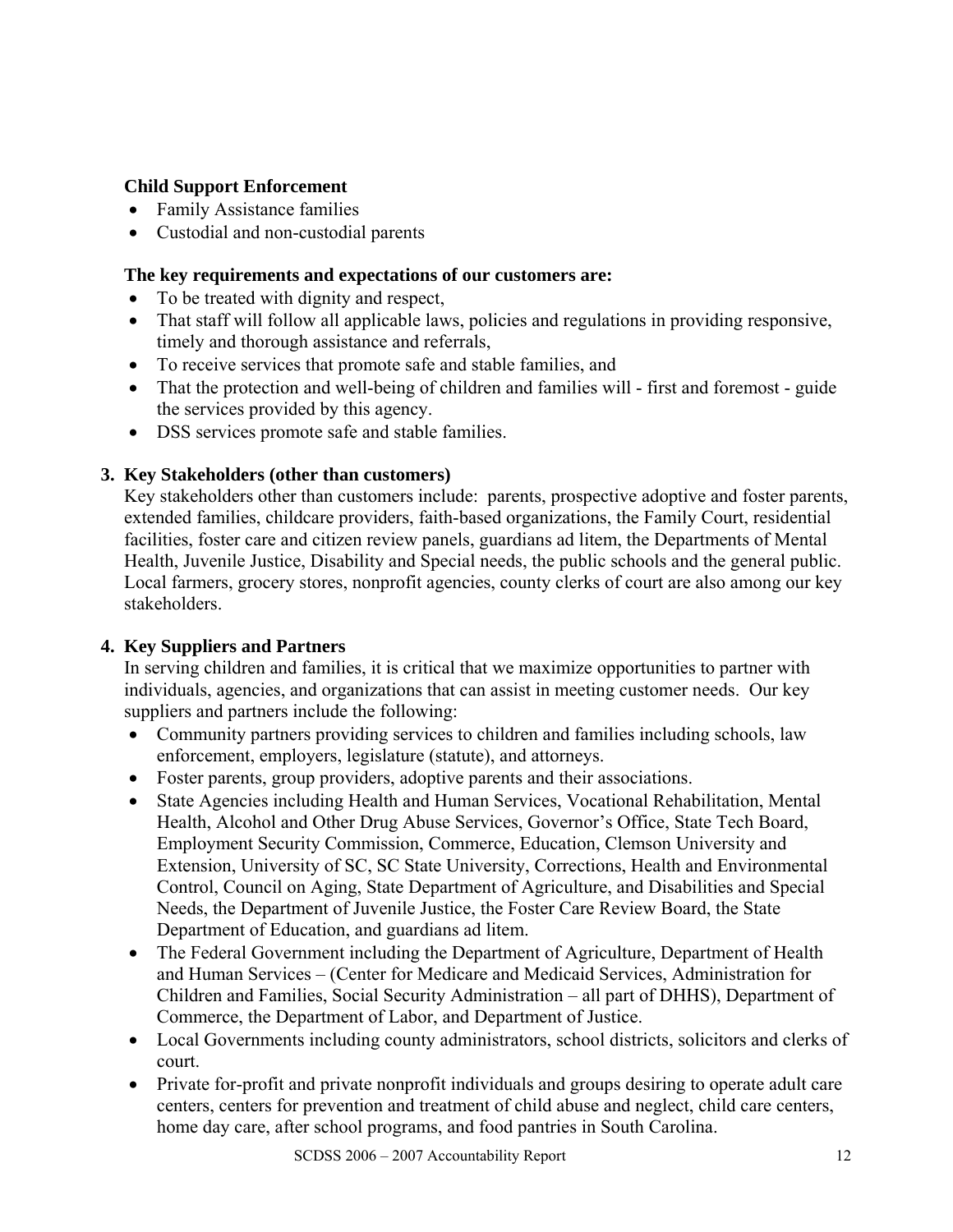- Faith-based organizations.
- The Family Court.

### **5. Operation Locations**

**See Appendix A.** 

**6. Number of employees segmented by employee category (classified, unclassified, contract, etc.)** 

|                                   | <b>Classified</b> | <b>Unclassified</b> |
|-----------------------------------|-------------------|---------------------|
| FTE's                             | 4,034             |                     |
| <b>Temporary grant employees</b>  | 311               |                     |
| <b>Temporary hourly employees</b> |                   |                     |
| <b>Total employees</b>            | 4,396             |                     |

### **7. The regulatory environment under which your organization operates.**

The dominant influences for DSS are federal statutes and regulations that establish conditions for the receipt of federal funds in support of its programs. A body of state statutes and regulations also apply, such as the Children's Code and the Family Independence Act. DSS' administrative functions (procurement, human resources, fiscal, for example) also are subject to state and federal requirements.

### **8. Your key strategic challenges**

**Key strategic challenge #1**: Implement the agency's plan to allocate and train the newly established positions for case workers in child welfare, to provide responsive services which provide child protection according to law, policy and regulation. Retain experienced and effective managers, supervisors and caseworkers to the extent possible in all programs.

**Key strategic challenge #2**: Meet national, state and agency standards for child and adult welfare services. Increase compliance with the child welfare PIP (program improvement plan) from meeting 20 of 23, to meeting all 23 outcomes. In addition, meet recommendations of the 2006 Legislative Audit Council audit of child protective services.

**Key strategic challenge #3**: Increase the number of fit and healthful foster homes statewide, and provide adequate educational, residential and treatment resources for foster and adoptive children.

**Key strategic challenge #4:** Implement TANF (Temporary Assistance to Needy Families) reauthorization while protecting and/or contributing to the well-being of needy clients and their families, without incurring penalties.

**Key strategic challenge #5:** Maintain the food stamp error rates to below national averages.

**Key strategic challenge #6:** Implementing new and/or improved automated systems – including child protective services (CAPSS), reauthorized TANF (PATS), child support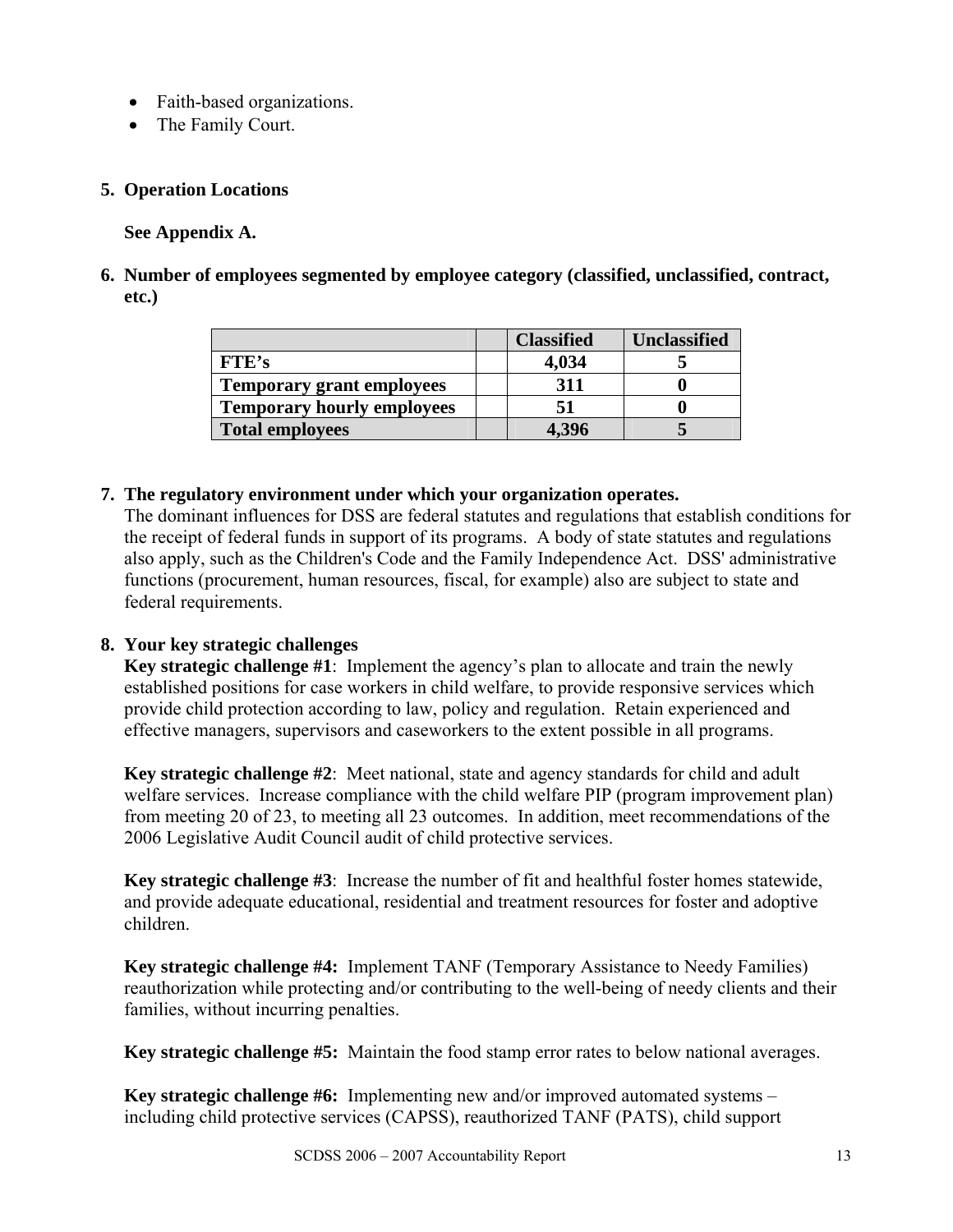enforcement (SCES - certified system) and administrative systems (such as personnel services) is the focus of many ongoing work groups and considerable expense and effort in the agency.

#### **9. Your performance management system**

The Human Resources Management Division is responsible for administering the state employee performance evaluation process for the agency.

#### **10. Organizational Structure**

Our agency is organized into functional areas that provide for clearly delineated roles and responsibilities, open communication and ease in collaborating across program lines. The following are the major functions within DSS:

DSS State Director

- General Counsel
- Planning and Quality Assurance
- Community Services
- Family Assistance
- Human Services
- Emergency Preparedness
- Child Support Enforcement
- Administration and Program Support

(See **Appendix B** for the organization chart.)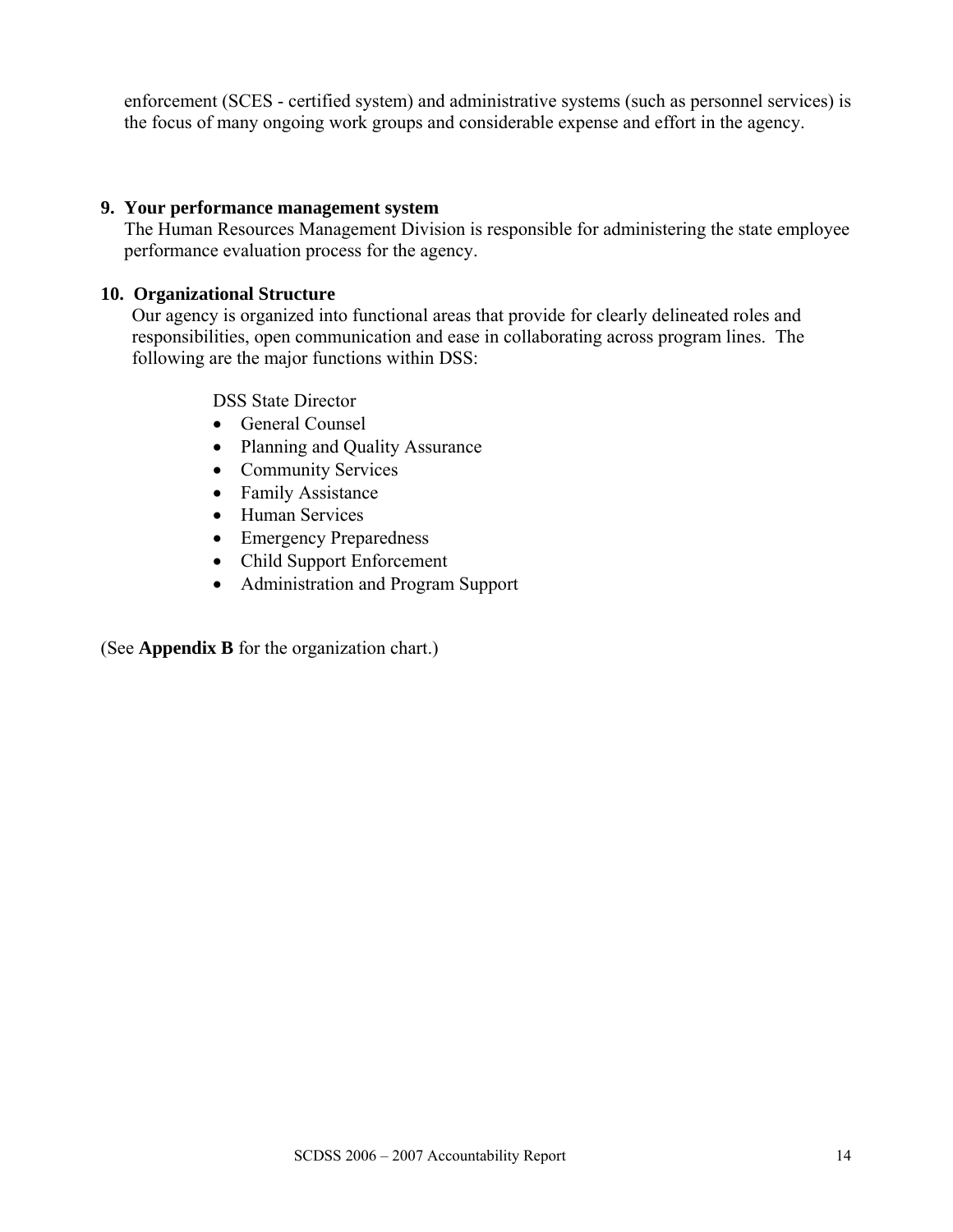# **11. Expenditures/ Appropriations Charts**

### **Base Budget Expenditures and Appropriations**

|                                                    | FY 05-06 Actual Expenditures |                         | FY 06-07 Actual Expenditures |                         | FY 07-08 Appropriations Act |                         |  |
|----------------------------------------------------|------------------------------|-------------------------|------------------------------|-------------------------|-----------------------------|-------------------------|--|
| <b>Major</b><br><b>Budget</b><br><b>Categories</b> | <b>Total Funds</b>           | General<br><b>Funds</b> | <b>Total Funds</b>           | General<br><b>Funds</b> | <b>Total Funds</b>          | General<br><b>Funds</b> |  |
| Personal<br>Service                                | \$113,793,752                | \$29,472,448            | \$120,233,468                | \$47,250,848            | \$150,060,337               | \$44,841,858            |  |
| Other<br>Operating                                 | \$91,842,350                 | \$12,482,578            | \$103,508,869                | \$11,516,379            | \$116,917,331               | \$10,908,291            |  |
| Special Items                                      | \$2,217,676                  | \$2,131,676             | \$2,631,676                  | \$2,631,676             | \$1,771,676                 | \$1,771,676             |  |
| Permanent<br>Improvements                          |                              |                         |                              |                         |                             |                         |  |
| Case<br>Services                                   | \$821,682,677                | \$45,875,470            | \$882,825,409                | \$54,967,665            | \$915,831,226               | \$54,447,139            |  |
| <b>Distributions</b><br>to<br>Subdivisions         | \$13,103,073                 |                         | \$12,555,376                 | \$565,266               | \$14,886,883                | \$1,693,333             |  |
| Fringe<br><b>Benefits</b>                          | \$35,841,755                 | \$10,258,686            | \$38,384,552                 | \$14,223,918            | \$41,502,535                | \$16,632,909            |  |
| Non-recurring                                      |                              |                         |                              |                         |                             |                         |  |
| <b>Total</b>                                       | \$1,078,481,283              | \$100,220,858           | \$1,160,139,350              | \$131,155,752           | \$1,240,969,988             | \$130,295,206           |  |

### **Other Expenditures**

| Sources of<br><b>Funds</b>   | FY 05-06 Actual<br><b>Expenditures</b> | FY 06-07 Actual<br><b>Expenditures</b> |
|------------------------------|----------------------------------------|----------------------------------------|
|                              |                                        |                                        |
| Supplemental Bills           | \$700,000                              | \$1,000,000                            |
|                              |                                        |                                        |
| <b>Capital Reserve Funds</b> | \$11,586,000                           | \$16,500,000                           |
|                              |                                        |                                        |
| <b>Bonds</b>                 |                                        |                                        |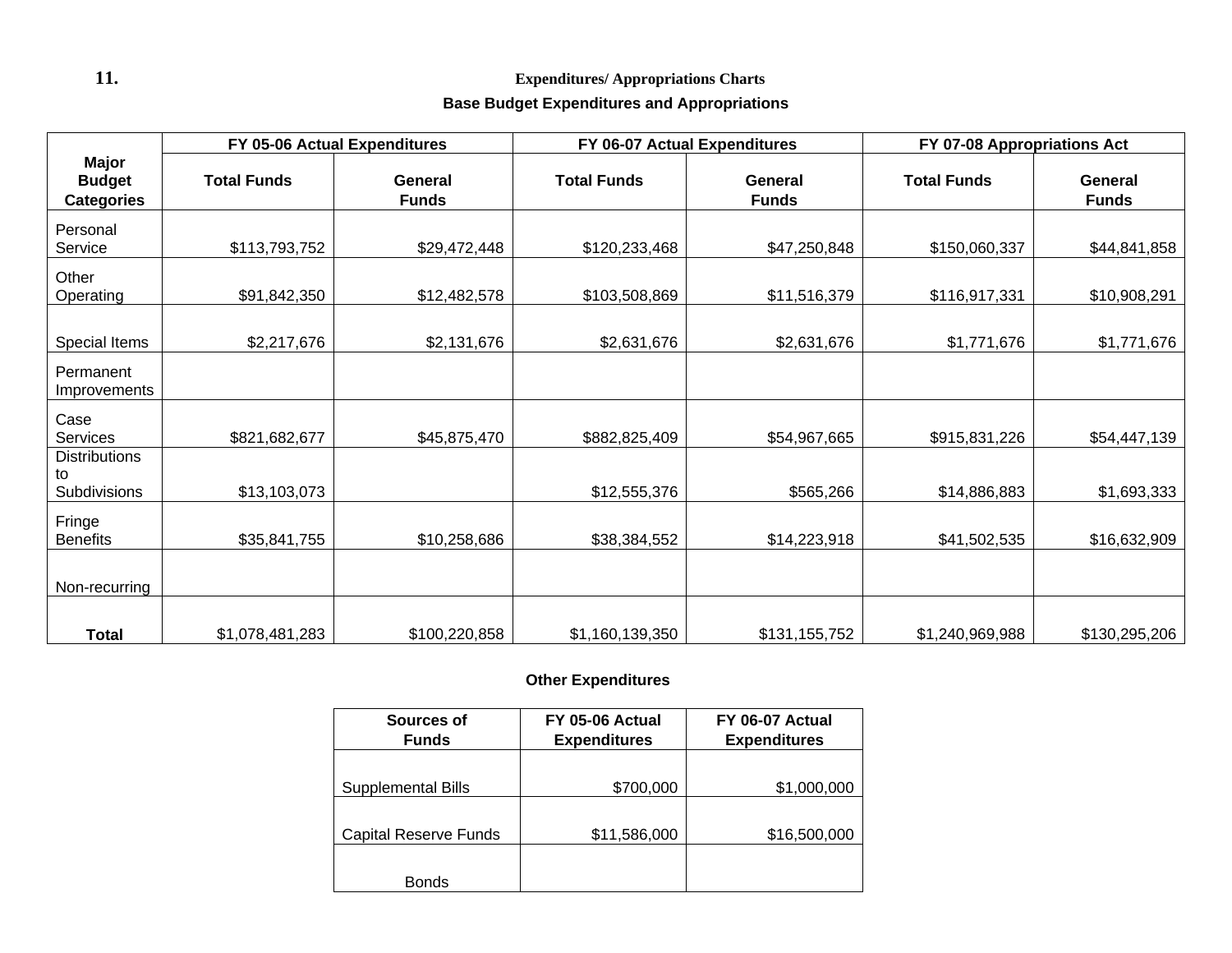#### **12. Major Program Areas Chart**

### **Major Program Areas**

| Program                              | <b>Major Program Area</b>     | FY 05-06                   |                        |          | FY 06-07                   |                              |
|--------------------------------------|-------------------------------|----------------------------|------------------------|----------|----------------------------|------------------------------|
| <b>Number</b>                        | <b>Purpose</b>                | <b>Budget Expenditures</b> |                        |          | <b>Budget Expenditures</b> |                              |
| and Title                            | (Brief)                       |                            |                        |          |                            | <b>Financial</b><br>Results* |
|                                      |                               | State:                     | 18,604,126.00          | State:   | 17,765,982.00              |                              |
|                                      | Food Stamps--EBT              | Federal:                   | 600,903,354.00         | Federal: | 628,955,881.00             |                              |
| I.A,B,C,D,E.4,II.E.1.<br>,G.1,2; III | <b>Issuance and</b>           | Other:                     | 5,786,305.00           | Other:   | 5,674,790.00               |                              |
|                                      | Administration                | Total:                     | 625,293,785.00         | Total:   | 652,396,653.00             |                              |
|                                      |                               |                            | % of Total Budget: 58% |          | % of Total Budget: 56%     |                              |
|                                      |                               | State:                     | 22,048,908.00          | State:   | 30,801,901.00              |                              |
| I.A.B.C.D.E.1,3,4;II.                |                               | Federal:                   | 53,228,940.00          | Federal: | 49,449,421.00              |                              |
| E.1, 2, 3, L; III                    | Family Independence           | Other:                     | 16,260,509.00          | Other:   | 41,232,178.00              |                              |
|                                      |                               | Total:                     | 91,538,357.00          | Total:   | 121,483,500.00             |                              |
|                                      |                               | % of Total Budget: 9%      |                        |          | % of Total Budget: 11%     |                              |
|                                      |                               | State:                     | 25,466,179.00          | State:   | 36,749,204.00              |                              |
| I.A,B,C,D,E.1;                       | Foster Care Program           | Federal:                   | 43,765,851.00          | Federal: | 58,895,235.00              |                              |
| ILA.2, B.1, 2, 3; III                |                               | Other:                     | 27,478,243.00          | Other:   | 10,764,077.00              |                              |
|                                      |                               | Total:                     | 96,710,273.00          | Total:   | 106,408,516.00             |                              |
|                                      |                               |                            | % of Total Budget: 9%  |          | % of Total Budget: 9%      |                              |
|                                      |                               | State:                     | 8,172,512.00           | State:   | 9,809,988.00               |                              |
| I.A.B.E.1;                           |                               | Federal:                   | 69,761,541.00          | Federal: | 72,635,050.00              |                              |
| $\mathbf{III}$<br>ILE.1, N;          | <b>Child Care Development</b> | Other:                     | 3,407,573.00           | Other:   | 2,238,819.00               |                              |
|                                      |                               | Total:                     | 81,341,626.00          | Total:   | 84,683,857.00              |                              |
|                                      |                               |                            | % of Total Budget: 7%  |          | % of Total Budget: 7%      |                              |
|                                      |                               | State:                     | 6,661,839.00           | State:   | 4,000,004.00               |                              |
| I.A,B,C,D; II.F;                     | <b>Child Support</b>          | Federal:                   | 23,795,115.00          | Federal: | 23,764,847.00              |                              |
| Ш                                    | Enforcement                   | Other:                     | 14,277,879.00          | Other:   | 23,404,130.00              |                              |
|                                      |                               | Total:                     | 44,734,833.00          | Total:   | 51,168,981.00              |                              |
|                                      |                               |                            | % of Total Budget: 4%  |          | % of Total Budget: 4%      |                              |

SCDSS 2006 – 2007 Accountability Report 16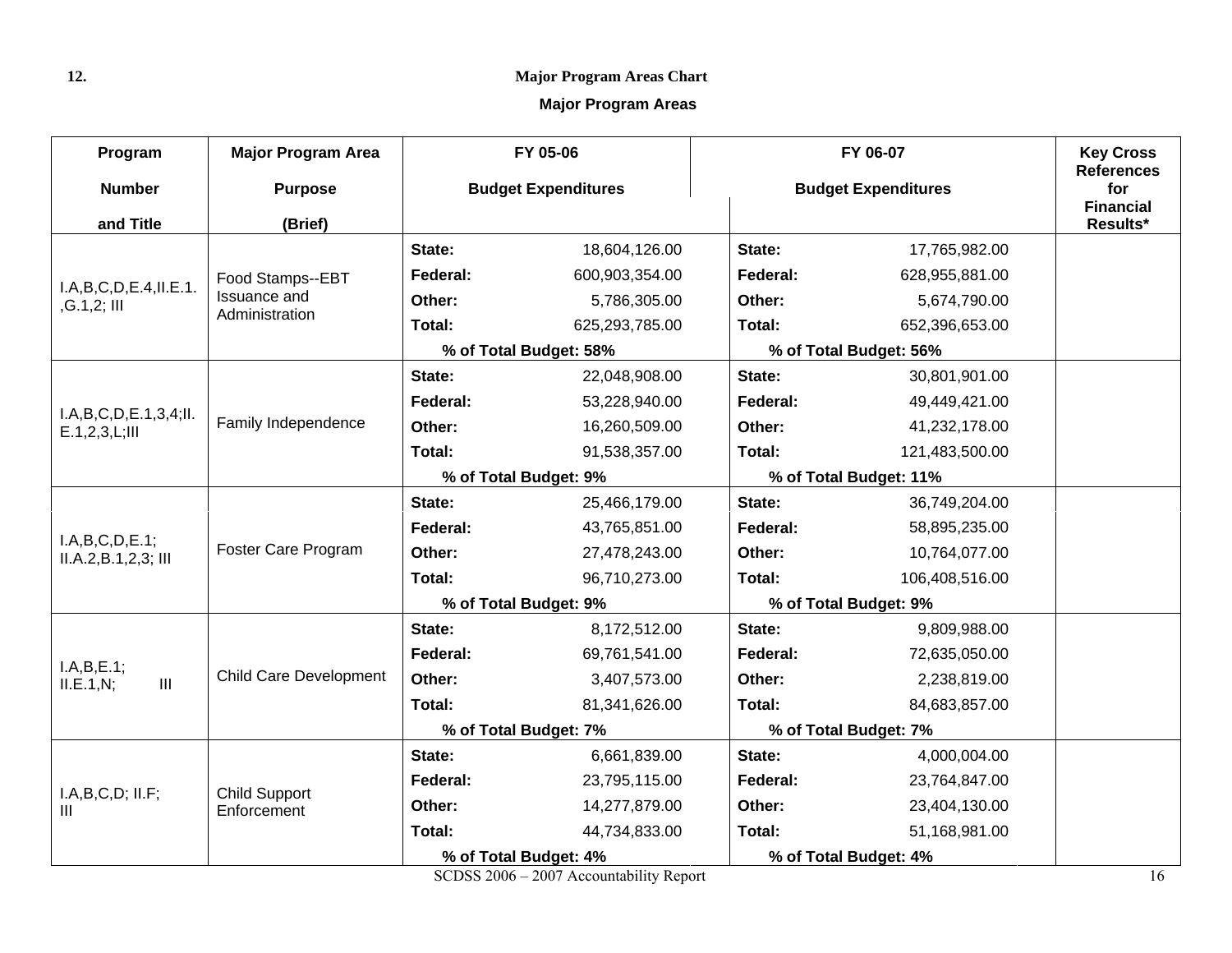**Below: List any programs not included above and show the remainder of expenditures by source of funds.** 

Adoption Services, Adult Protective Services, Child Protective & Preventive Services, Homemaker Services, Battered Spouse/Family Violence, Child & Adult Food Services, Summer Food Services, Emergency Food Assistance, and Special Items.

| <b>Remainder of</b>  |          |                        |          |                        |
|----------------------|----------|------------------------|----------|------------------------|
| <b>Expenditures:</b> | State:   | 19,627,294.00          | State:   | 32,028,673.00          |
|                      | Federal: | 110,639,087.00         | Federal: | 107,686,663.00         |
|                      | Other:   | 8,956,028.00           | Other:   | 4,282,507.00           |
|                      | Total:   | 138,862,409.00         | Total:   | 143,997,843.00         |
|                      |          | % of Total Budget: 13% |          | % of Total Budget: 13% |

\* Key Cross-References are a link to the Category 7 - Business Results. These References provide a Chart number that is included in the 7th section of this document.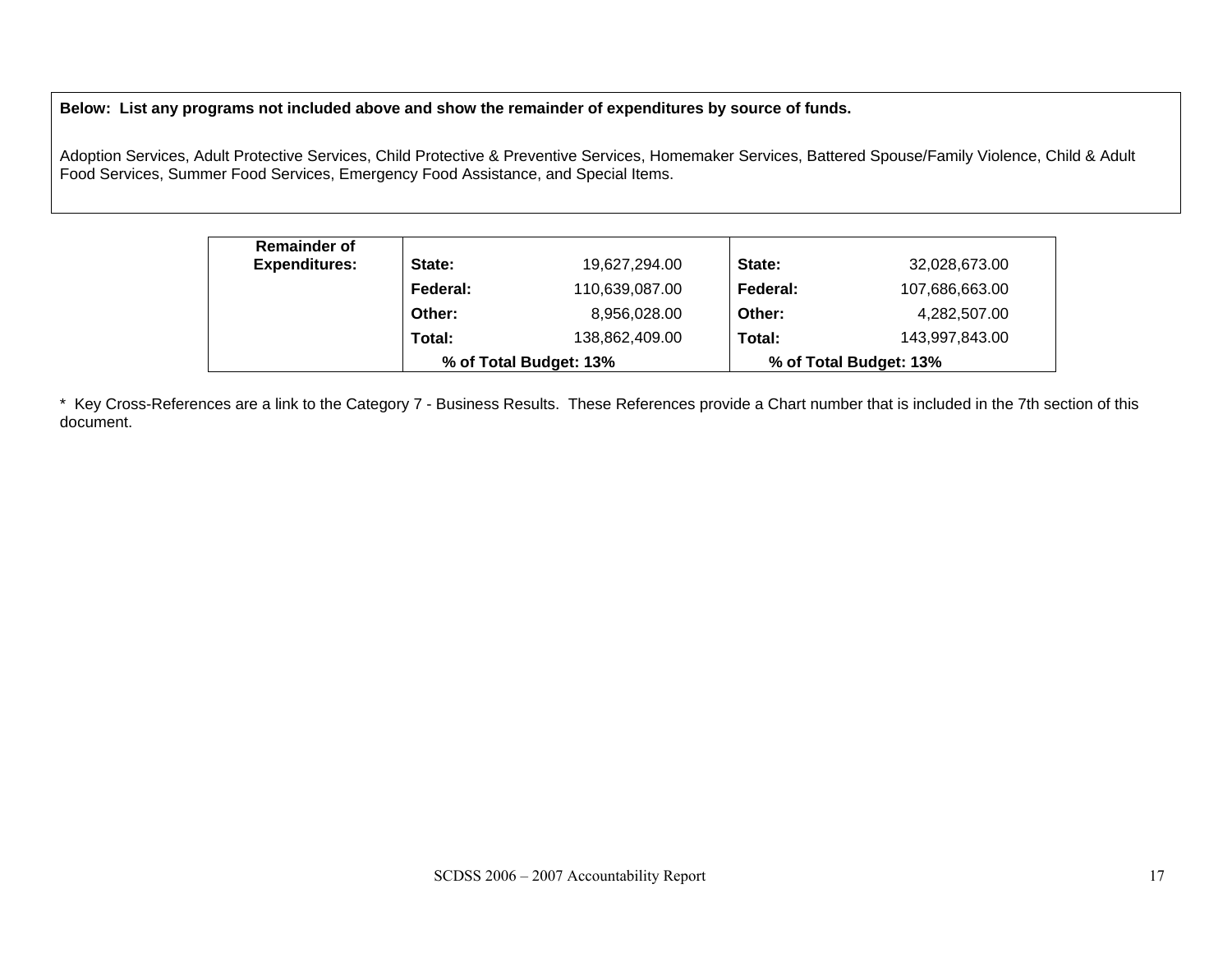### **Section III: Elements of Malcolm Baldrige Award Criteria**

### **1.0 Leadership**

The DSS State Director, Dr. Kathleen Hayes, and her Executive staff recognize that an important part of their role is to provide purpose, direction, and motivation to influence others to accomplish the organization's mission. Together they work to create an environment where organizational goals are "owned" by all employees. Senior leaders understand DSS employees are the essence of the agency. In order to capture the corporate intellect and facilitate the advancement of agency goals, to serve children and families in South Carolina with excellence, we must work to foster employee participation in the process and support and encourage their individual and professional development.

### *1.1 How do senior leaders set, deploy, and ensure two-way communication for: a) short and long term direction and organizational priorities; b) performance expectations; c) organizational values; d) empowerment and innovation; e) organizational and employee learning; and, f) ethical behavior?*

**(a-f)** Management has met with key staff throughout all programs and counties to define the core mission of the agency and to establish outcomes that meet the agency's mission. In this manner, action plans and strategies have been produced. Management has created an organizational structure to efficiently and effectively implement the action plans with accountability. Senior leaders use workload indicators and outcome measurement data, designed around key strategic goals, to determine trends and anomalies, and to set organizational priorities.

The executive management team and senior management, as management groups examine all programs and major administrative processes in order to make difficult decisions concerning the allocation of resources. Priorities are communicated through meetings and presentations with staff and community partners, in the agency's on-line newsletter, and through the DSS website.

The agency's Business plan can be accessed on the DSS homepage for agency staff and the public to review. The State Director and executive staff conduct regular meetings with all county and regional directors and central staff to communicate expectations regarding objectives, values, empowerment, and ethical behavior

- *1.2 How do senior leaders establish and promote a focus on customers and other stakeholders?*  Improving customer service is an agency priority. The agency's Customer Service Task Force has explored strategies to improve customer service, including improving training, implementing customer friendly policies, implementing disciplinary actions to administer when poor service is provided, providing incentives for outstanding service, and adding a section concerning customer service to performance evaluations of staff. Senior leaders stress public responsibility and citizenship, and county and regional offices are responsible for dealing with customer inquires and concerns.
- *1.3 How does the organization address the current and potential impact on the public of its products, programs, services, facilities and operations, including associated risks?*  Local staff and key stakeholders are the eyes and ears of DSS. County and regional directors, case managers, and other county and regional staff interact with and receive feedback from our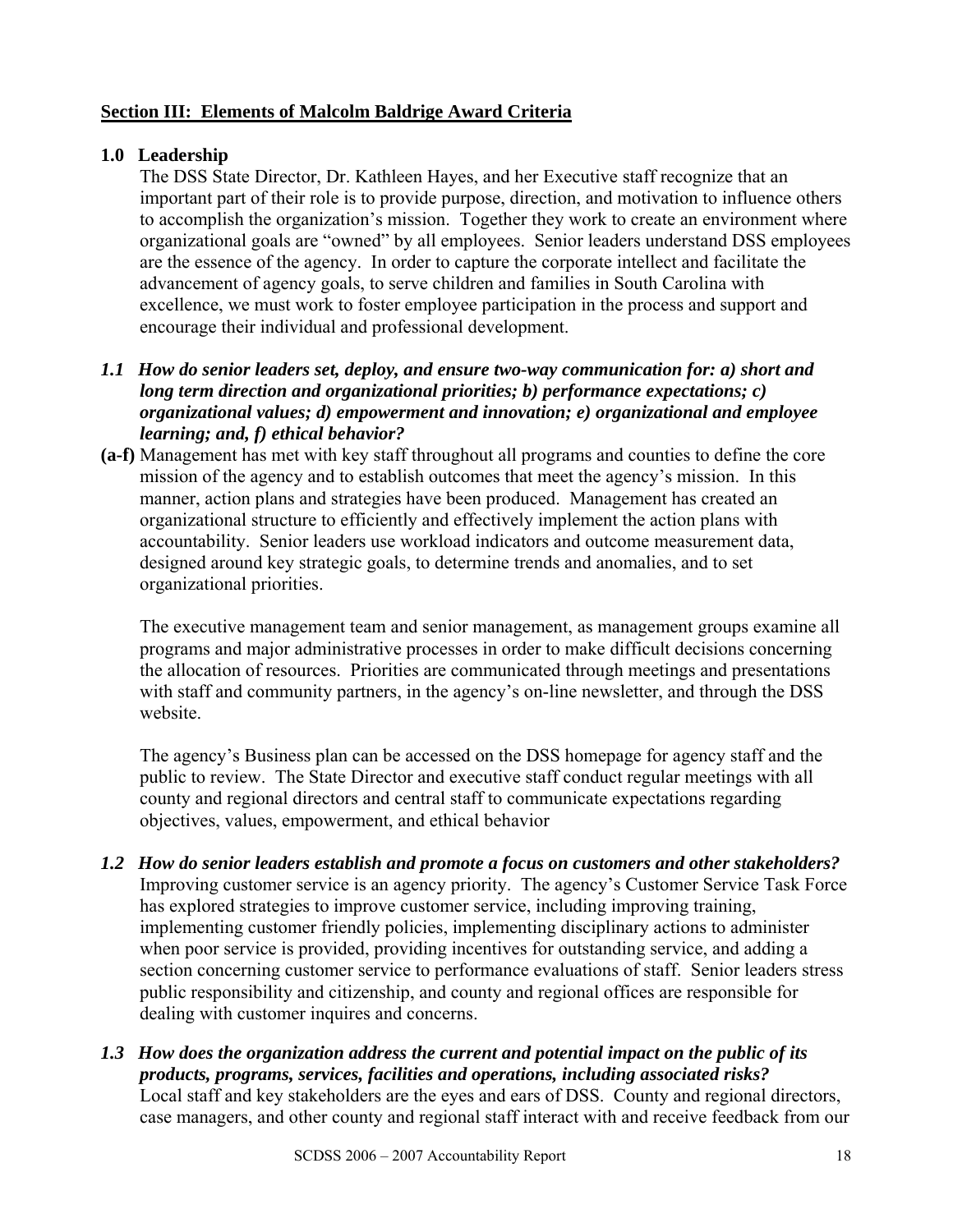customers, the community, and the general public on a daily basis. This feedback is discussed and considered as we work to continuously refine and improve policies, processes, and operating practices. Other input is obtained through tracking constituent calls*,* and analyzing customer questions and concerns.

### *1.4 How do senior managers maintain fiscal, legal and regulatory accountability?*

The agency undergoes a detailed legislative audit of Family Independence every two years, a state financial audit annually, and regular federal reviews of all federally mandated programs. DSS review staff is responsible for ensuring that programs comply with state and federal regulations, and legal staff provides advice and recommendations for ensuring compliance with various legal concerns. (See also response to 7.5 regarding key measures of regulatory/legal compliance*)* 

### *1.5 What key performance measures are regularly reviewed by your senior leaders?*

Each of our key program areas has outcome measures that are tracked and reviewed monthly or more frequently by senior leaders and by staff at all levels. The following are key outcomes.

### **I. Child Welfare**

#### **Safety**

- **S1 Outcome** Children are, first and foremost, protected from abuse and neglect.
- **S2 Outcome** Children are safely maintained in their own homes whenever possible and appropriate.

#### **Permanency**

- **P1 Outcome** Children have permanency and stability in their living situations.
- **P2 Outcome** The continuity of family relationships and connections are preserved for children. (In-home and Out-of-home services)

#### **Child and Family Well-Being (In-home and Out-of-home)**

- **WB1 Outcome** Families have enhanced capacity to provide for their children's needs.
- **WB2 Outcome** Children receive appropriate services to meet their educational needs.
- **WB3 Outcome** Children receive adequate services to meet their physical and mental health needs.

#### **II. Adult Protection Outcomes**

**APS1 Outcome** - Reduce recurrence of abuse/neglect, self-neglect, and exploitation of vulnerable adults (persons 18 or older who are either subjected to or at risk of abuse, neglect or exploitation).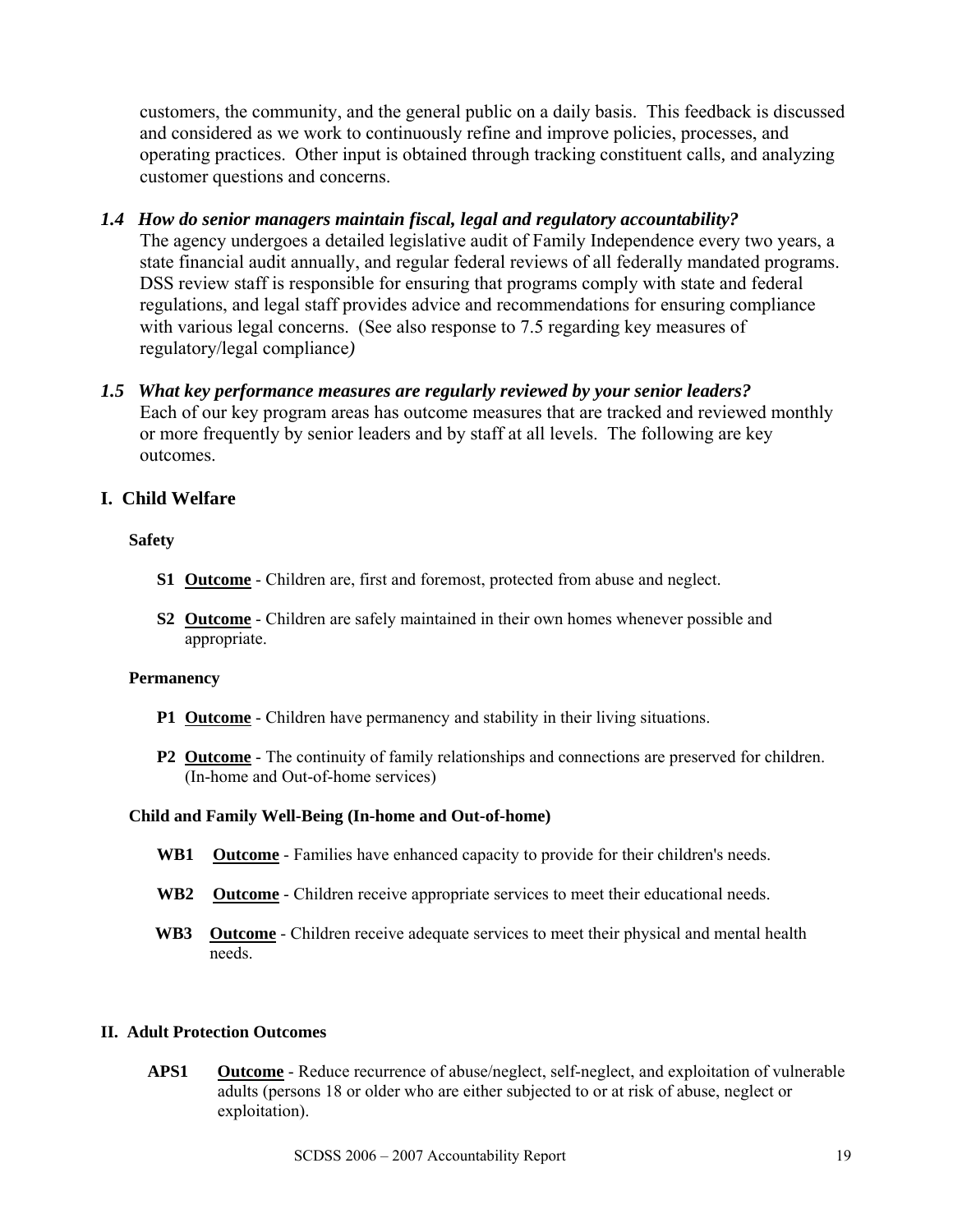**APS2 Outcome** - Safely maintain vulnerable adults (persons 18 or older who are either subjected to or at risk of abuse, neglect or exploitation) in the least restrictive environment.

#### **III. Family Assistance**

- **FA1** Outcome Eligible families receive Family Independence services in a timely and effective manner.
- **FA2 Outcome** Families that are receiving FI services achieve a level of competence that is commensurate with their abilities while improving family functioning and self-reliance.
- **FA3 Outcome** Children in families receiving Family Independence do not become recipients as adults.

#### **IV. Child Care Outcomes and Measures**

#### **A. Child Care Services**

**CC1 Outcome** - Quality, affordability, and/or availability of childcare is expanded throughout SC to help meet the needs of working families.

#### **B. Child Care Licensing and Regulatory Services**

**CC2 Outcome** - Children's health and safety will be protected in child care settings and the quality of child care facilities will be improved.

#### **V. Family Nutrition**

**FN1 Outcome** - Maximize eligible households' access to Food and Nutrition Programs.

#### **VI. Child Support Enforcement**

- **CSE1 Outcome** Children who are born out of wedlock have paternity established.
- **CSE2 Outcome** Children with one or both parents absent from the home receive adequate financial support from the non-custodial parent(s).
- **CSE3 Outcome** Children receive medical insurance coverage whenever such coverage is available through the non-custodial parent's or custodial parent's employer at reasonable cost.
- **CSE4 Outcome** Funds expended by the program produce a reasonable rate of return in child support collected for the benefit of the dependent children.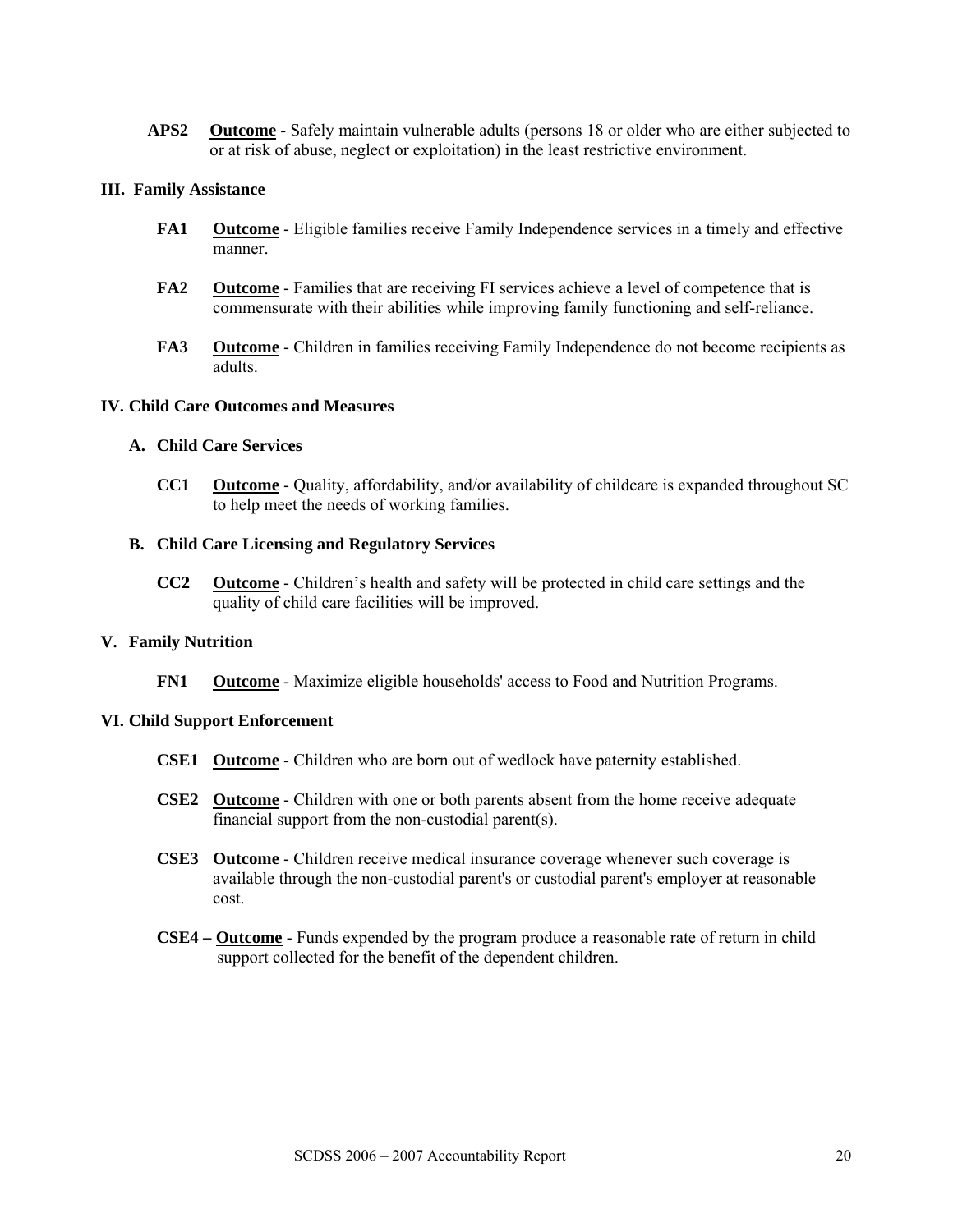*1.6 How do senior leaders use organizational performance review findings and employee feedback to improve their own leadership effectiveness and the effectiveness of management throughout the organization? How do their personal actions reflect a commitment to the organizational values?* 

Performance measures and employee feedback are critical elements in our ongoing efforts to improve the quality of programs and services we provide to our customers. Senior leaders meet weekly to discuss current data, trends and outcome measures, and how to implement needed improvements. They use performance data to assist counties and regional offices in determining areas with high levels of performance as well as areas needing improvement, and discuss how to improve outcomes.

On a monthly or bi-monthly basis, a cross-section of agency staff, and/or the DSS senior managers are brought together to discuss a specific area of agency operations, identifying strengths and weaknesses, and generating ideas for improvement. The emphasis for the administration is to be highly responsive to concerns raised by staff.

Efforts are made to ensure that all interested parties are brought to the table, ideas are discussed openly and are welcomed, and decisions are made in a supportive team environment where appropriate. Also, responsibilities are assigned and staff works together for the common good of the agency and the clients we serve, reflecting personal commitment to organizational values.

# *1.7 How do senior leaders promote and personally participate in succession planning the development of future organizational leaders?*

In 2005, DSS instituted a 'knowledge transfer" program. Managers were trained to develop systems to document the work of employees who had specific and technical knowledge critical to agency operations. The goal of this program is to provide for work continuation due to turnover in specialized or critical agency positions. In addition, senior management is establishing a mentor program to help newly hired county directors while they gain valuable experience.

### *1.8 How do senior leaders create an environment for performance improvement, accomplishment of strategic objectives, and innovation?*

Senior leaders have engaged in a series of meetings to plan strategies to incorporate staff input and reward staff and expand communication. The agency is examining implementation of lead worker programs and career ladders to recognize experienced, high performing employees. Financial incentives are planned for line staff in the counties and regions. Emphasis by management is to recognize staff and offices that are excelling in providing quality customer service.

### *1.9 How does senior leadership actively support and strengthen the communities in which your agency operates? Include how senior leaders and employees contribute to improving these communities.*

The health and well-being of the children and families served by DSS is the responsibility of many agencies and citizens. DSS recognizes that it must work closely with community partners to not only address the issues at hand but also to alleviate root causes of problems faced by citizens who need DSS services.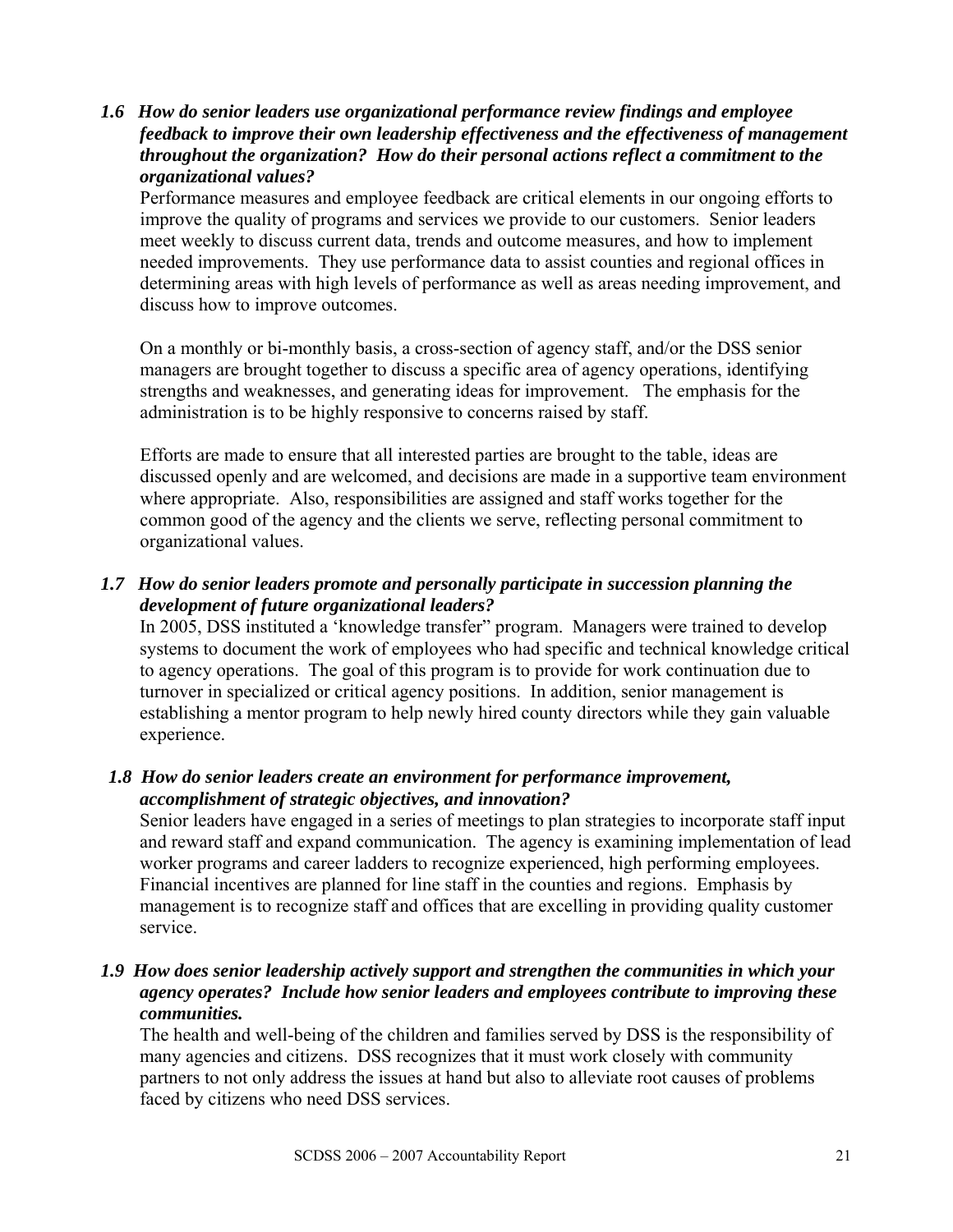The agency has made a commitment to staff a community development effort. Through a faith-based community development effort, staff help create opportunities for county and regional directors and staff to get their communities involved. Senior leadership works with, faith and community institutions to promote community development efforts, as well as to learn about the social service needs and/or successes in our local communities.

A specific area on the agency web site provides information regarding our faithbased/community initiative and a computer-based resource inventory provides statewide access and information regarding local partnerships. Many faith and community individuals and organizations have volunteered time and resources to address local needs. Periodically, the state director meets with outside stakeholders to discuss critical issues facing our community.

# **Category 2 – Strategic Planning**

### **2.0 Strategic Planning**

We view strategic planning as the process by which we analyze the mission and goals of our organization and determine what conditions must exist to best accomplish those goals. We then initiate a sequence of events that will create those conditions including the cost-efficient allocation of resources. The effectiveness of our strategic plan is measured periodically by comparing goals and objectives to actual results.

### *2.1 What is your Strategic Planning process, including KEY participants, and how does it address: a) Your organization's strengths, weaknesses, opportunities, and threats; b) Financial, regulatory, societal, and other potential risks; c) Shifts in technology or the regulatory environment; d) Human resource capabilities and needs; e) The opportunities and barriers you described in the Executive Summary (question 4) f) Business continuity in emergencies; and g) Your ability to execute the strategic plan.*

DSS implemented an agency-wide strategic programmatic planning process in 2003. That process has evolved to one in which a strategic plan incorporating administrative and support services.

Strategic planning is the process by which we analyze the mission and goals of our organization and determine what conditions must exist to best accomplish those goals. We then initiate a sequence of events that will create those conditions including the cost-efficient allocation of resources. The effectiveness of our strategic plan is measured periodically by comparing goals and objectives to actual results. While further refinements and improvements are being studied, this year's process has been productive, and incorporated the ideas and input of the agency's key staff, including direct service workers, supervisors, county directors and administrative staff.

Additionally, in child protection services, the agency is required by the federal DHHS Administration for Children and Families (ACF) to develop a Child and Family Service Plan (CFSP) every five years and submit annual progress reports (APSRs). Periodic federal reviews by DHHS ACF determine state compliance with national standards in child welfare, prompting a program improvement plan that includes development and monitoring of additional goals and outcomes for child welfare. The agency incorporates any unfinished objectives into the annual update of the CFSP. The agency's child welfare program improvement plan implemented in June 2004 ended in June 2006. A Child Welfare Advisory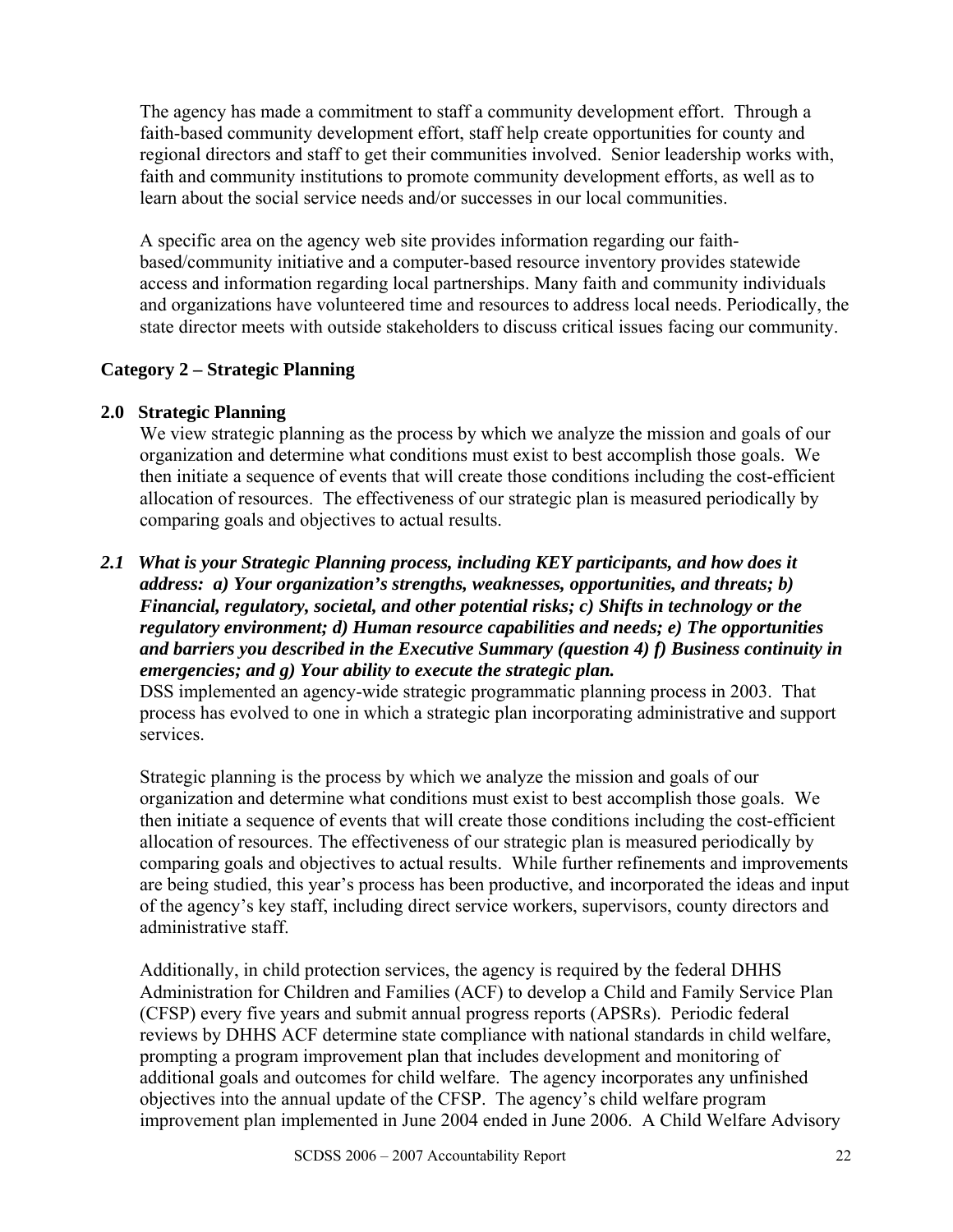Committee comprised of our community stakeholders and partners meets quarterly to receive updated information from SCDSS and to offer feedback and input on our planning processes. Multiple citizen review entities, collaborations and partnerships throughout the state focus on and assess our child welfare activities, which require our ongoing attention and response.

### *How does your Strategic Plan address:*

### *a) Your organization's strengths, weaknesses, opportunities, and threats*

We include detailed performance measures and agency goals in our strategic plan, for all major programs in the agency. In formulating the strategic plan, managers and staff have been provided training in SWOT (strengths, weaknesses, opportunities and threats) analyses and are knowledgeable in strategies for compiling a strategic plan that accurately accounts for goals and measures that can be achieved, and also, which address weaknesses and threats.

# *b) Financial, regulatory, societal and other potential risks?*

Executive management meets weekly to assess risks made known to the agency. Offices that are not fully complying with laws or agency policies concerning child welfare or family assistance programs, or potential financial penalties that might be imposed due to noncompliance, strategies to reduce risks are assessed.

### *c) Shifts in technology or the regulatory environment*

DSS has requested the assistance of the Budget and Control Board's Chief Information Officer to assist the agency in long-range information technology planning. Staffs of DSS and the CIO's office have met with federal officials to determine future technology needs.

### *d) Human resource capabilities and needs?*

We realize our employees are our greatest resource. With our stretched financial resources, staff have been required to do more with less until additional resources were provided in FY 2006-07. Executive management, on a monthly basis, examines staffing and caseload sizes to determine if resources need to be reallocated.

### *e) The opportunities and barriers described in the Executive Summary*  See **a)** above.

# *f) Business continuity in emergencies*

DSS has detailed plans for the continuity of services due to catastrophes caused by hurricanes, earthquakes, or other natural disasters. Staff has been provided training in disaster response, procedures have been updated and disseminated as relates to evacuation plans for our client families and those at risk, and information is routinely updated for staff in terms of accessing instructions in times of need. In addition, DSS employees serve as the primary staff to shelters opened by the Red Cross to serve citizens displaced during a disaster.

### *g) Your ability to execute the strategic plan*

Staff meets frequently to assess progress in executing the agency's business plan. Issues that limit staff from executing the plan are discussed, and staffing concerns that cause the agency to miss important outcome measures are analyzed. Each program has an experienced director who oversees the agency's strategic goals.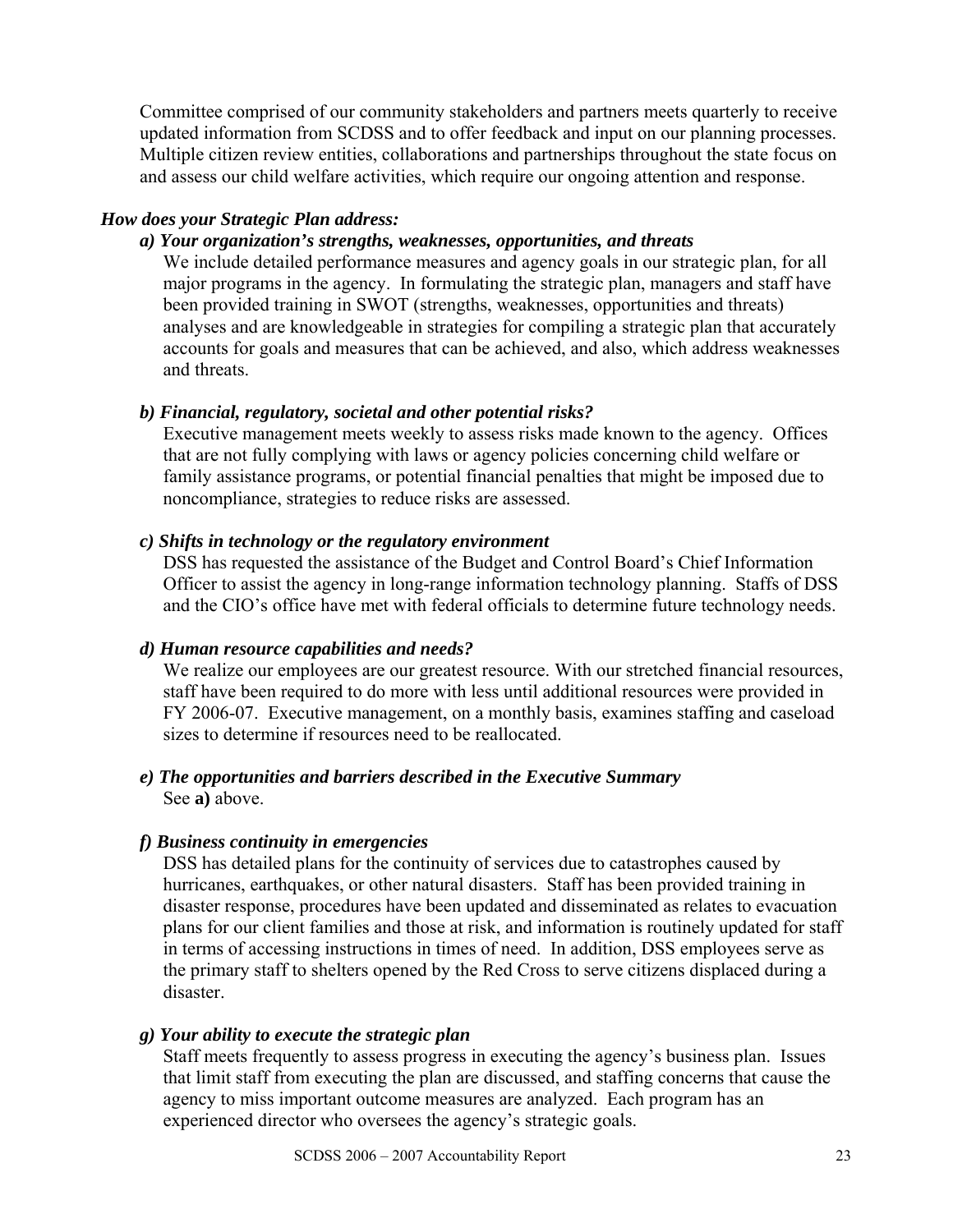# *2.2 What are your key strategic objectives?*

| <b>Program Number</b><br>and Title                                                                                   | <b>Supported Agency</b><br><b>Strategic Planning</b><br>Goal/Objective                                                                                                                                                           | <b>Related FY 06-07</b><br><b>Key Agency Action</b><br><b>Plan/Initiative(s)</b>                                                                                     | <b>Key Cross</b><br><b>References for</b><br><b>Performance</b><br><b>Measures</b><br>(see Section 7) |
|----------------------------------------------------------------------------------------------------------------------|----------------------------------------------------------------------------------------------------------------------------------------------------------------------------------------------------------------------------------|----------------------------------------------------------------------------------------------------------------------------------------------------------------------|-------------------------------------------------------------------------------------------------------|
| <b>Food Stamps</b><br>I.A,B,C,D, E.4.; II.E.1.; G.1.;<br>G.2., III.                                                  | The goal of the food stamp<br>program is to promote the<br>general welfare and<br>safeguard the health and<br>well-being of the state's<br>low-income citizens by<br>providing benefits to help<br>recipients purchase food.     | Decrease poverty by<br>providing low-income<br>citizens resources to buy<br>food and to provide<br>employment and training<br>to recipients who are able<br>to work. | Charts $22 - 25$                                                                                      |
| <b>Family Independence</b><br>I.A,B,C,D,E.3.,4.;<br>II.E.1, 2, 3., G.1, L.; III                                      | The goal is to provide<br>assistance to families while<br>Increase opportunities for<br>employment by providing<br>they are transitioning into<br>employment so that they<br>necessary supports.<br>will become self-sufficient. |                                                                                                                                                                      | Table 4;<br>Charts $17 - 21$                                                                          |
| <b>Foster Care</b><br>I.A.B.C.D. E.1, III;<br>II.A.2., B.1, 2, 3., I, Q.1, 2; III.                                   | Children will be provided a<br>safe environment in which<br>to live and the agency will<br>provide a permanent living<br>arrangement.                                                                                            | Ensure timely and<br>effective services to<br>ensure children have<br>permanency.                                                                                    | Tables $1, 2;$<br>Charts $5 - 14$                                                                     |
| <b>Child Protective and</b><br><b>Preventative Services</b><br>I.A.B.C.D,<br>E.1;II.A.1,2,3,B.2,I.,O.,Q.1,2;<br>III. | Children will be able to<br>remain safely in their own<br>home when possible.                                                                                                                                                    | Ensure timely and<br>effective intervention<br>services when safety is<br>compromised in the home<br>or facility environment.                                        | Tables 1, 2;<br>Charts $1 - 4$                                                                        |
| <b>Adult Protective Services</b><br>and Domestic Violence                                                            | Vulnerable/ elderly adults<br>will have needs met in the<br>least restrictive<br>environment                                                                                                                                     | Ensure timely and<br>effective intervention and<br>support services.                                                                                                 | Table 3;<br>Charts 15, 16                                                                             |
| <b>Child Support</b><br><b>Enforcement</b><br>I.A.B.C.D; II.F; III.                                                  | Children receive needed<br>financial support from the<br>non-custodial parent.                                                                                                                                                   | Increase child support<br>collections.                                                                                                                               | Table 5;<br>Chart 26                                                                                  |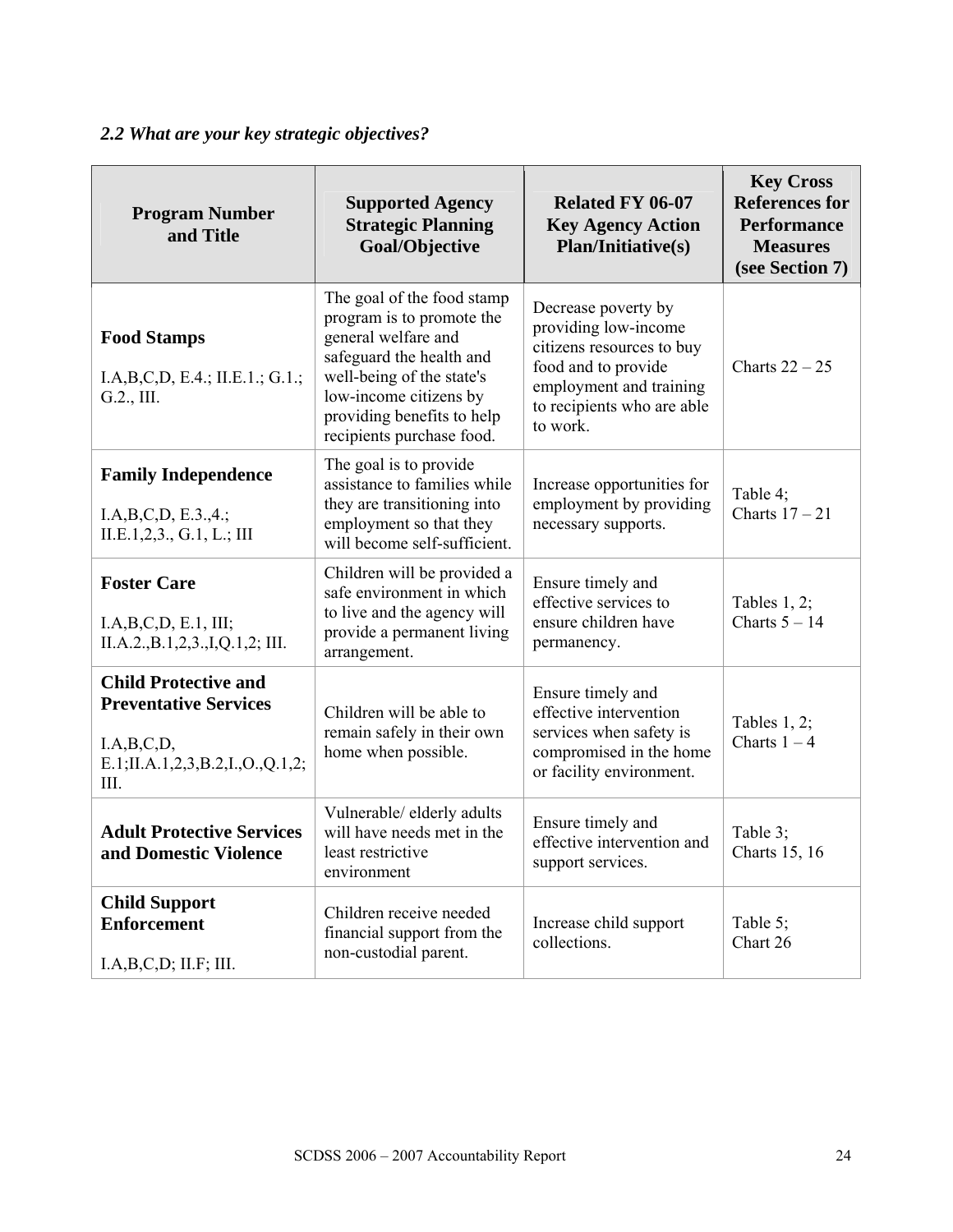- *2.2 How do you develop and track action plans that address your key strategic objectives? (Include how you allocate resources to ensure accomplishment of action plans.)*  Outcomes, developed jointly by program, planning, and operations staff, establish the major policy and procedural revisions. (Regarding the tracking of action plans, see 2.8 below).
- *2.3 How do you communicate and deploy strategic objectives, action plans, and related performance measures?*

The agency's program and planning staff developed a number of strategies that are designed to achieve agency goals. The strategic planning chart presents the key agency strategies.

- *2.4 How do you measure progress on your action plans?*  Data is aggregated and analyzed to determine how well individual counties are progressing on individual variables, how they compare to other counties in the state, how each county compares to the statewide average, and how all compare in terms of meeting, or not meeting, outlined objectives.
- *2.5 How do your strategic objectives address the strategic challenges you identified in your organizational profile?*

Strategic objectives mirror our challenges outlined in this report.

# *2.6 How do you evaluate and improve your strategic planning process?*

Management examines the results of key outcomes to determine if the agency's planning process is delivering the desired results. Results are scrutinized and annual plans are revised to better ensure that the needs of the agency and its customers are met.

*2.7 If the agency's strategic plan is available to the public through the agency's internet homepage, please provide an address for that plan on the website.* 

The agency reviews program goals and outcomes on a periodic basis. The agency's strategic plan contains program and administrative outcomes, goals, objectives, and strategies. This document is posted on the agency website, and results of each outcome measure are e-mailed to all county and state office managers each month. A link to the agency's strategic plan can be found on the agency's homepage at http://www.state.sc.us/dss/.

### **Category 3 – Customer Focus**

# **3.0 Customer Focus (External Only)**

Knowing and fully understanding the needs of current and future customers help us to meet basic customer expectations and then go beyond to exceed their expectations. To ensure our success, we must research customer needs, communicate those needs throughout the agency, strive to meet those needs, and measure customer satisfaction on an ongoing basis.

### *3.1 How do you determine who your customers are and what their key requirements are?*

### **Human Services (Child Welfare, Adult Protective Services)**

Children at risk of child abuse and neglect and their families are identified by community members, through other programs and agencies, and by direct reports to the agency. State statutes define child abuse and neglect, thus defining who these customers are once they are reported. Key requirements, determined by way of direct feedback from customers, county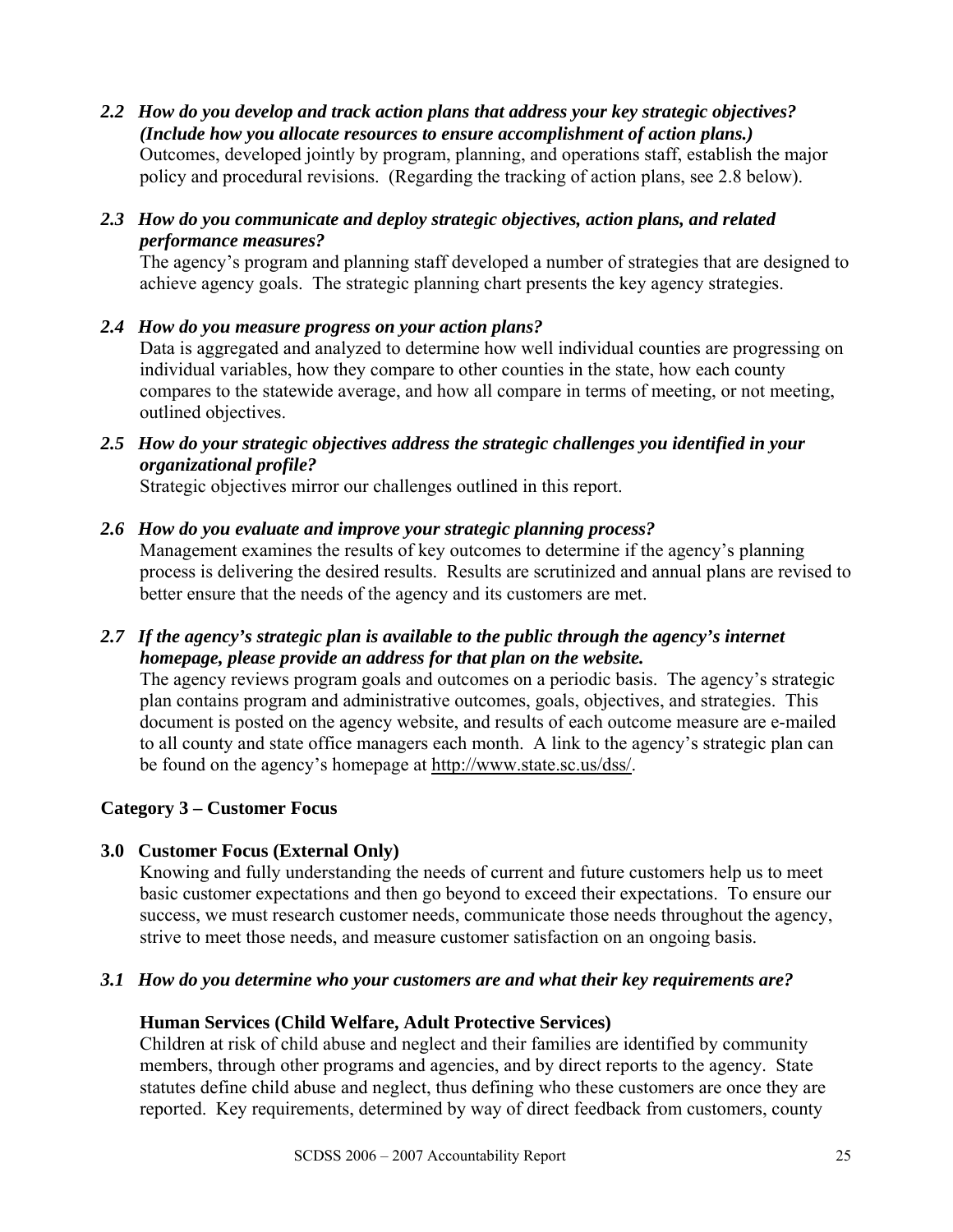workers, community members and staff from other agencies, are accurate and timely individualized assessments, timely referral/acceptance to services appropriate to needs, and treatment with dignity and respect. Foster and adoptive parents apply or are recruited. We provide training, staff support, and follow-up. Feedback from foster and adoptive parents, focus groups, and task forces continually helps redefine key requirements.

Refugees in need of social services are generally referred by the agencies resettling them in the state. Eligibility is determined by criteria mandated in federal law. We provide financial assistance, medical services, and educational services to those eligible.

Abused, neglected, or exploited adults who are unable to provide for their own care and protection are identified by law enforcement, neighbors, churches and other agencies and organizations. Key requirements are safety and having their needs met in the least restrictive way.

# **Family Assistance (TANF, Family Nutrition, Child Care)**

Low-income families are generally identified when they seek services, are referred by other agencies or through outreach efforts. Their eligibility is determined by criteria mandated by law, policy, and regulations. Key program requirements are typically determined by caseworkers through needs assessment and include income supplements, help with food, childcare assistance, health insurance and case management to include financial management. Youth at risk for parenting or already parenting are identified primarily by referral from or eligibility for other programs. Their key requirements are educational and counseling services in pregnancy prevention, family planning, and/or parenting skills.

For the Food Stamp Program, low-income customers are generally identified when they seek services, are referred by other agencies or through Food Stamp Outreach Program efforts. South Carolina offers two simplified application projects to provide access to disabled individuals and elderly citizens over 60. Eligibility is determined by rules and regulations which are federally mandated by the Food and Nutrition Service of the US Department of Agriculture. Family Nutrition Programs' customers are identified when they request food assistance or become participants in programs operated by service providers. Eligibility requirements are mandated by federal regulations. Key requirements are financial assistance to obtain nutritional food, transportation and nutrition education. Agency customers include retail grocery stores that provide food for food stamp recipients, food banks, and homeless shelters.

Elderly citizens age 60 and older are recruited for the Seniors Farmers Market Nutrition Program through local agencies like senior centers, Councils on Aging and the United Way. Eligibility is determined by criteria mandated by law. Key requirements are financial assistance to obtain nutritional food, transportation and nutrition education. Agency customers include retail grocery stores that provide food for food stamp recipients, food banks, and homeless shelters.

The ABC Child Care Program provides vouchers for children from birth to age 13 years of age, or to 19 years of age if they have special needs. In order to be eligible for a voucher, the parent must be working, or attending school or training, must have a gross monthly income less than 150% of poverty, and must meet one of the designated target populations, i.e.,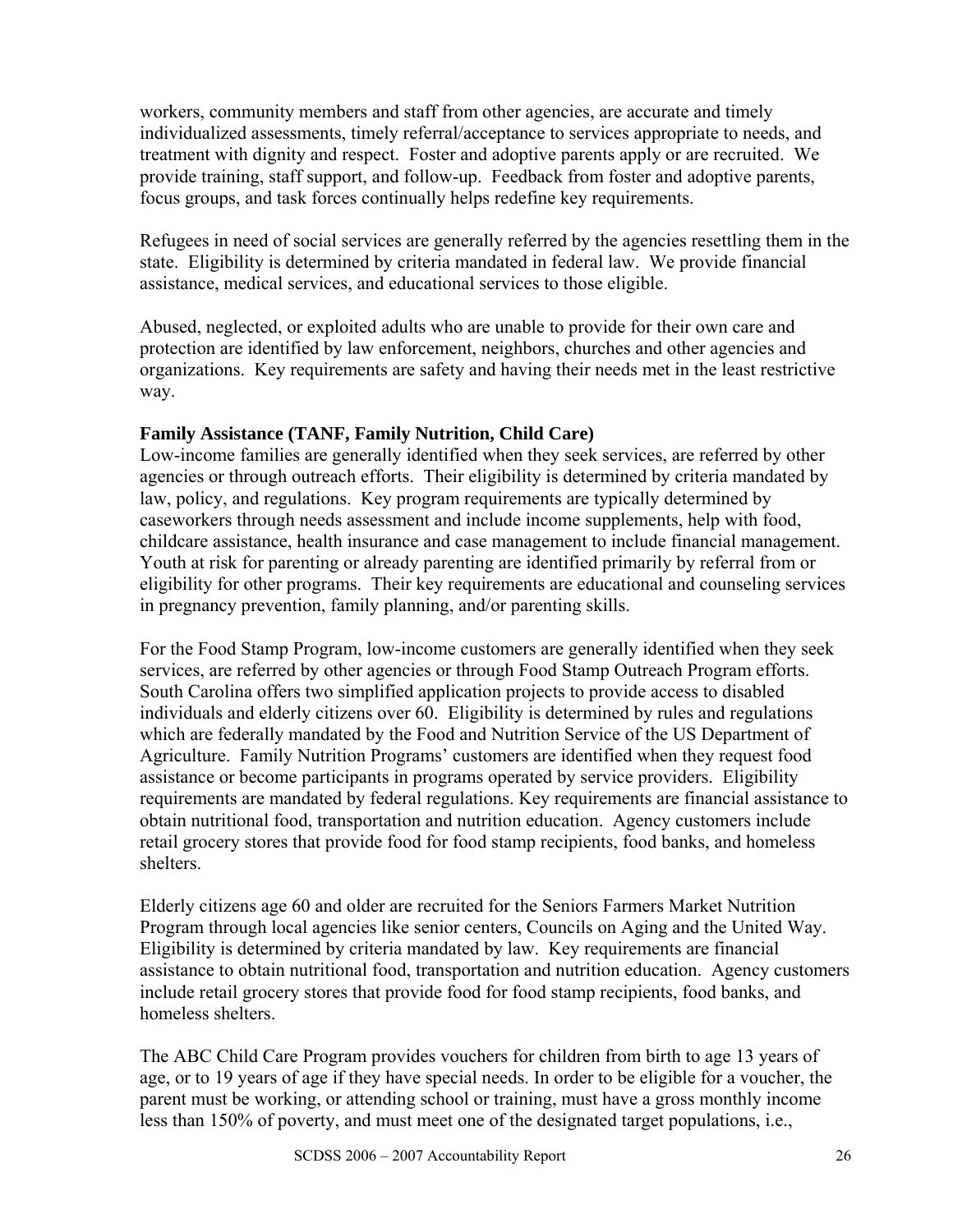receiving TANF, children with special needs in foster care or adoption, or receiving child protective services. Eligibility requirements are determined by federal regulations and state policy. Other customers are child care providers that apply to be regulated as required by state statute and parents of children attending child care facilities. Key requirements are specified in state statutes and regulations.

### **Child Support Enforcement**

Courts, employers, and Family Independence case managers refer customers. In addition, child support enforcement serves any citizen in need of services, regardless of income.

### *3.2 How do you keep your listening/learning methods current with changing customer/business needs and expectations?*

We have established a Customer Service Task Force to assess current efforts and recommend enhancements to our services in meeting customer needs. Our constituent services division investigates concerns and complaints from the public, customers, legislators, and anyone with concerns about the agency.

We are continuing a qualitative review process to assist local county offices in identifying best child welfare practices and in developing plans to address areas needing improvement. As a part of our listening/learning methods, we also seek and receive direct feedback from agency customers and businesses through such vehicles as community and professional meetings, exchange of information among professional entities, research and professional information on national trends, employer focus groups, participation in community and economic development organizations, conferences, surveys, the foster care hot line, constituent services, indirect feedback through supervisors and workers, and Foster Care Review Board reports on performance.

*3.3 How do you use information from customers/stakeholders to improve services or programs?*  We use feedback from customers, community leaders, employers, staff, and others, in concert with local, state, and national data, to plan and/or modify programs, policies, and procedures to be consistent with good practice, statutes and federal regulations. We also use employer feedback, labor market data, and economic data (such as hiring trends, jobs in demand, job announcements, plant closures and layoffs) in planning our approach to helping customers prepare for and secure employment. We seek to identify resources to address gaps in current services or to augment current services.

### *3.4 How do you measure customer/stakeholder satisfaction and dissatisfaction, and use this information to improve?*

The following are examples:

- Outside review groups including the Foster Care Review Board, Foster Parents' Association, Citizen Review Panel, Children's Health and Safety Councils, the Children's Justice Act (CJA) Task Force, and S.C. Fair Share provide regular reports that allow us to measure stakeholder satisfaction. In addition, we meet with service providers to discuss issues or concerns.
- Feedback from frontline workers also provides valuable information on customer satisfaction.
- Meeting with state and local faith and community-based leaders and organizations.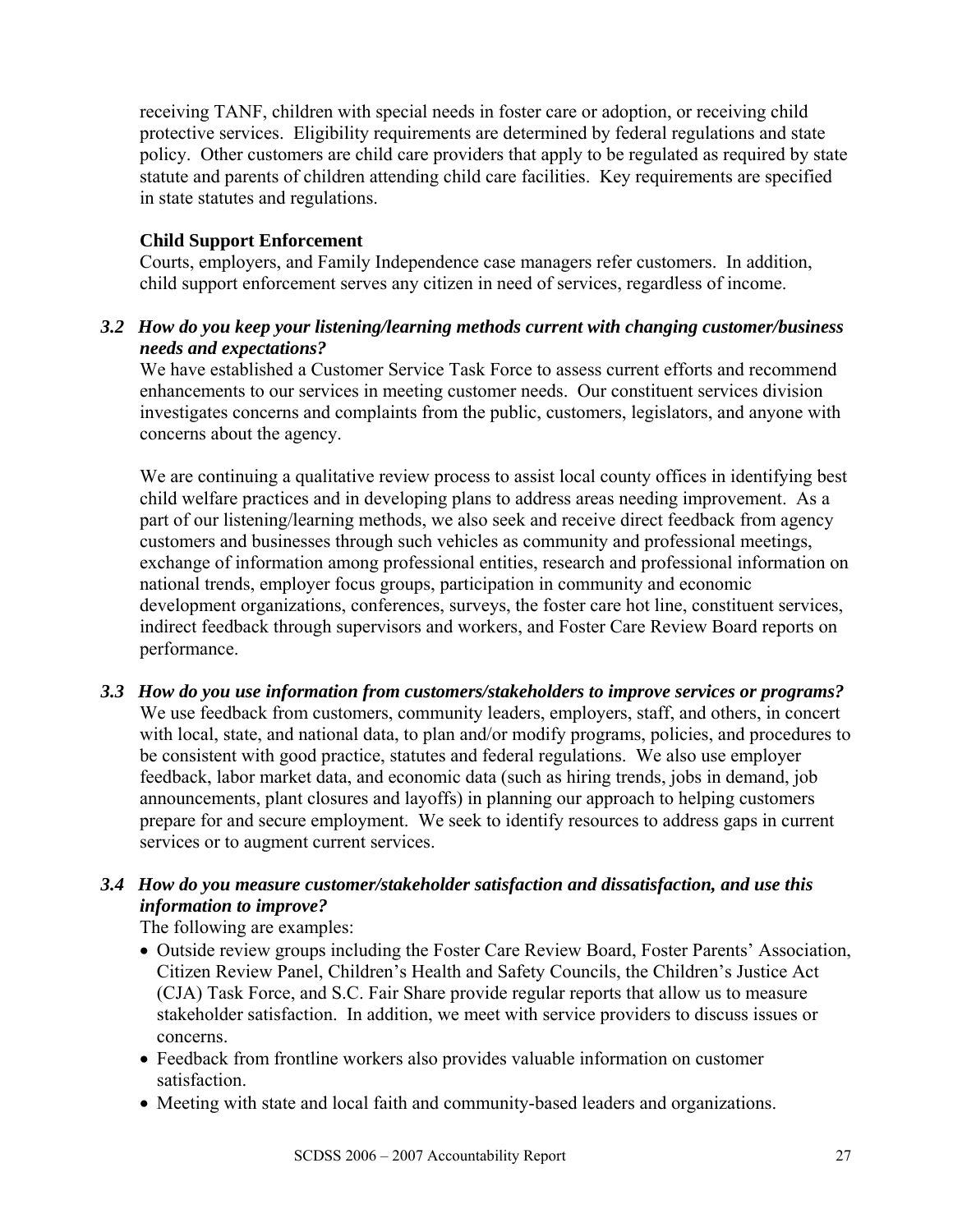# *3.5 How do you build positive relationships with customers and stakeholders? Indicate any key distinctions between different customer groups?*

We believe the key to building positive a relationship with customers, partners, and employers is through one-on-one contacts. We actively seek out and build mutually beneficial partnerships with customers and stakeholders. DSS has three core programs, each with distinct and separate stakeholders and customers and some that serve mutual customers.

A number of faith-based and community organizations assist DSS in serving children and families in need of food, clothing, parenting skills and other basic necessities of life. We have a staff person designated to building relationships with nonprofit organizations, state agencies, and churches.

Agency staff, including the Director, meets with groups of stakeholders such as foster care youth, Foster Parent Associations, Council on Adoptable Children (COAC), non-profit organizations, faith-based organizations, and service providers from other agencies to discuss common concerns. Customers and stakeholders also are incorporated into the agency's planning process.

### **Category 4 – Measurement, Analysis, and Knowledge Management**

# *4.1 How do you decide which operations, processes and systems to measure for tracking financial and operational performance, including progress relative to strategic objectives and action plans?*

We are required by federal and state laws and regulations to achieve designated performance levels relative to most aspects of the services we are mandated to provide. The main agency program areas with mandated performance levels include: Child Welfare, Adult Protective Services, Family Assistance, Child Support Enforcement, and Family Nutrition. Federal and state law, and our strategic goals, objectives, and priorities, determine which data we collect, what we measure and how we measure. We focus on data which describe policy trends that have the greatest impact on client benefits and services, and on data which help assess compliance with federal and state requirements and on good practice standards.

# *4.2 How do you use data/information analysis to provide effective support for decision making throughout your organization?*

The Office of Planning and Quality Assurance was created to collect, analyze and report management information and performance information on a regular basis. The Office works with data maintained by other agencies such as the Budget and Control Board Office of Research and Statistics, Employment Security Commission, Department of Labor, and the US Census. Along with state and federal auditors, we audit our data to determine its reliability.

Workload indicators and outcome measures data are reviewed on an ongoing basis and play a critical role in decision-making. These data permit identification and analysis of trends in program use, for example, and in comparative analysis of county performance. Identifying offices or counties that need assistance allows us to concentrate resources, technical assistance, training, and other needed services to those counties in an effort to raise performance. The data identify which systems need to improve statewide and which counties have specific needs.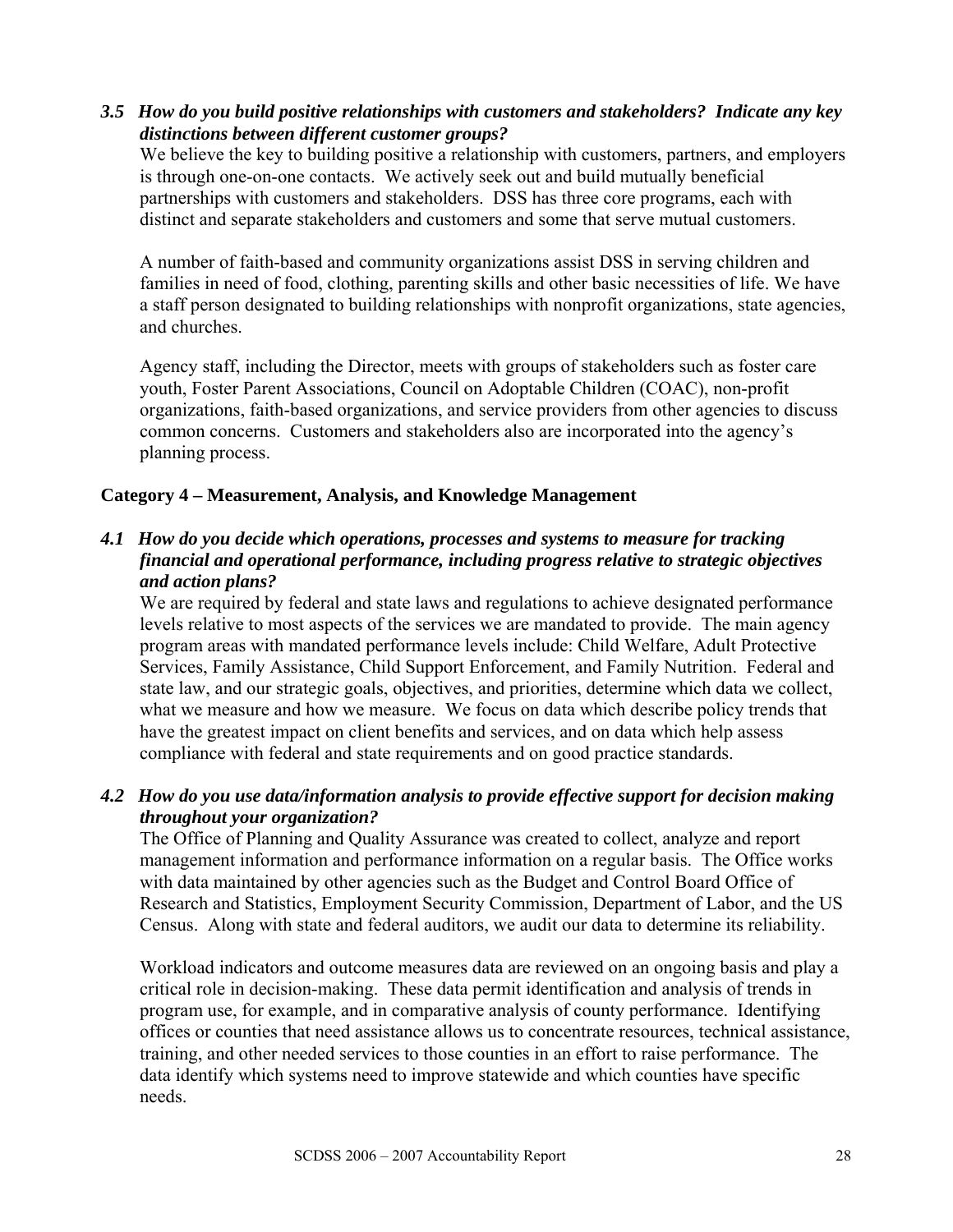Qualitative reviews of county services are conducted to assist in the agency's quality improvement process. County reviews assess compliance with casework standards, determine the accuracy of data input into the data management system, and assess supervisory effectiveness. Qualitative reviews may lead to the identification of recurring issues, and to revisions of policy and/or procedures.

*4.3 What are your key measures, how do you review them, and how do you keep them current with business needs and direction?* 

Key measures can be found in Section 7, category 1. Review of key measures is mandated by our federal and state requirements, and in many cases, failure to meet key performance measures results in financial penalties.

### *4.4 How do you select and use key comparative data and information to support operational and strategic decision making and innovation?*

We strive to use reliable, verifiable information to make data-based decisions in a timely manner. These data are critical to decision-making that will positively impact our overall effectiveness. Most of the operations of the agency are documented according to federal and state requirements, and program effectiveness is measured against those criteria and against performance over time.

# *4.5 How do you ensure data integrity, timeliness, accuracy, security and availability for decision making?*

 Much of our data collection is defined by federal and state laws and regulations, and must meet rigorous standards for integrity, timeliness, accuracy and security. Data from other social services agencies can be compared for trends to indicate effectiveness of services and to assess customer needs. The Budget and Control Board's Division of Research and Statistics also provides the agency with crucial data analysis and cross-compilation of data from other sources, important in developing policy, determining if services are being delivered as planned and determining if services are meeting goals. We also use labor market hiring trends and other workforce data as we refine strategies for workforce development.

# *4.6 How do you translate organizational performance review findings into priorities for continuous improvement?*

We continuously collect and monitor data and performance and meet with key managers to assess ways to improve performance.

# *4.7 How do you collect, transfer, and maintain organizational and employee knowledge (your knowledge assets)? How do you identify and share best practices?*

DSS continues to focus on best practices for ongoing improvement in the quality of services provided. Information regarding best practices is routed to key managers utilizing various methods. For example, in senior management meetings, staff who have had outstanding practices and outcomes have presented their practices to other managers. Staff is encouraged to communicate with experienced managers who have proven results.

# **5.0 Human Resource Focus**

DSS employees and their deep commitment to serving our customers are a testament to the character of our agency. Involvement from employees at all levels helps develop a team spirit that motivates staff to help realize the agency's mission. This ownership of mission enables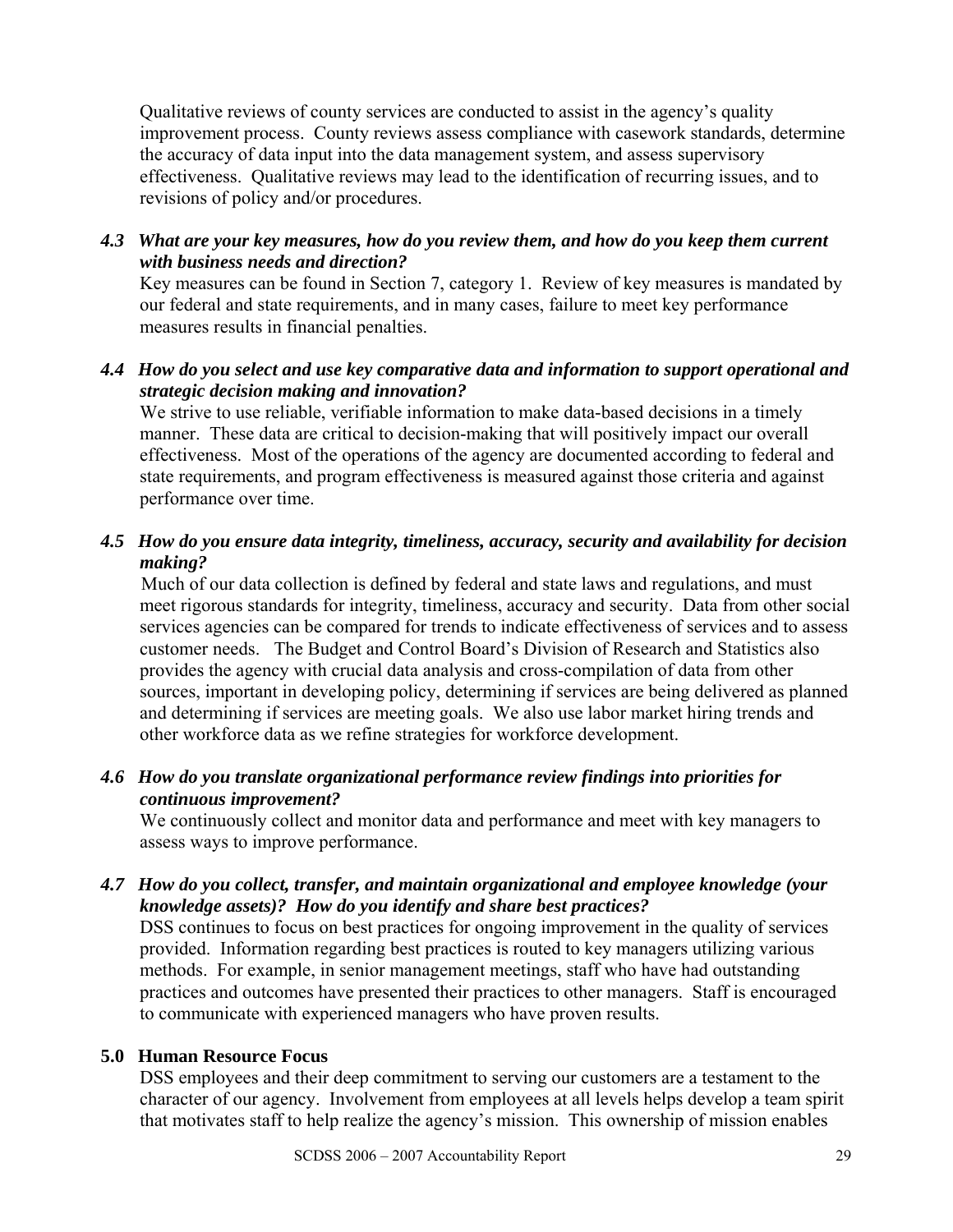our leaders to capitalize on the collective knowledge and experience of our staff and encourage them to better serve our customers.

**5.1** *How do you organize and manage work: to enable employees to develop and utilize their full potential, aligned with the organization's objectives, strategies, and action plans; and to promote cooperation, initiative, empowerment, innovation and your desired organizational culture?*

The agency is organized by similar programs and functions with experienced managers to oversee and monitor work. Each county and regional office has a director or administrator and the state office has deputy state directors or program directors to manage work. Employees participate in work design and program changes, and are encouraged to develop innovative ways to improve performance.

- **5.2** *How do you evaluate and improve your organization's human resource related processes?*  The human resources-related processes are evaluated through the analysis and required responses of reports provided by audit findings, Insurance Services reports, payroll reports, the Office of Human Resources, and the Retirement System. One goal of the Human Resources Management Division is to meet annually with the Human Resources Liaisons (HR Liaisons). The HR Liaisons are staff out stationed from State Office, and they serve the role of the human resources administrator for the assigned office. The purpose of this meeting is to provide training and information to these key human resources administrators and to receive input, suggestions and feedback from them about the agency's human resources processes. Additionally, the Human Resources Director sends periodic "HR Updates" to the HR Liaisons as an effort to provide continuous communication and solicit valuable input.
- **5.3** *How do you identify and address key developmental and training needs, including job skills training, performance excellence training, diversity training, management/leadership development, new employee orientation and safety training? How do you evaluate the effectiveness of this education and training? How do you encourage on the job use of the new knowledge and skills?*

Training priorities are designed to meet the agency's mission, values and strategic goals, as well as to federal and state mandates. Child welfare and economic services programs have specific basic training requirements to ensure staff meet the skills and competency levels needed to proved quality and timely services to customers.

Key developmental and training needs are identified by various methods, including data from performance management reports, case reviews conducted by county and state office staff, program quality assurance and technical assistance reviews, written tests during training, formal training evaluations and follow-up and employee exit surveys. Regional and county managers also identify specific areas for development and training based on direct staff observations. Human Resources also provide feedback to the Training Division on management and HR-related issues they have identified. Each office is responsible for conducting orientation for new employees. The Training Division also conducts periodic needs assessments and surveys to determine training needs.

The training division conducts non-violent crisis intervention 3-4 times per year as an open enrollment course. This course teaches basic safety techniques.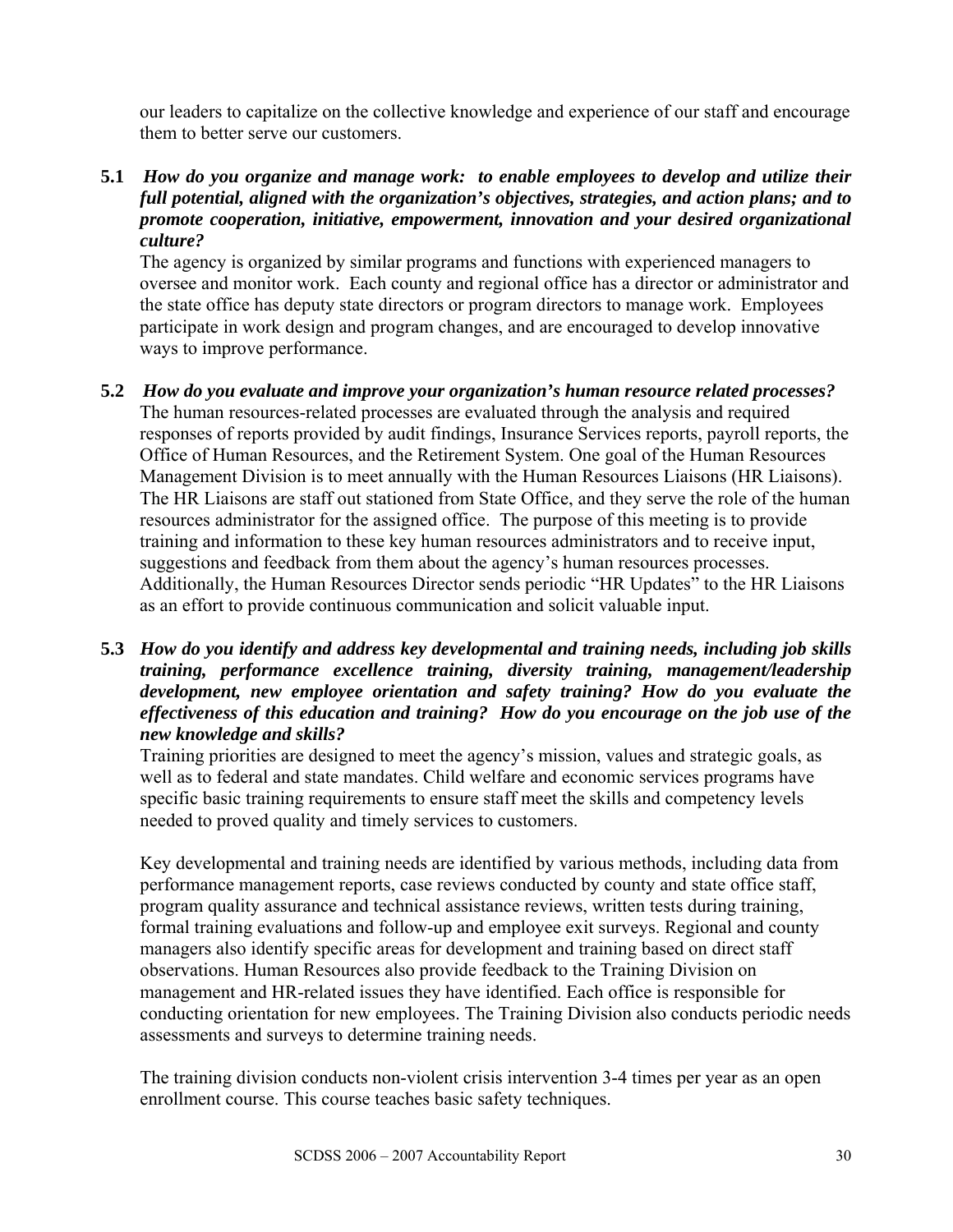Trainees are encouraged to use knowledge and skills taught in training through use of exercises, activities and case studies that are representative of casework they will encounter in the field.

The effectiveness of training is measured by written tests, trainee performance on simulated casework and trainer observation during training sessions and periodic contact with supervisors concerning worker performance in the county office.

- *5.4 How does employee training contribute to the achievement of your action plans?*  Staff undergo an extensive training when hired, and training is constantly provided so that employees understand changes in expectations, outcome measures, and federal programs. Specialized training is offered regularly, and staff is trained to meet goals outlined in our strategic plan.
- *5.5 How does your employee performance management system, including feedback to and from employees, support high performance and contribute to the achievement of your action plans? How do your motivate your employees to develop and utilize their full potential?* Every supervisor and employee in DSS works together to develop a planning stage for the EPMS (employee personnel management system) that includes critical job functions and outlines the success criteria for each job function. At yearly evaluations, employees receive meaningful feedback on their job functions, and also, if needed, they receive guidance in areas needing improvement. This process supports high performance and the realization of the agency action plan. DSS also offers a broad array of training opportunities and is working to improve the career ladder for case workers. The agency is currently setting up a learning management system, which will offer online training, readily available transcripts for all employees, and social worker certification classes, among other opportunities.
- *5.6**How do you motivate your employees to develop and utilize their full potential?* Employees are provided a variety of training opportunities in order to develop their full potential. The agency implemented the "DSS Academy" which provides interested participants a complete overview of the agency with the hopes of introducing them to all of the agency programs and services, so they can see that DSS offers a variety of career opportunities. The agency has participated in the Executive Institute Program and the Certified Manager Program (CPM) offered by the Budget and Control Board for the past few years which provides key participants in depth training with managing in a governmental environment. Supervisory training was reinstated with a focus toward training new managers on the technical aspects of supervision, such as, completing employee performance evaluations, preparing position descriptions, and other functions.
- *5.7**What formal and/or informal assessment methods and measures do you use to determine employee well being, satisfaction, and motivation? How do you use other measures such as employee retention and grievances? How do you determine priorities for improvement?*  Employee "Exit Evaluations" are sent to departing employees' home addresses for feedback. This information is gathered, reviewed and shared with their respective Deputy State Directors monthly. Turnover information is prepared quarterly and areas that reflect substantial turnover is reviewed, often in conjunction with the exit interview information to determine the reasons. Grievance information is reviewed periodically for the purpose of determining the reasons for disciplinary actions and whether there are patterns that require attention. Improvement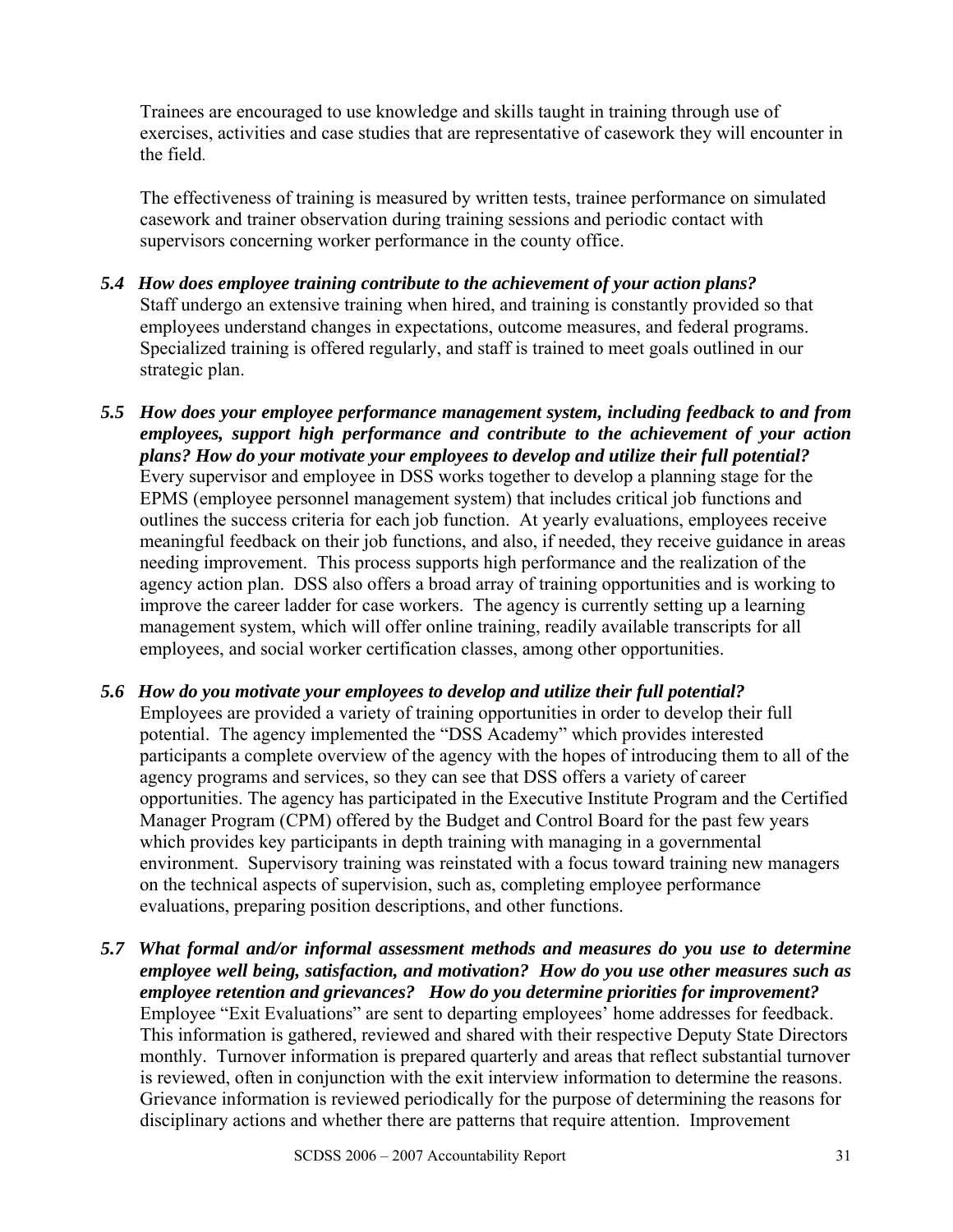priorities are based on employee feedback from the exit interviews, management input and review of collected turnover data.

*5.8 How do you maintain a safe, secure, and healthy work environment? (Include your workplace preparedness for emergencies and disasters.)*

We recognize our employees are our greatest assets. To enhance the safety and well-being of staff we installed electronic entry security systems at both state office buildings, installed cameras on top of the buildings so that guards can monitor key areas including parking and, installed public address systems that can be accessed from anywhere in the buildings via telephone. A DSS committee is dedicated to examining state and county office conditions and employee practices. Their purpose is to develop cost effective measures to improve safety and security throughout the agency.

Our wellness organization continues to work on expanding its efforts including hosting health and community related programs. Through our "brown bag lunch" programs, we conducted seminars on such topics as domestic violence and stress management.

During any disaster that may affect the state, SCDSS offices must be prepared to staff county American Red Cross (ARC) and Special Medical Needs (SMNS) emergency shelters. All available DSS county staffs, and Managed Treatment Services (MTS), Adoptions, Child Support Enforcement (CSE), and Day Care staff, are subject to shelter duty. This staff is to be brought in during the first 72 hours of shelter activation. After the initial 72 hours, the County DSS Director may request relief workers from the State Office or regional offices to be deployed to his/her supervision.

### **Category 6 – Process Management**

We use a process approach to achieve desired results around our mission and goals and to manage and allocate our resources. These processes are the building blocks of our systems approach to management that identifies, plans, implements and manages interrelated processes that contribute to our overall, responsive delivery of services to customers.

*6.1 What are your key processes that produce, create or add value for your customers and your organization? How do you ensure that these processes are used?* 

Our targeted client groups are served by categorically funded, policy-based program designs including all programs in human services, family assistance and child support enforcement. Federal funding sources, state statutes and regulations define acceptable service processes and products for each program. For example, a state law requires making initial contact within 24 hours of receiving a report that a parent or guardian has harmed a child.

Service delivery processes then vary with client needs, but may include numerous forms of intervention that may be delivered directly by DSS or purchased from other providers. Good practice also requires ongoing case monitoring (quality review) and outcome evaluation (results checking) until discharge (services termination).

In addition, we conduct internal reviews and external audits are used to assess how these processes work.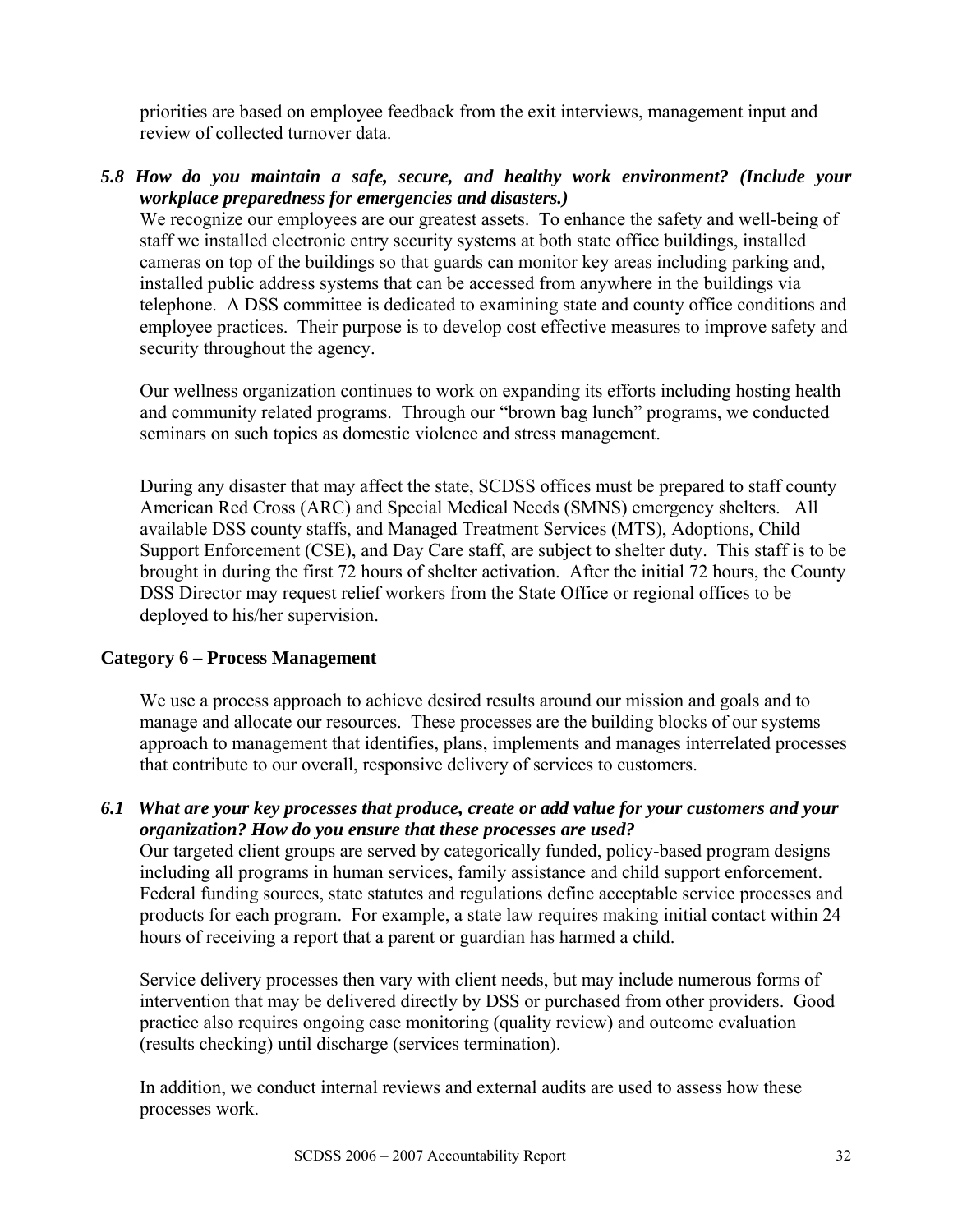*6.2 How do you incorporate organizational knowledge, new technology, changing customer and mission-related requirements, cost controls, and other efficiency and effectiveness factors such as cycle time into process design and delivery?* 

The agency measures how well we perform all key services. We measure implementation of human service treatment plans, food stamp error rates, child support collections, paternity establishment, the time it takes to process applications, the provision of relevant support services for customers, and many other key processes to ensure efficient and effective delivery of services.

*6.3 How does your day-to-day operation of these processes ensure meeting key performance requirements?* 

Executive staff, state level staff and county staff continuously make decisions that will improve agency performance. Key support functions include Information Resources, and Staff Development and Training. The Office of General Counsel provides legal guidance and interpretation and the Office of Planning and Quality Assurance provides data analysis, data monitoring, and reporting.

*6.4 How do you systematically evaluate and improve your key product and service related processes?* 

The agency uses internal and external audits and reviews to ensure that products and services are improved. We continually meet to evaluate service delivery and improve our management processes.

*6.5 What are your key support processes, and how do you improve and update these processes to achieve better performance?* 

Key support processes are listed above, in 6.3. Improvement strategy is discussed above, in 6.4.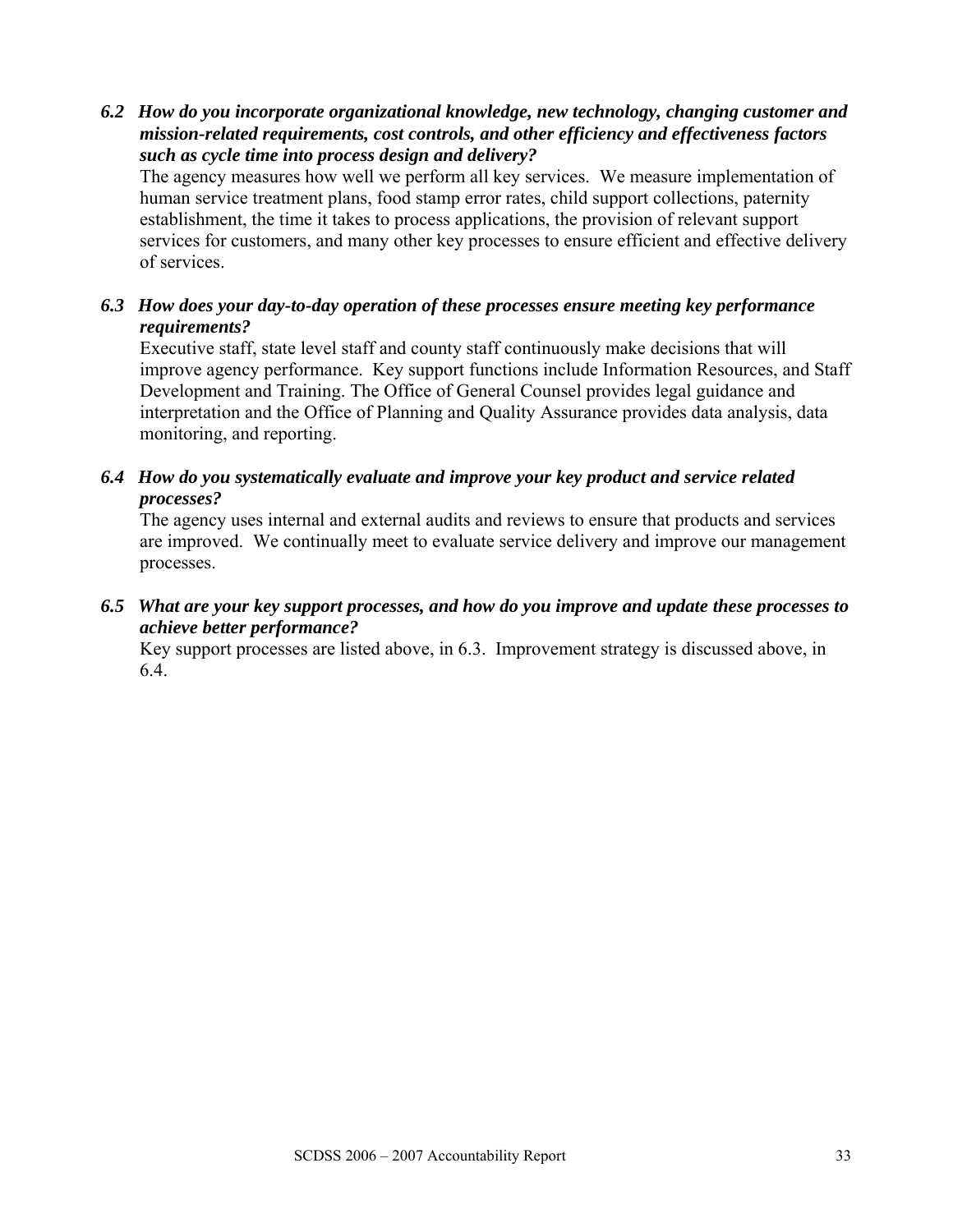### **Category 7 - Results**

### *7.1 What are your performance levels and trends for the key measures of mission accomplishment?*

The US Department of Agriculture monitors the accuracy of food stamp processing.

The US Department of Health and Human Services monitors the performance of our child support enforcement division.

The US Department of Health and Human Services, Administration for Children and Families (ACF) initiated a review of South Carolina's child welfare programs in 2003. South Carolina met all six standards by the close of the Program Improvement Plan which ended in June 2006, and 20 of the 23 established goals.

#### **DSS Strategic Plan Outcome Measures**

The Department of Social Services developed and published agency strategic plan outcome measures which have been updated each year. The information in the most recent strategic planning document is being used to plan the agency's work for the 2007-08 fiscal year. Management reports on most of the outcome measures have been produced and disseminated monthly by the Planning and Quality Assurance.

Outcome Measures for fiscal year 2006-07 are as follows, (except where data is collected by federal fiscal year and is not yet available):

### **Child Welfare Outcome S1 - Children are, first and foremost, protected from abuse and neglect.**

Chart 1 shows that during this past fiscal year, DSS investigated just over 18,000 reports of suspected child abuse and/or neglect involving families. Of those reports, 39% were found to be cases where abuse, neglect or some other type of child maltreatment likely occurred. Chart 2 indicates that the case decision took longer than 60 days in 354 of those investigations.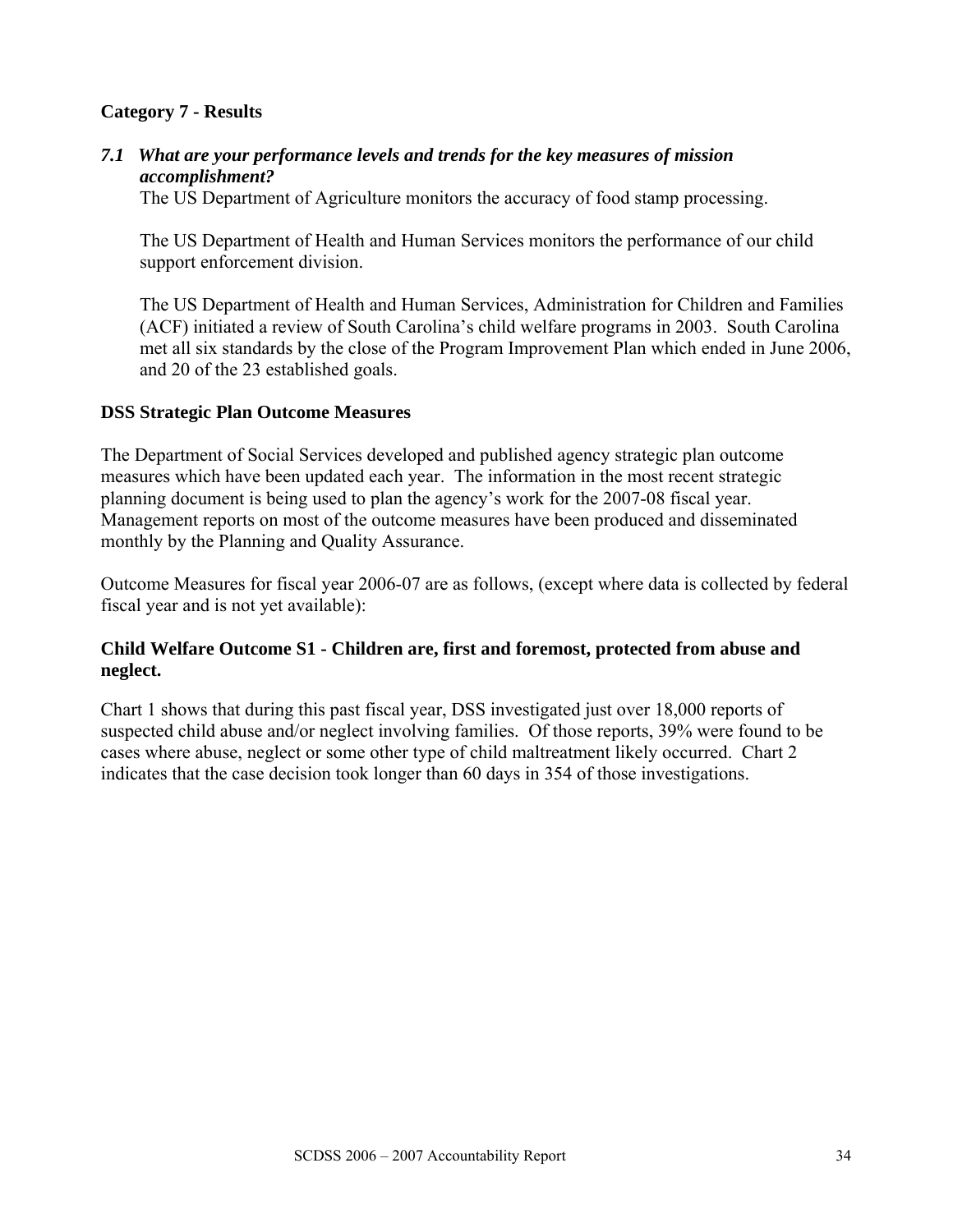



Investigations Screened-out / not investigated





### **Out-of-Home Abuse and Neglect Unit (OHAN)**

Founded Investigations

OHAN is part of the Child Protective Services program and is responsible for investigating allegations of abuse and neglect in childcare facilities, such as foster homes, day care facilities, and some institutional settings. Table 2 shows that DSS received 882 referrals of suspected abuse and/or neglect in out-of-home placements during FY 2006-07.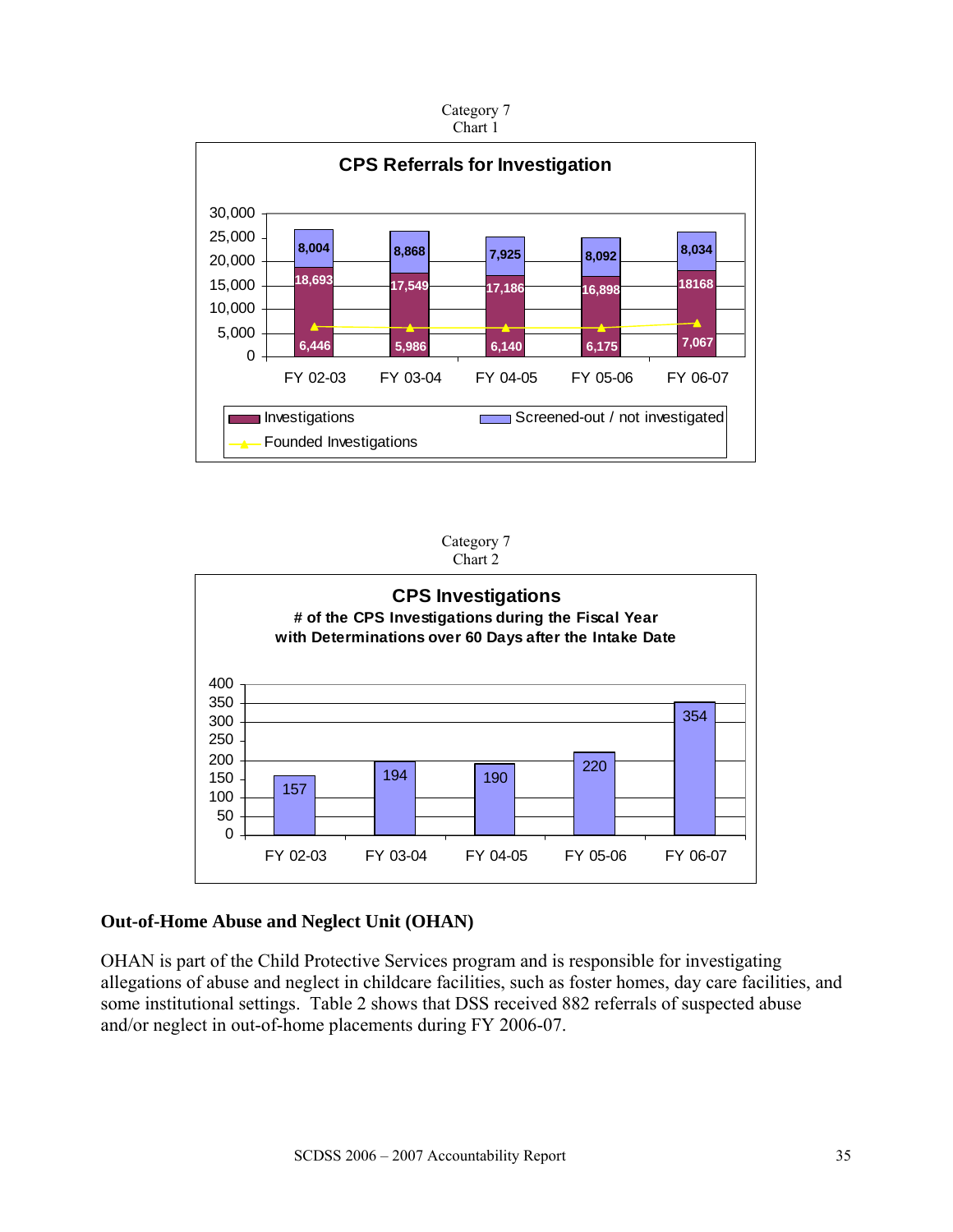#### Category 7 Table 1

| rabie i                      |          |                  |          |                  |          |                  |          |                  |                 |                  |
|------------------------------|----------|------------------|----------|------------------|----------|------------------|----------|------------------|-----------------|------------------|
| <b>OHAN</b>                  |          | FY 02-03         |          | <b>FY 03-04</b>  |          | FY 04-05         |          | FY 05-06         |                 | <b>FY 06-07</b>  |
| Total # of<br><b>Reports</b> |          | 1,009            | 700      |                  |          | 788              | 817      |                  |                 | 882              |
|                              |          | # Reports        |          | # Reports        |          | # Reports        |          | # Reports        |                 | # Reports        |
|                              | Accepted | <b>Indicated</b> | Accepted | <b>Indicated</b> | Accepted | <b>Indicated</b> | Accepted | <b>Indicated</b> | <b>Accepted</b> | <b>Indicated</b> |
| <b>Foster Homes</b>          | 160      | 12               | 121      | 17               | 134      | 25               | 201      | 29               | 223             | 16               |
| Institution/Group            |          |                  |          |                  |          |                  |          |                  |                 |                  |
| Homes                        | 160      | 19               | 94       | 26               | 113      | 25               | 142      | 18               | 151             | 142              |
| Day Care                     |          |                  |          |                  |          |                  |          |                  |                 |                  |
| Facilities                   | 96       | 10               | 76       | 15               | 104      | 24               | 96       | 13               | 185             | 21               |

# **Central Registry**

The Central Registry is a statewide database that maintains records of confirmed incidents of abuse and neglect in South Carolina. DSS acts as a clearinghouse for agencies and business throughout the state to determine if prospective or current employees have a record of abuse and/or neglect. Chart 3 shows the number of Central Registry checks during the past 12 months.





• **Non-Profit includes group homes, child placing agencies, etc. Most are non-profit, although a few are for profit.**<br>
\*\* This includes now toochers and volunteers for schools

**\*\* This includes new teachers and volunteers for schools.** 

**\*\*\* Began charging fees on September 20, 2004.**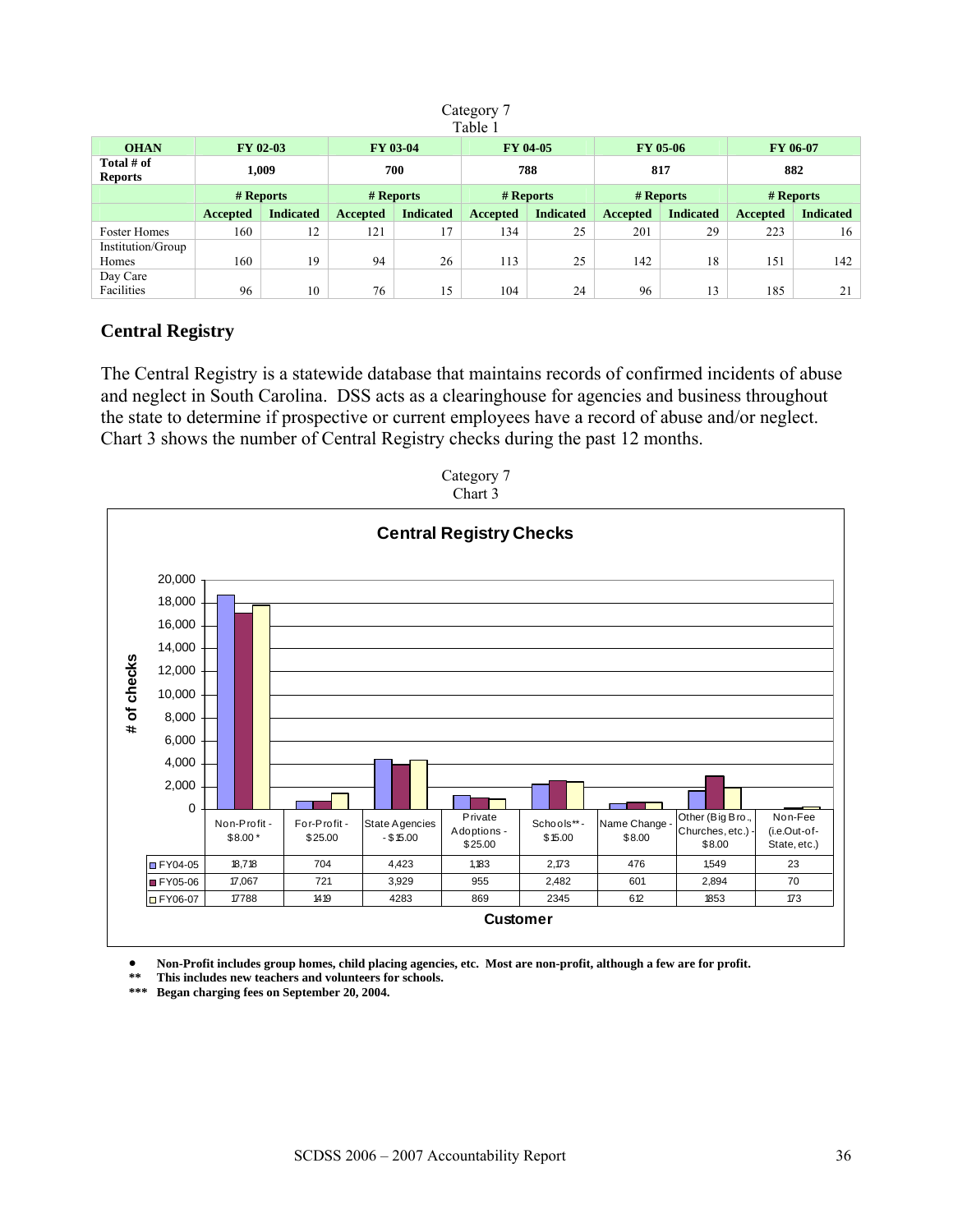### **Child Welfare Outcome S2 - Children are safely maintained in their own homes whenever possible and appropriate.**

Chart 4 reflects the number of child welfare cases at the end of each fiscal year where children were receiving services in their own homes. Chart 5 reflects the number of children receiving foster care services at the end of each fiscal year.



Agency policy requires caseworkers to conduct a monthly home visit for each child in a child protective services (CPS) case. Home visits help the agency to assess the safety and well being of children who were the victims of abuse or neglect. A Legislative Audit council report published in 2006 recommended that DSS include in the accountability report the percentage of children in child protective services cases who have not been seen every 30 days. We concur with this recommendation and have developed reports to identify children who have not had a monthly visit. The statewide computer system has been updated to include a new data code to track visitation with children.

| Category 7 |  |
|------------|--|
| Table 2    |  |

| Children in CPS Treatment Services Open between April 1, 2007 and June 30, 2007 |
|---------------------------------------------------------------------------------|
|                                                                                 |

|                                                                  | Total CPS<br>Treatment<br>Services | Children | $%$ of<br>Total<br>Children |
|------------------------------------------------------------------|------------------------------------|----------|-----------------------------|
| Total CPS Treatment Services Open the last Quarter of FY 2006-07 | 5,500                              |          |                             |
| <b>Total Children</b>                                            |                                    | 7.761    |                             |
| Non-victim children not seen the last Quarter of FY 2006-07      |                                    | 176      | 2.3%                        |
| Victim children not seen the last Quarter of FY 2006-07          |                                    | 476      | 6.1%                        |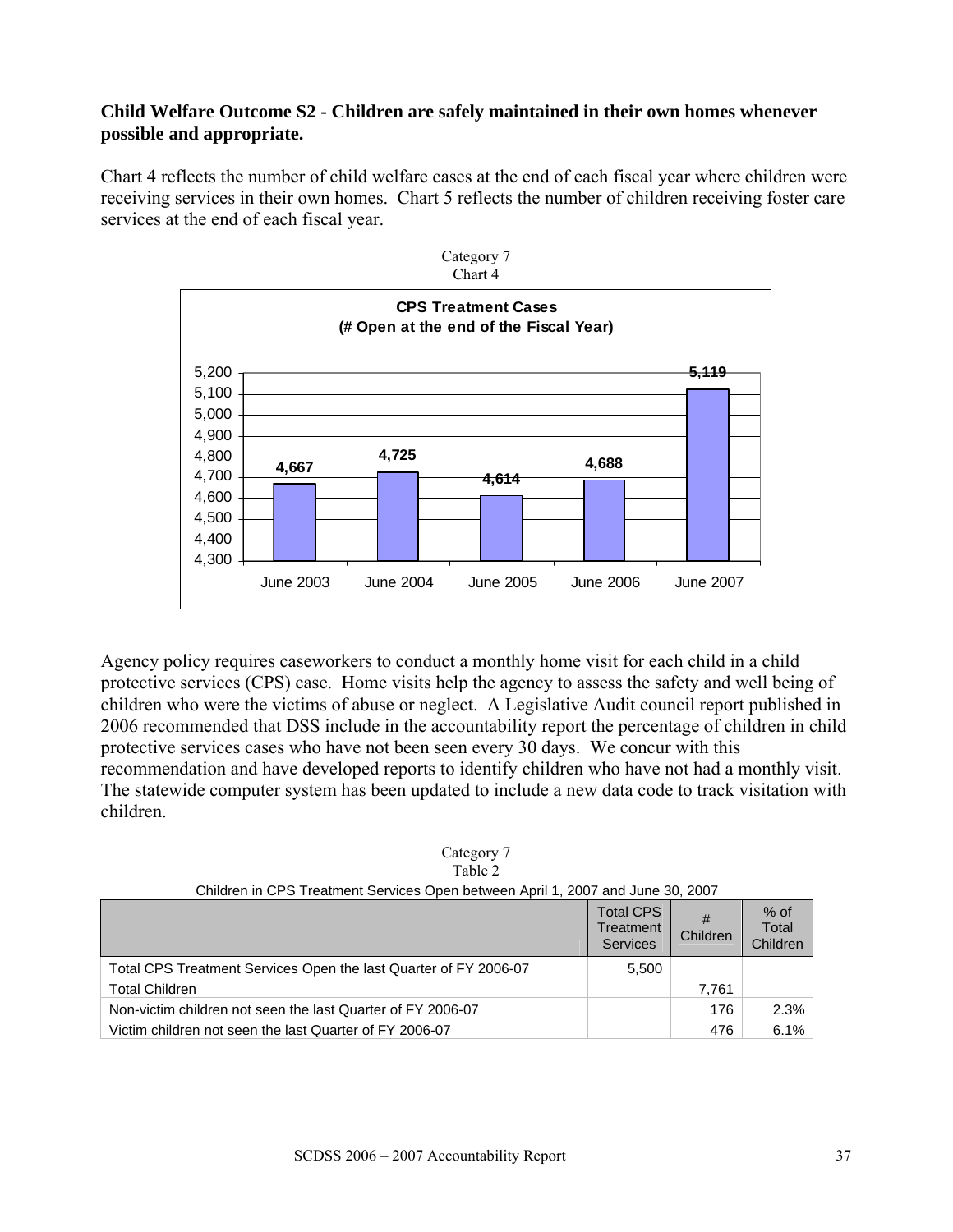

### **Child Welfare Outcome P1 - Children have permanency and stability in their living situations.**

Charts 6 and 7 indicate the numbers of children waiting to be adopted and the numbers adopted.



Category 7 Chart 6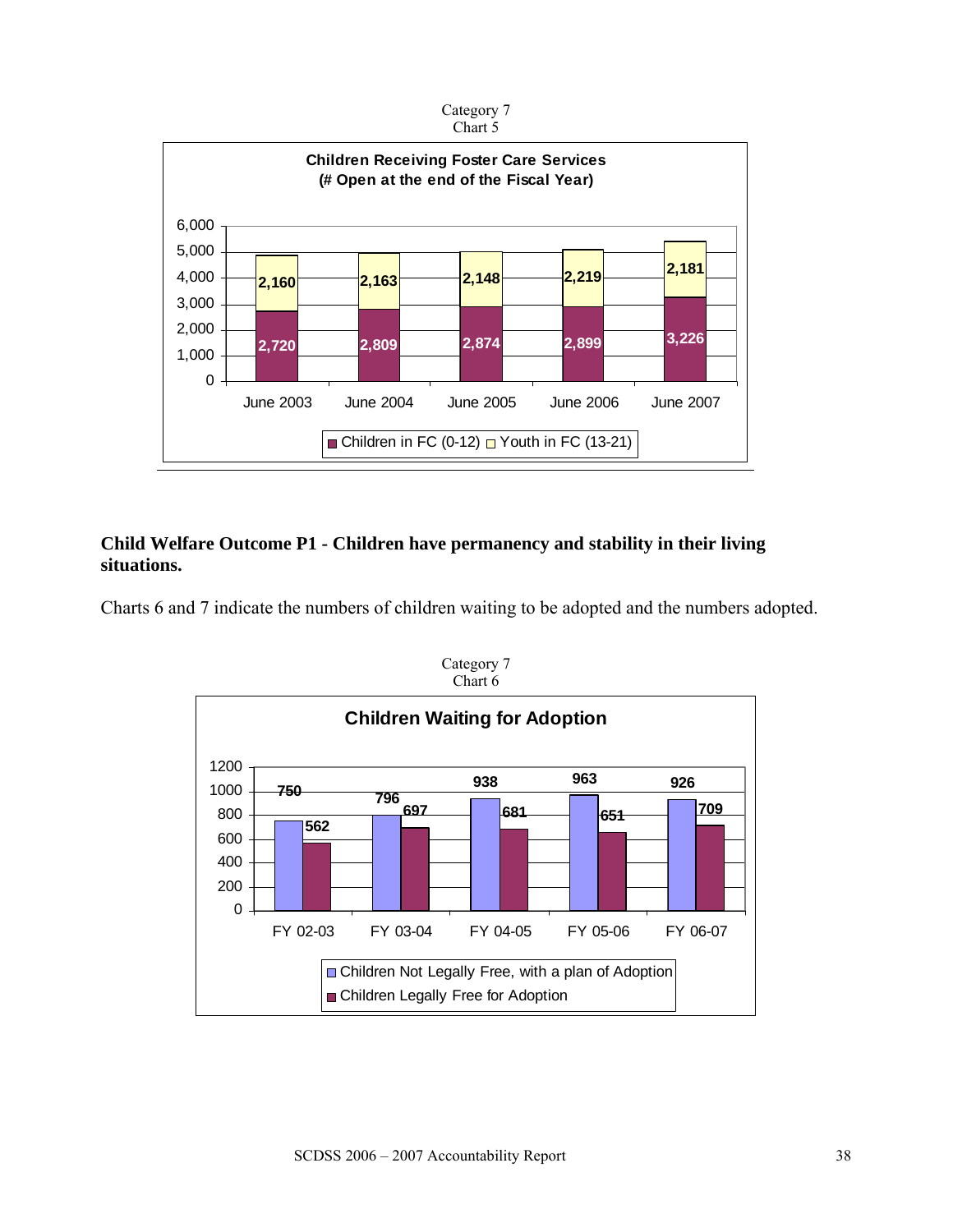

Chart 8 indicates that the average number of months it takes for a child to be adopted decreased significantly this past fiscal year. For federal fiscal year 2003-04 (the last year posted), federal data reflects that the national average months in care for children awaiting adoption was 43.8 months.



Category 7 Chart 8

Chart 9 shows another decrease in the department's disruption rate this past fiscal year. The national disruption rate is 10-12%. A disruption is defined as an adoptive placement that is not finalized because the child has to be moved.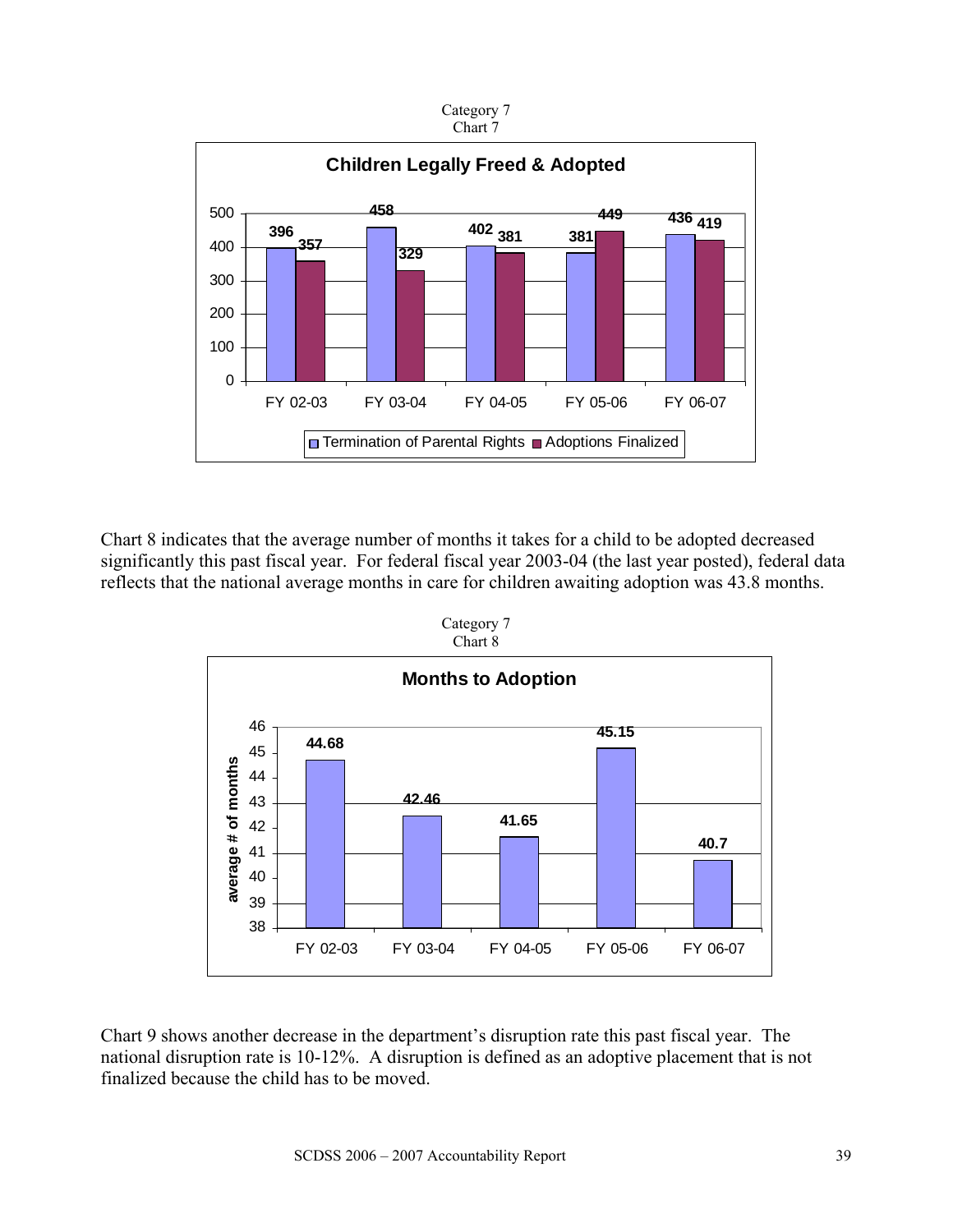



#### **Child Welfare Outcome P2 - The continuity of family relationships and connections are preserved for children.**

DSS has been tracking the proximity of foster care placements monthly. The outcome measure is as follows: Of all foster children (excluding those receiving specialized MTS services) what percentage are placed within their home county? At the end of June 2007, DSS was placing 62.8% of foster children within their home county. The statewide objective is 70%. DSS has also begun tracking placement with siblings for foster children, placements with a relative, visitation with parents and siblings in foster care, and relationships of children in care with birth parents.

### **Child Welfare Outcome WB1 - Families have enhanced capacity to provide for their children's needs.**

At the end of fiscal year 2006-2007, DSS was paying adoption subsidies to 4,895 children. The total adoption subsidies paid for the year was \$22,495,340. See Charts 10 and 11.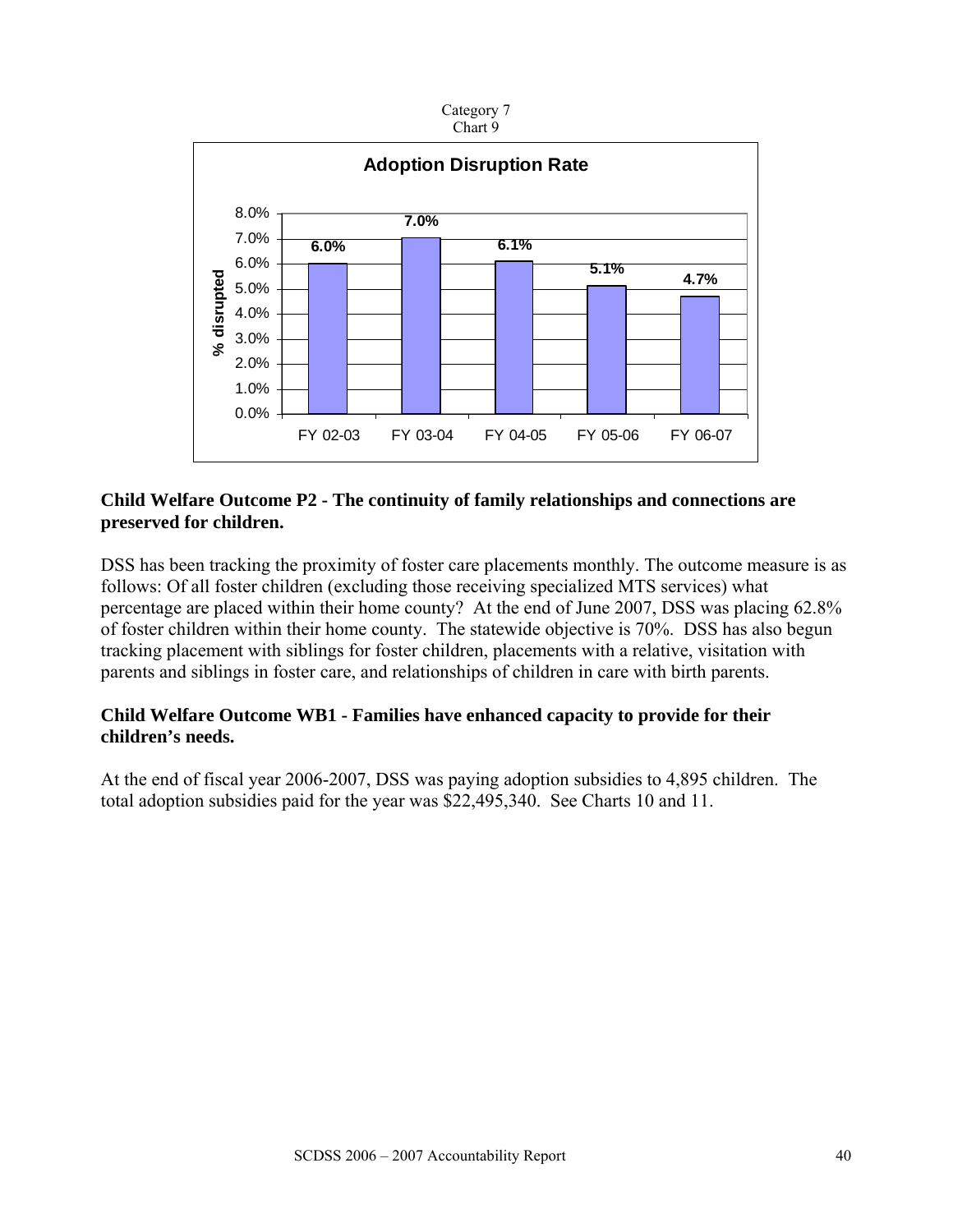

#### Category 7 Chart 10

Category 7 Chart 11



**Child Welfare Outcome WB2 - Children receive appropriate services to meet their educational needs.** 

# **For State Fiscal Year 2006-2007, the following services have been provided through the Independent Living program:**

### **ETV Assistance/Chafee Assistance = 147 youth**

ETV assistance includes college tuition, deposits, room and board, computers, lab and equipment fees, and books.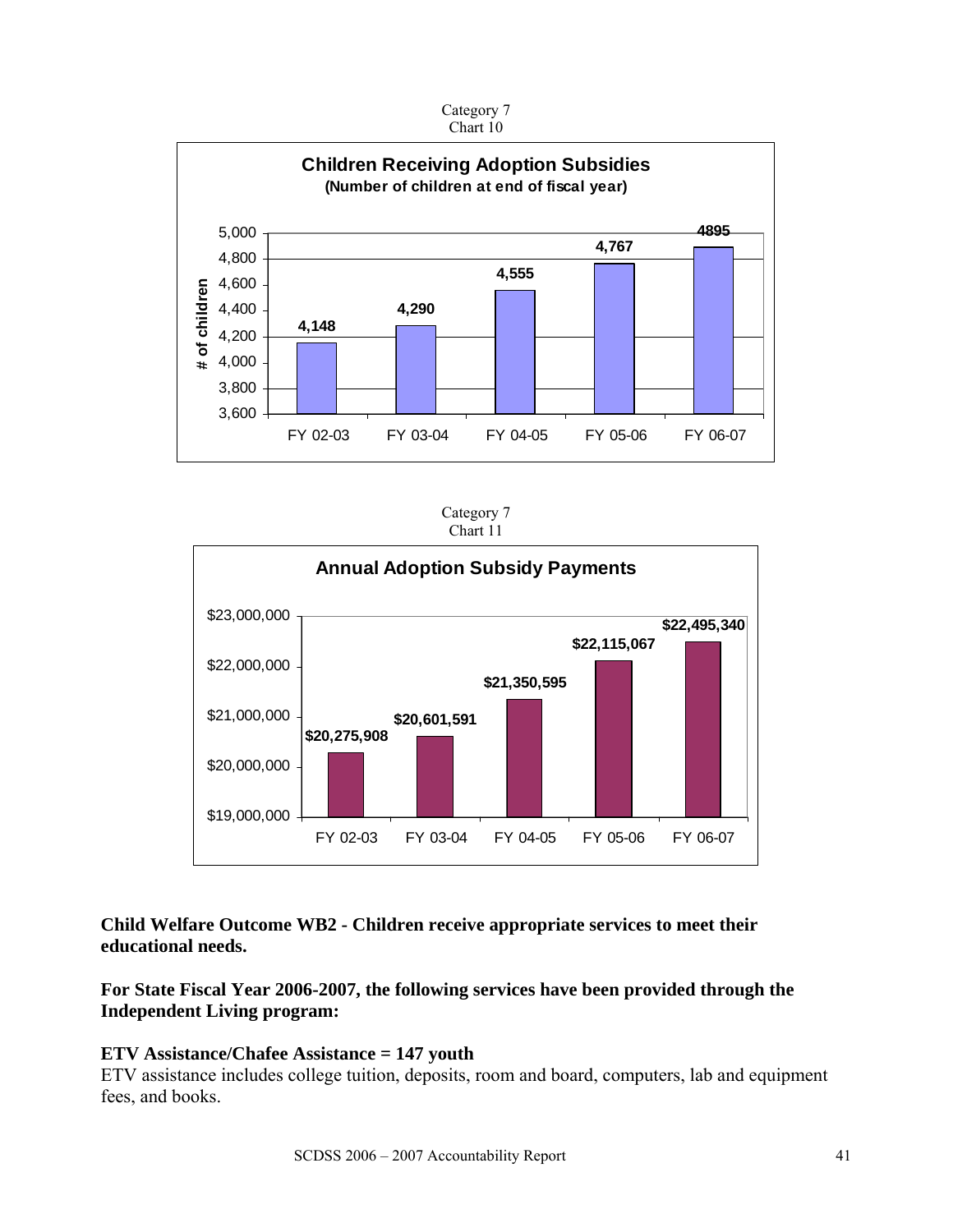Chafee assistance includes support for vocational training programs not covered by ETV such as barbering or other certificate programs.

### **Educational Assistance = 329 youth received 462 education services in the following categories:**

(1) educational supports, such as tutorial services, summer school and adult education

(2) senior items, such as graduation invitations and packets, SAT/ACT fees and college application fees

(3) special recognition, such as attendance at youth conferences, ROTC and/or school related sports uniforms and equipment, honor/award travel expenses, governor's school tuition, and/or conference presentations

### **Graduates:**

**High School Diploma, Certificate of Completion, or GED = 79 Associate's Degree, Vocational Certificate, or Bachelor's Degree = 6 Total Graduates = 85** 



### **Child Welfare Outcome WB3 - Children receive adequate services to meet their physical and mental health needs.**

Managed Treatment Services (MTS) provides intensive case management, as well as financial management or contract support for children in DSS custody (Foster Care) who require therapeutic placement. This service is for children who have emotional problems so severe they cannot function effectively at home or adjust in regular foster care. Chart 13 shows the numbers and types of therapeutic placements for children receiving these services.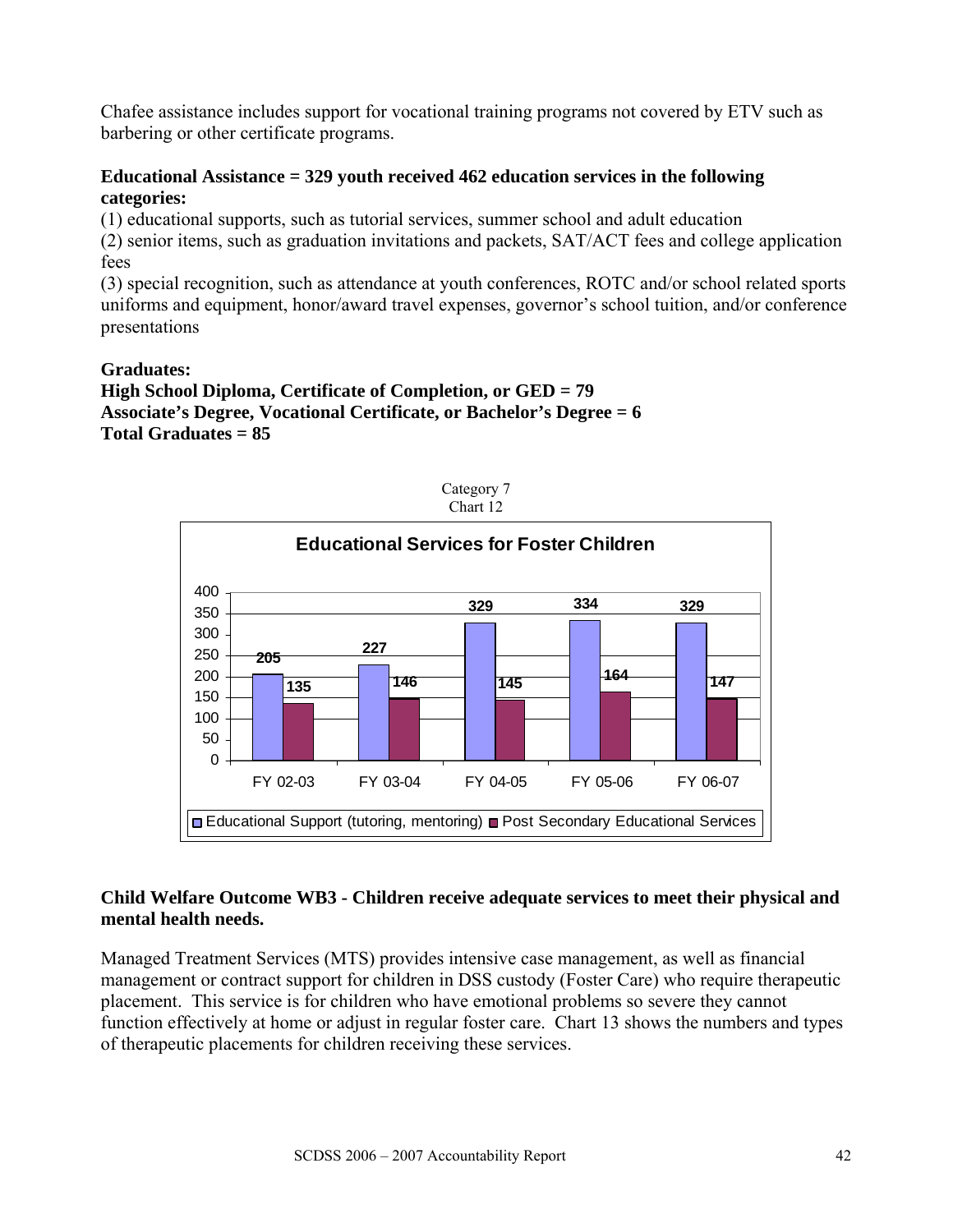



In FY 2006-07, 2,262 foster children were identified by local interagency staffing teams as emotionally or behaviorally disturbed and deemed ISCEDC eligible.



Category 7 Chart 14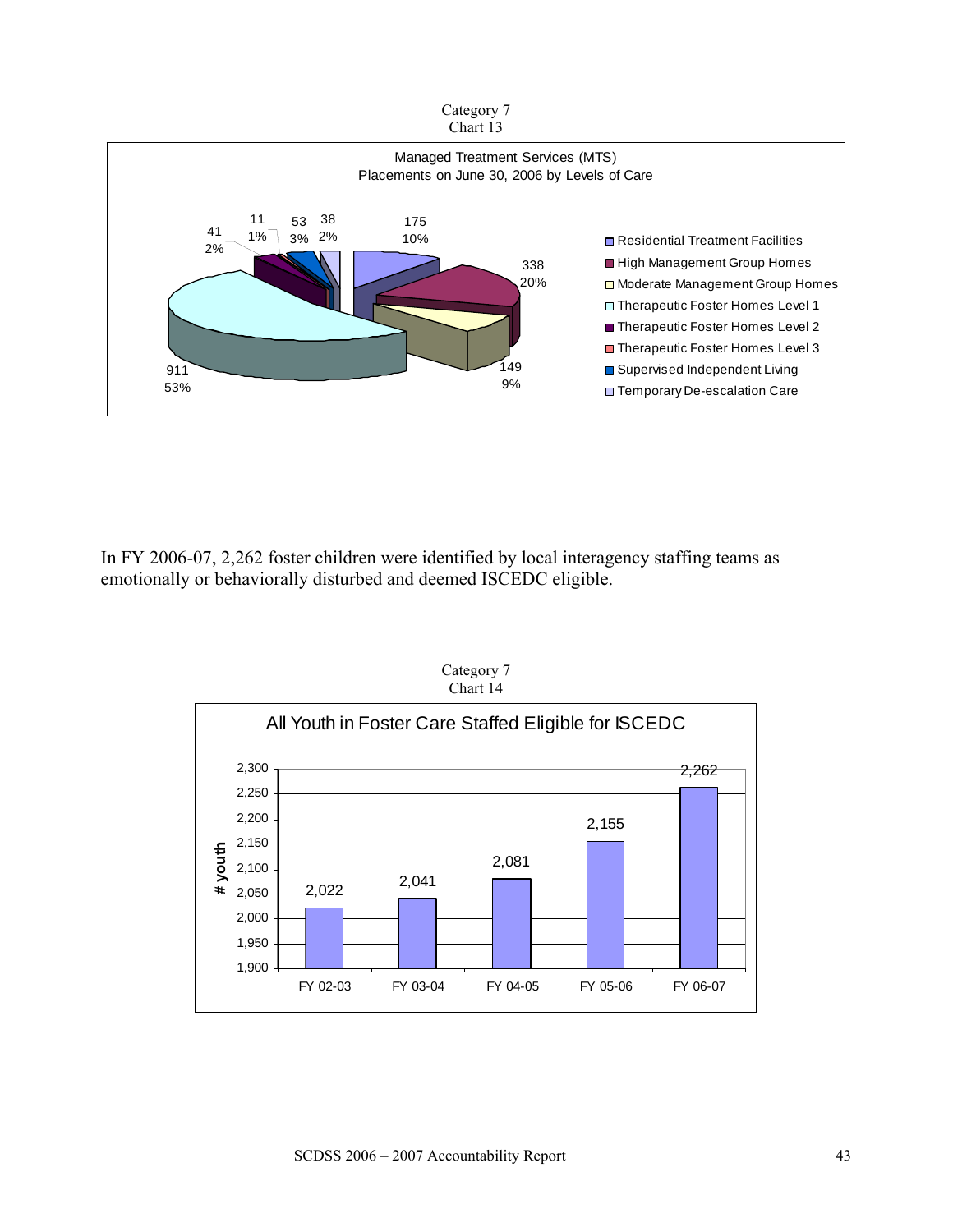**Adult Protection Outcome APS1 - Reduce recurrence of abuse/neglect, self-neglect, and exploitation of vulnerable adults (person 18 or older who is either subjected to or at risk of abuse, neglect or exploitation).** 

**Adult Protection Outcome APS2 - Safely maintain vulnerable adults (persons 18 or older who are either subjected to or at risk of abuse, neglect or exploitation) in the least restrictive environment.** 



Category 7 Chart 16

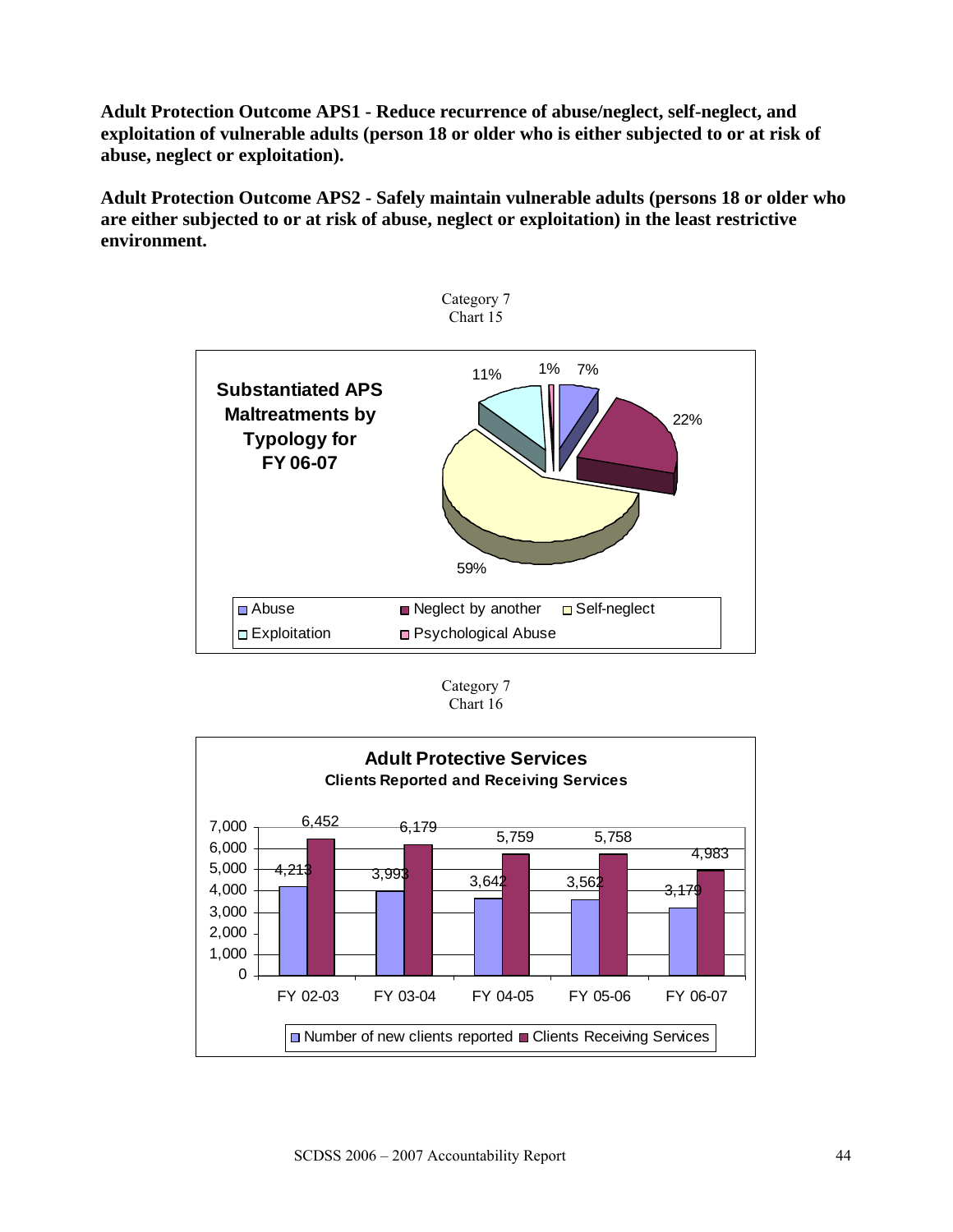#### **Domestic Violence**

The SC DSS Domestic Violence Program Plan is guided by the principle that community resources will work together to assure quality services and to promote healthy lives for families' experiencing domestic violence. Domestic Violence Coordinating Councils with their Response Teams are implemented statewide. These councils bridge the gap between services providers, creating and maintaining partnerships, and identifying resources for families. The goal of the Response Teams is to provide access to services which support the healing of children and their families exposed to domestic violence.

The focus of the Batterer Intervention Program is to eliminate domestic violence by providing services to batterers while supporting safety and justice for victims. Program treatment services are based on quality standards, which are utilized for intervention with clients who have been identified as perpetrators of domestic violence

**The Battered Spouse and Family Violence Prevention Act Program** goal is to prevent and/or reduce the incidence of family violence and to ensure accessible emergency shelter and related assistance to those in need of services for the prevention of spouse abuse and family violence. Our Department uses State Battered Spouse and Family Violence Prevention and Services Act funds to contract with non-profit community based agencies to:

- Improve access to services by funding a regionally based network of emergency shelters; each shelter is required to provide locally based services for residents of its assigned service area, including but not limited to locally based individual crisis counseling, legal and/or client advocacy; and to locally based support group counseling for each county in the entity's service area;
- Coordinate intervention by requiring that contractors establish cooperative agreements with law enforcement and other disciplines providing intervention services for victims and families; and,
- Increase public awareness about domestic violence and its impact on the community by requiring contractors to promote community education by sponsoring workshops, public speaking with local civic and private organizations, and contacts with local media.

| Category 7                                             |          |          |          |          |          |  |
|--------------------------------------------------------|----------|----------|----------|----------|----------|--|
| Table 3                                                |          |          |          |          |          |  |
| <b>Domestic Violence</b>                               |          |          |          |          |          |  |
|                                                        | FY 02-03 | FY 03-04 | FY 04-05 | FY 05-06 | FY 06-07 |  |
| Number emergency shelters funded                       | 12       | 13       | 13       | 13       | 13       |  |
| Number batterer intervention centers funded            | 6        | 8        |          | 7        | 13       |  |
| Number individuals receiving emergency shelter         | 3,943    | 3.417    | 3.674    | 3.270    | 7,507    |  |
| Number women/children receiving counseling<br>services | 15,316   | 11,198   | 9,663    | 12,419   | 9,783    |  |
| Number batterers receiving counseling services         | 1,763    | 2.274    | 5.170    | 7,731    | 4,469    |  |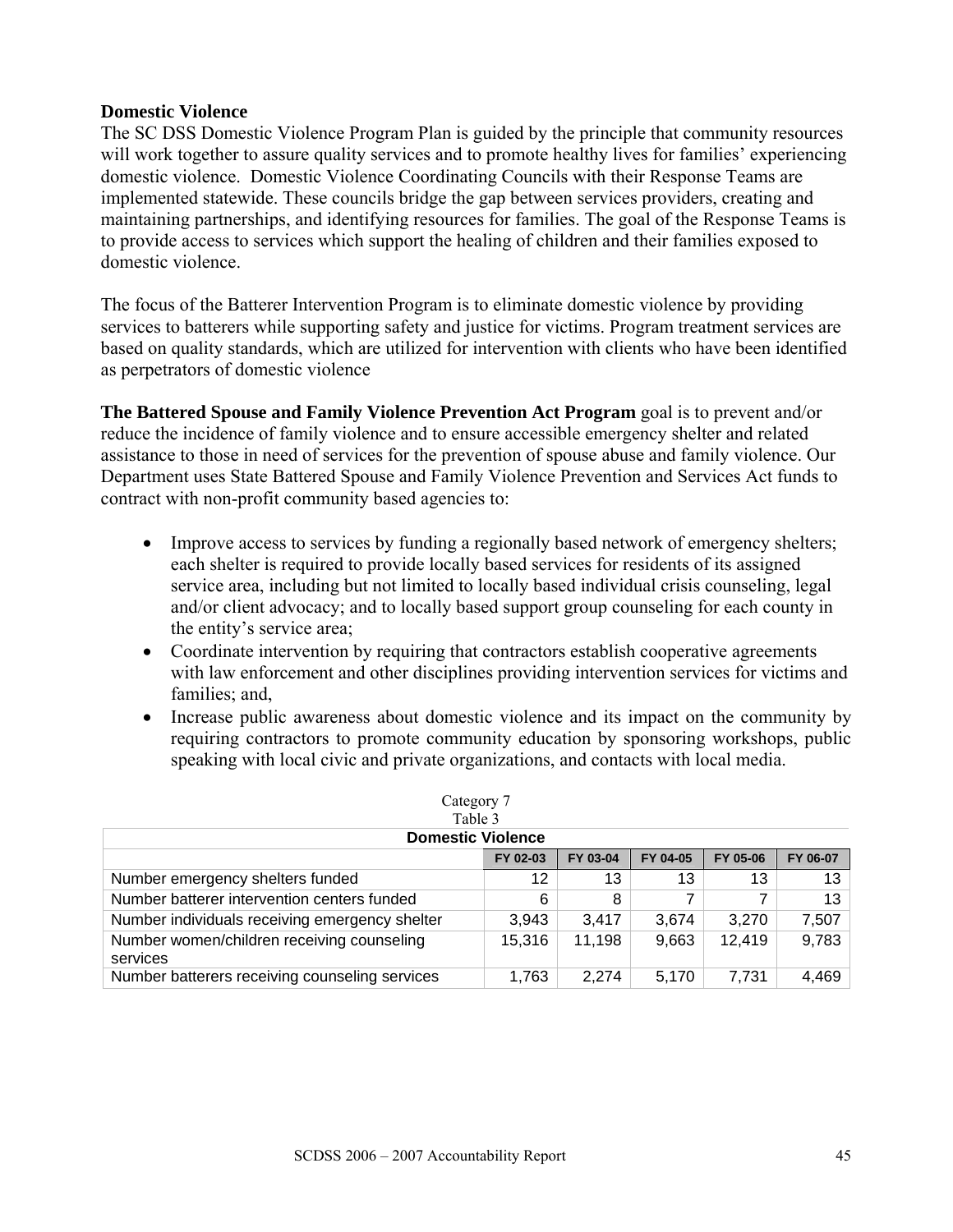**Family Assistance Outcome FA1 - Eligible families receive Family Independence services in a timely and effective manner.** 



Category 7 Chart 17

### **Family Assistance Outcome FA2 - Families receiving FI services achieve a level of competence that is commensurate with their abilities while improving family functioning and self-reliance.**

One of the primary objectives of the Family Assistance program (TANF) is to assist families to become independent of state financial assistance when the families have members capable of employment. Last fiscal year, through education and employment training programs, DSS assisted employable recipients in finding more than 10,000 jobs. The average wage for those employed through DSS programs was approximately \$6.73 an hour, significantly above the minimum wage.

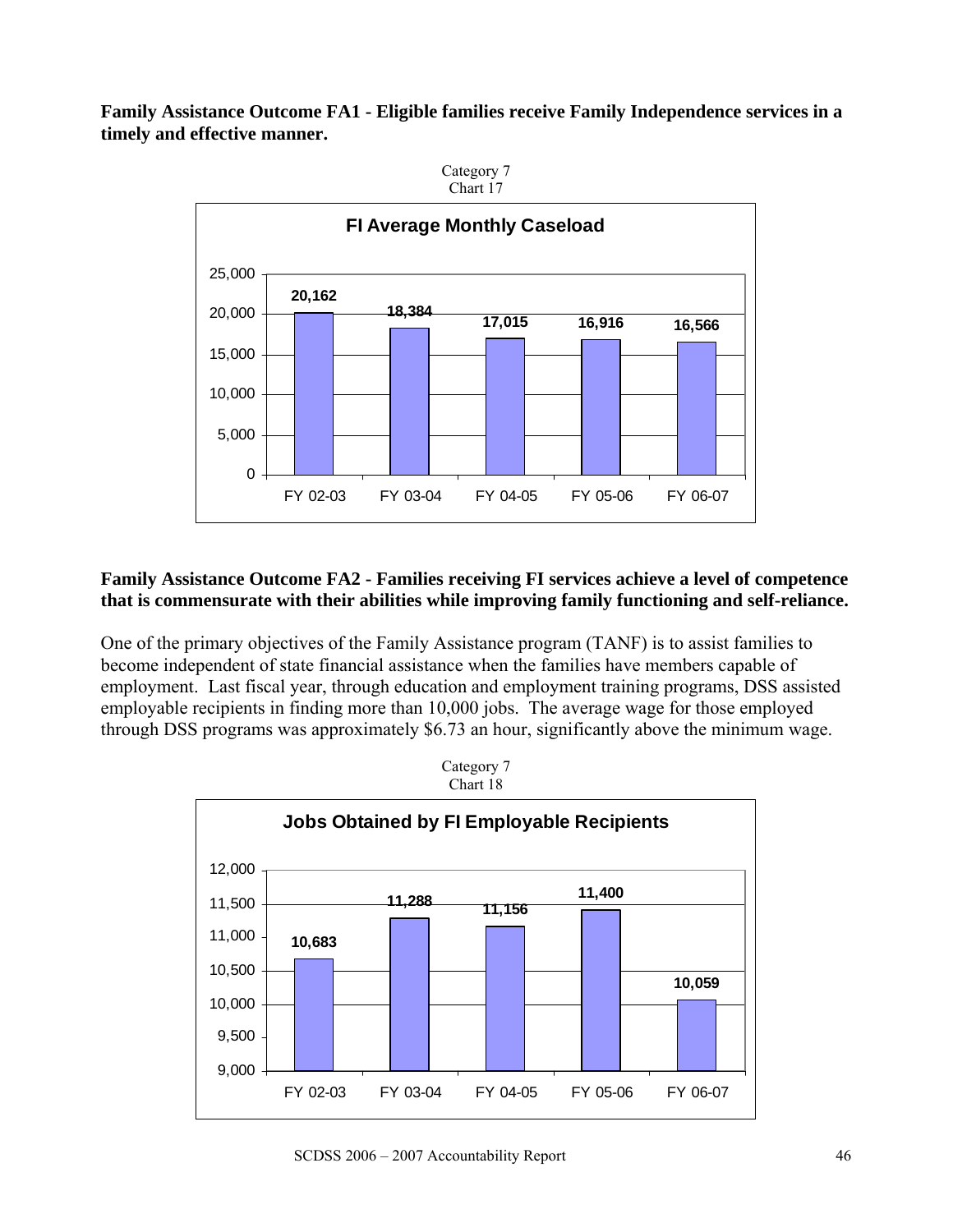

# **Family Assistance Outcome FA3 Outcome - Children in families receiving Family Assistance do not become recipients as adults.**

DSS is currently conducting a study with the assistance of ORS to track cohorts of children from the earliest automated benefit files (FY 1993-94), to see if these children have become adult recipients.

### **Child Care Outcome CC1 - Quality, affordability, and/or availability of childcare are expanded throughout SC to help meet the needs of working families.**

A total of 39,483 children (averaging approximately 19,400 children per month) in eligible low income families received ABC Child Care vouchers so their parents could work or attend school/training during federal fiscal year 2005-06. 70% of these children were served by child care providers that voluntarily meet higher standards of quality established by ABC Child Care Program. 29% of providers in the voucher system voluntarily meet these standards. In Federal Fiscal Year 05- 06, 98% of child care funds were allocated for child care services, including vouchers and quality improvements and 2% for administration. Nearly all child care voucher payments to providers are processed within 8-10 working days. Approximately 88% of the Federal Fiscal Year 2005-06 funding allocated for child care was for child care subsidies and approximately 10% for quality initiatives.

# **Child Care Outcome CC2 - Children's health and safety will be protected in child care settings and the quality of child care facilities will be improved.**

 As of July 2007 there are 3,379 regulated child care facilities. Specific policies and procedures have been developed that assist child care facilities to improve their level of compliance with current regulations. A new data system is being developed to ensure accurate and timely collection and dissemination of data regarding status of compliance of all regulated facilities.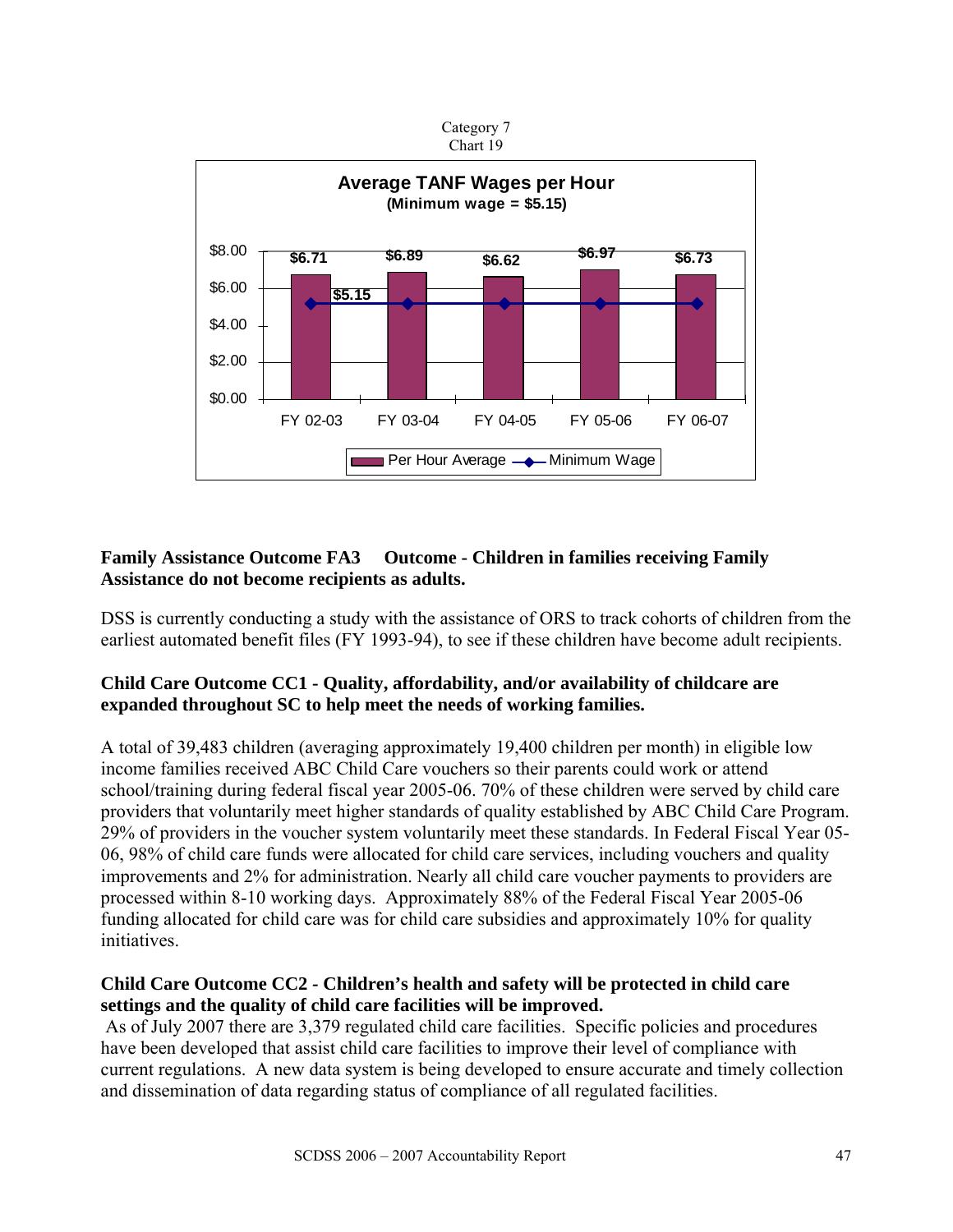

Category 7 Chart 21

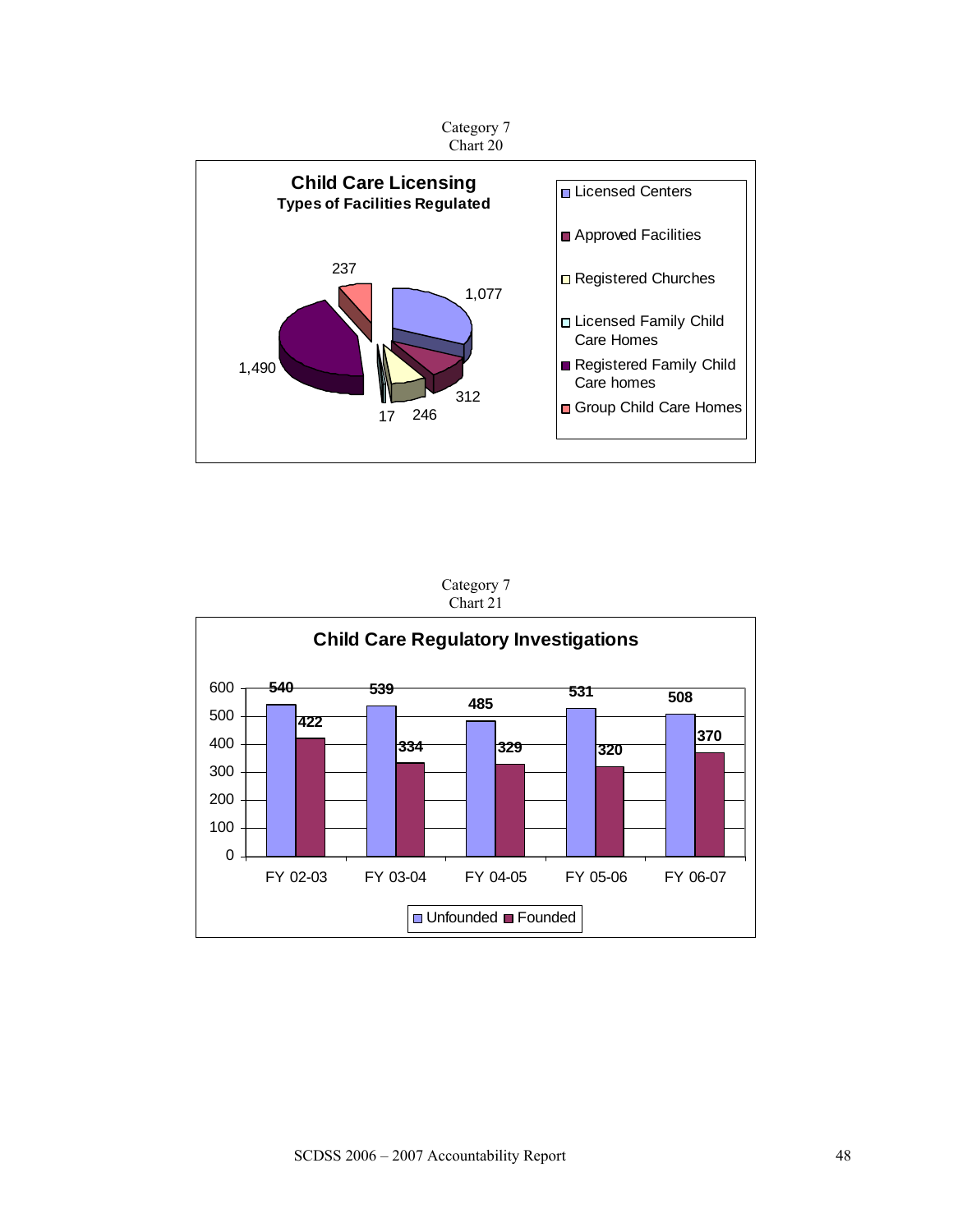#### Category 7 Table 4

| Office of Investigations - Background Checks Conducted |                                                         |                                                         |                                                                |                                                         |  |
|--------------------------------------------------------|---------------------------------------------------------|---------------------------------------------------------|----------------------------------------------------------------|---------------------------------------------------------|--|
| Type of Check                                          | Background<br><b>Checks</b><br>Conducted in<br>FY 03-04 | Background<br><b>Checks</b><br>Conducted in<br>FY 04-05 | <b>Background</b><br><b>Checks</b><br>Conducted in<br>FY 05-06 | Background<br><b>Checks</b><br>Conducted in<br>FY 06-07 |  |
| Foster Care Providers: SLED Background Check           | 23,799                                                  | 21, 261                                                 | 23,425                                                         | 23,761                                                  |  |
| Foster Care Providers: FBI Fingerprint Cards           | 3,426                                                   | 4,504                                                   | 4,189                                                          | 4,194                                                   |  |
|                                                        |                                                         |                                                         |                                                                |                                                         |  |
| Day Care Workers: SLED Checks                          | 6,540                                                   | 6, 246                                                  | 8,143                                                          | 8,848                                                   |  |
| Day Care Workers: FBI Checks                           | 6,036                                                   | 7,468                                                   | 7,950                                                          | 8,723                                                   |  |

### **Family Nutrition Outcome FN1 - Maximize eligible households' access to the Food and Nutrition Programs**

DSS administers a number of programs to help maximize the eligible households' access to the food and nutrition programs. The following is a list of programs we use to assist in achieving this outcome:

- Food Stamp Program
- Food Stamp Outreach Program
- Food Stamp Nutrition Education Program
- Child and Adult Care Food Program (CACFP)
- Summer Food Service Program
- Emergency Shelters Food Program
- After-school Snack Program
- Emergency Food Assistance Program (TEFAP)
- Seniors Farmers' Market Nutrition Program
- Commodity Supplemental Food Program (CSFP)

The following two charts, charts 22 and 23, indicate there has been a significant increase in families receiving food stamps in South Carolina last year. More than an average of 231,000 households received food stamps in each month of the last fiscal year.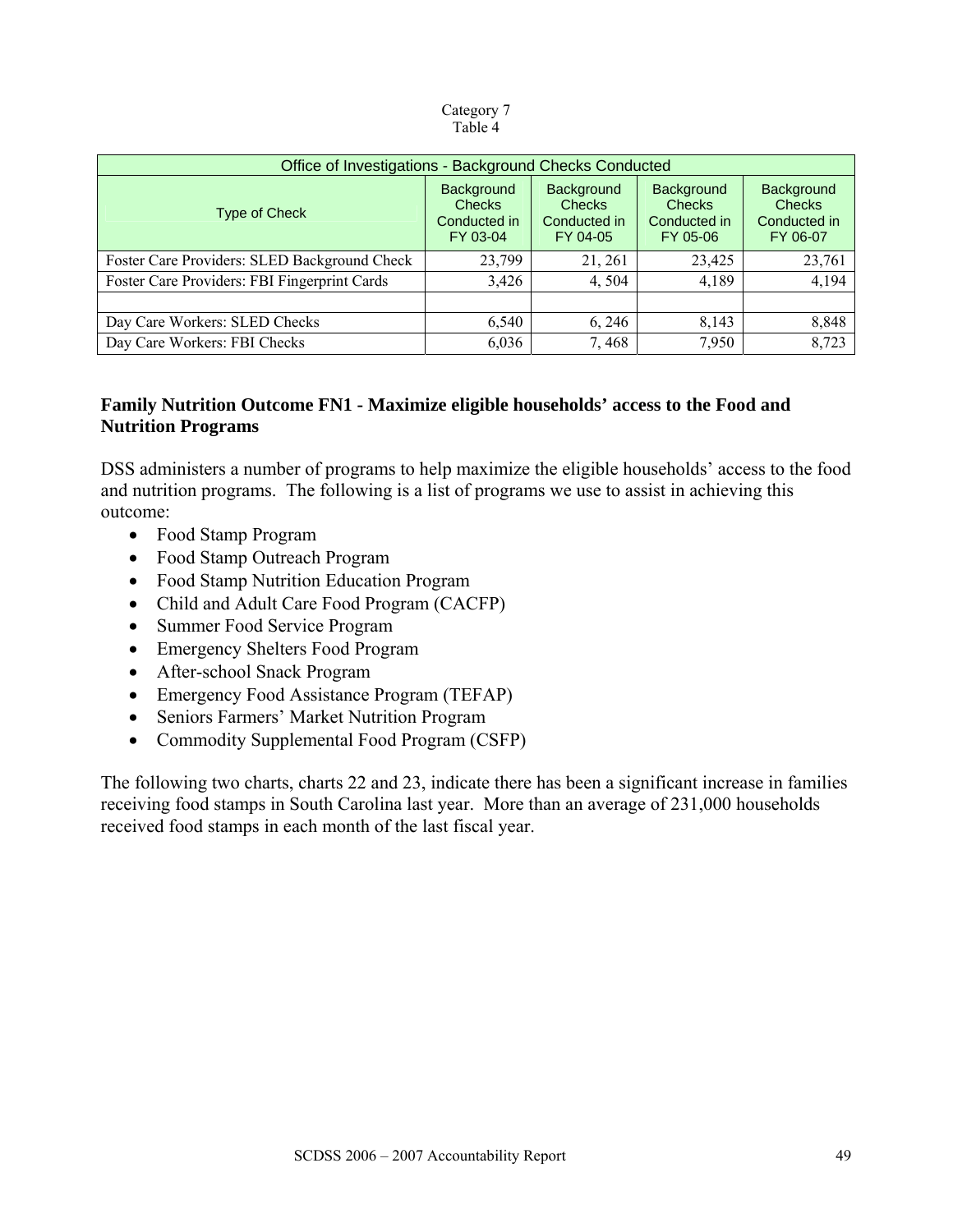

Approximately \$612 million in food stamp benefits were issued.

Category 7 Chart 23



DSS's efforts to maximize the eligible persons receiving food stamps in South Carolina have been very effective. Chart 24 indicates that approximately 88% of the South Carolinians in poverty are receiving food stamps. Chart 25 shows that payments have been made with increasing accuracy.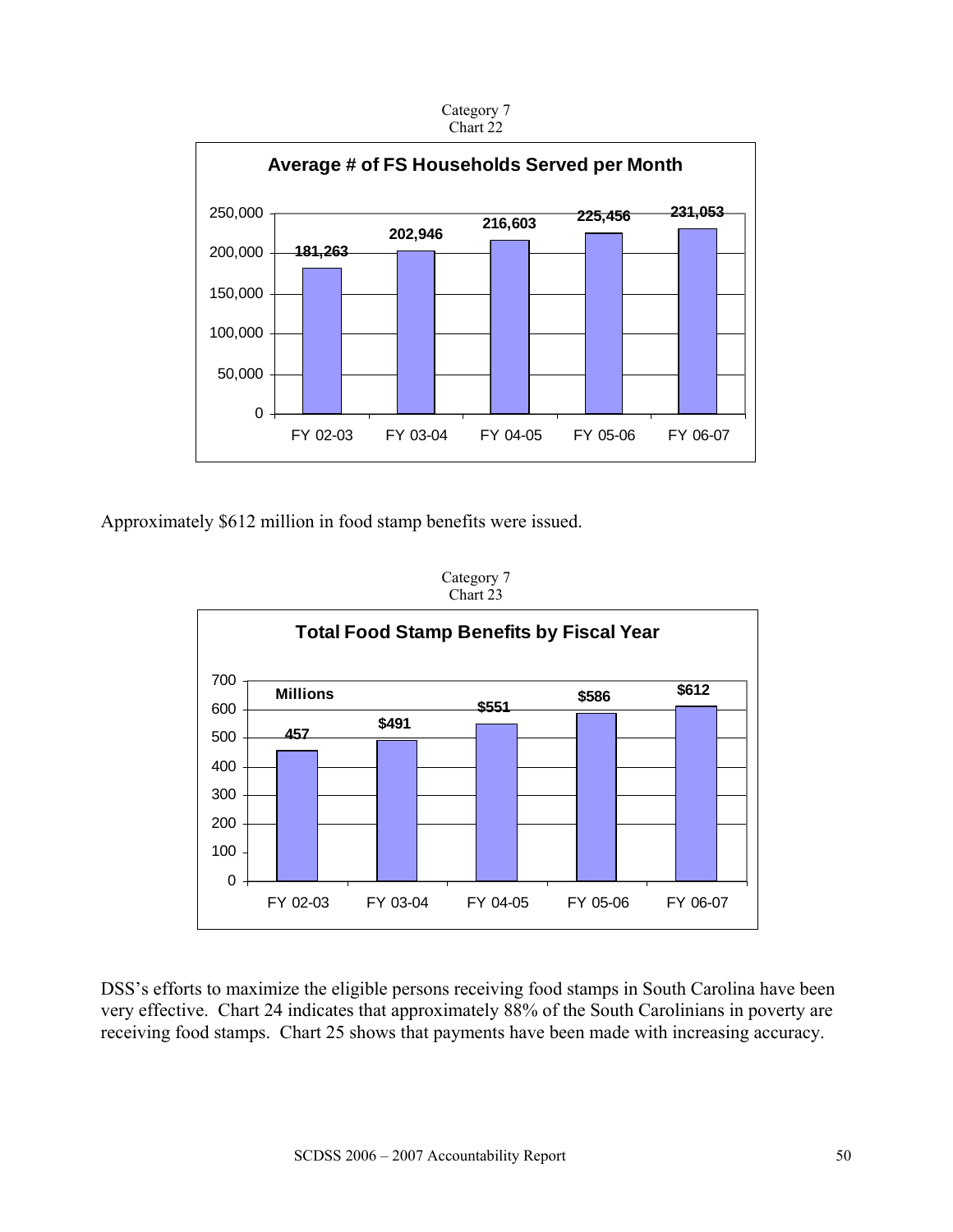



Category 7 Chart 25

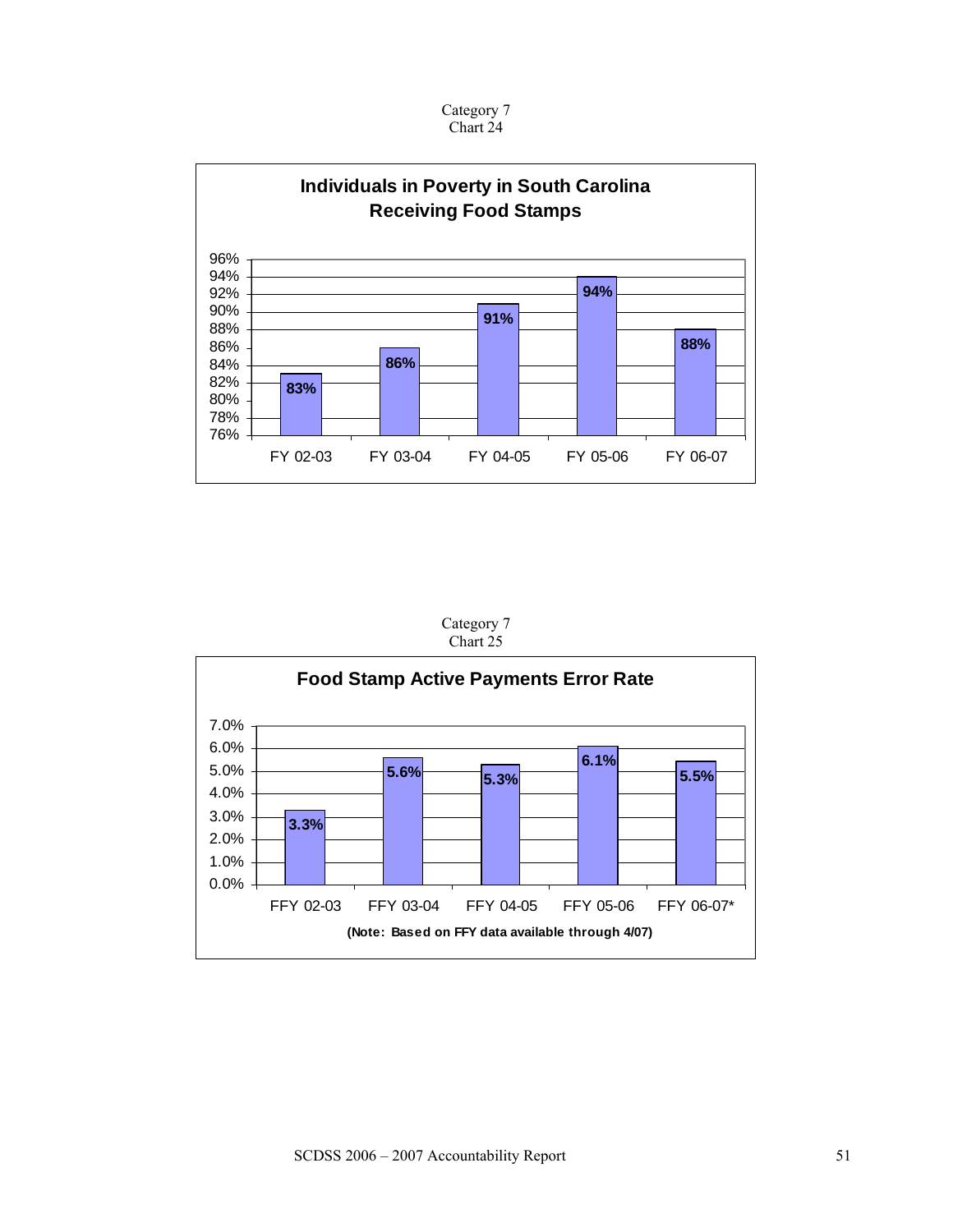### **Child Support Enforcement Outcome CSE1 - Children who are born out of wedlock have paternity established.**

DSS's Child Support Enforcement Division (CSED) had an objective this past fiscal year to maintain the number of cases where paternity is established or acknowledged by an absent parent to the rate of at least 84.28% to avoid penalties. This past fiscal year we met this standard, with 84.67% of the department's child support cases having paternity established - an increase of 2.39% from the previous year.

### **Child Support Enforcement Outcome CSE2 - Children with one or both parents absent from the home receive adequate financial support from the non-custodial parent(s).**

In addition, Table 5 shows that the Division of Child Support exceeded federal standards by collecting over 49% of support owed; the federal standard is at least 40%. In addition, nearly 54% of arrearages were paid; the federal standard is at least 40%. *(Please note that the CSE Program operates on the Federal Fiscal year, and FY 2006-07 data is not yet available.)*



### **Child Support Enforcement Outcome CSE3 - Children receive medical insurance coverage whenever such coverage is available through the non-custodial parent's or custodial parent's employer at reasonable cost.**

This performance criterion was added in federal fiscal 2005-06 for informational purposes only. However, we expect it to become a requirement in the near future and we have begun taking remedial steps to ensure that we are able to meet our goal once the requirement is established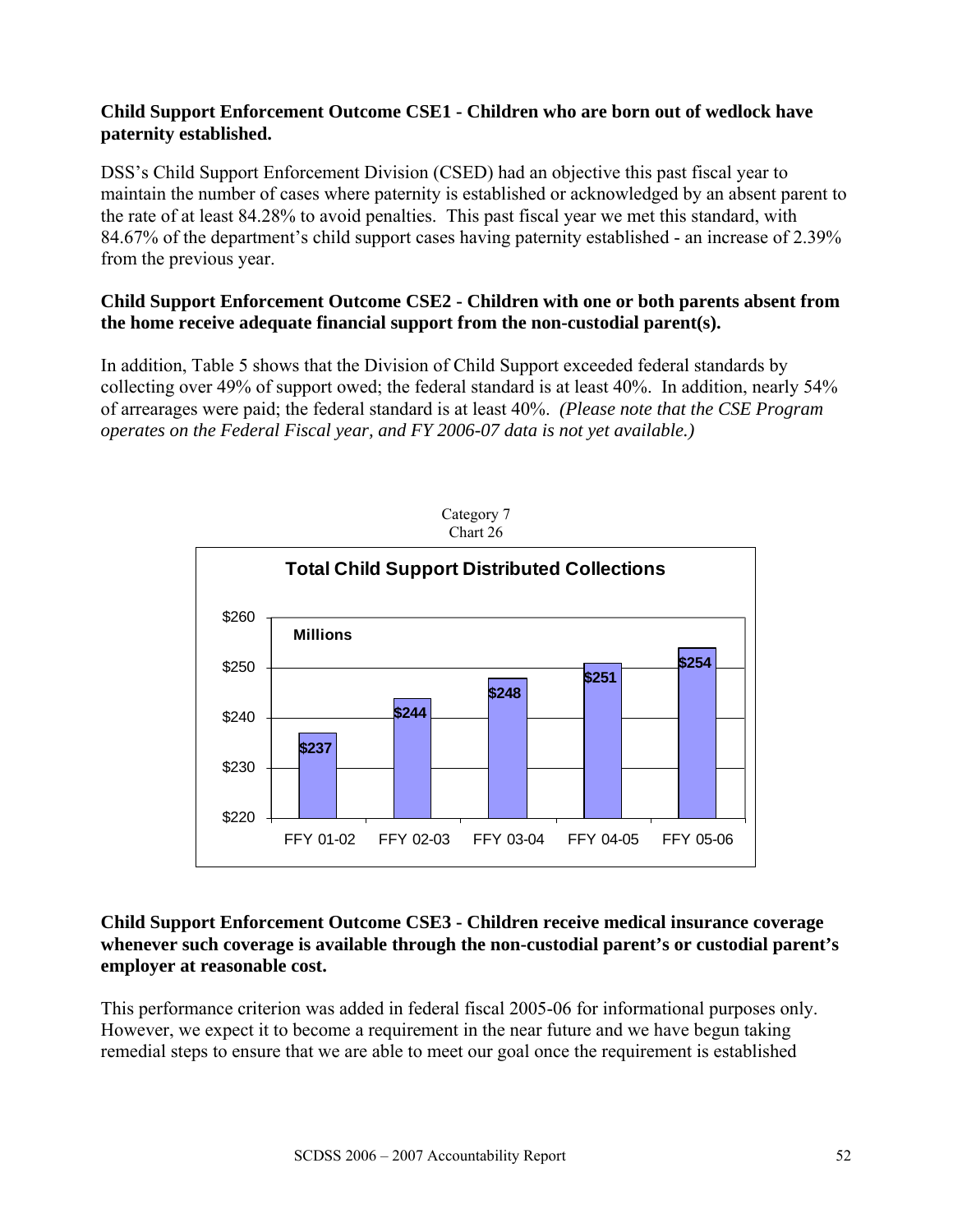### **Child Support Enforcement Outcome CSE4 - Funds expended by the program produce a reasonable rate of return in child support collected for the benefit of the dependent children.**

The South Carolina OCSE collected \$7.43 in child support last fiscal year for every \$1 of expenditures. Table 5 shows performance objectives of the OCSE during federal fiscal year 2004.

| ---- <i>-</i> -- / /<br>Table 5       |                  |                 |                 |                 |                 |
|---------------------------------------|------------------|-----------------|-----------------|-----------------|-----------------|
| <b>Performance Criteria</b>           | <b>Objective</b> | <b>FFY 2003</b> | <b>FFY 2004</b> | <b>FFY 2005</b> | <b>FFY 2006</b> |
| <b>Support Orders Issued</b>          | At least $50\%$  | $70.7\%$        | $71.2\%$        | $71.2\%$        | 75.6%           |
| Paternity Established or acknowledged | At least 50%     | 78.8%           | 82.3%           | 84.7%           | 84.2%           |
| <b>Current Support Paid</b>           | At least $40\%$  | $49.1\%$        | 48.4%           | 47.4%           | 49.3%           |
| Arrears Cases Paid                    | At least $40\%$  | 51.3%           | 49.2%           | 53.8%           | 53.0%           |
| <b>Cost Effectiveness</b>             | At least         | \$6.30          | \$7.00          | \$7.10          | \$7.43          |
| (Collections/Expenditures)            | \$2.00           |                 |                 |                 |                 |

Category 7

*7.2 What are your performance levels and trends for the key measures of customer satisfaction?*  Customer Service Task Force: In an ongoing effort to enhance customer service, the SCDSS established a Customer Service Task Force in 2005 to explore strategies to improve customer service, including but not limited to, training, office policy, disciplinary actions, incentives, and evaluation. The Task Force consisted of local, regional, and state DSS staff, as well as the following external entities:

 South Carolina Appleseed, LJC South Carolina Foster Parent Association Harvest Hope Food Bank South Carolina Fair Share South Carolina Department of Health and Human Services

Senior leaders convene focus groups or retreats with key stakeholders, client advocates, and agency staff in order to look at ways to improve services to customers. Information and data obtained from these discussions are then linked to our performance management system in areas where program modification or service delivery redesign needs to take place. Regional and county offices conduct customer satisfaction surveys, helping to build and enhance customer relations. Staff also incorporates survey data when considering service delivery process changes and improvements. Finally, a statewide advisory committee of former foster youth meets regularly with staff to make suggestions on improving the foster care program.

Tracking complaints: DSS Constituent Services tracks complaints by program area, county, and employee. This system allows DSS to ensure that complaints are addressed and resolved. Information can be used by county directors, program managers, and state office management to determine where improvements are needed, by program area. It also allows DSS to determine whether a contact is really a complaint; if the service action taken on a case is correct but the customer disagrees with the policy; or if an issue is a personnel matter. This system can be used to track letters, calls and face-to-face visits.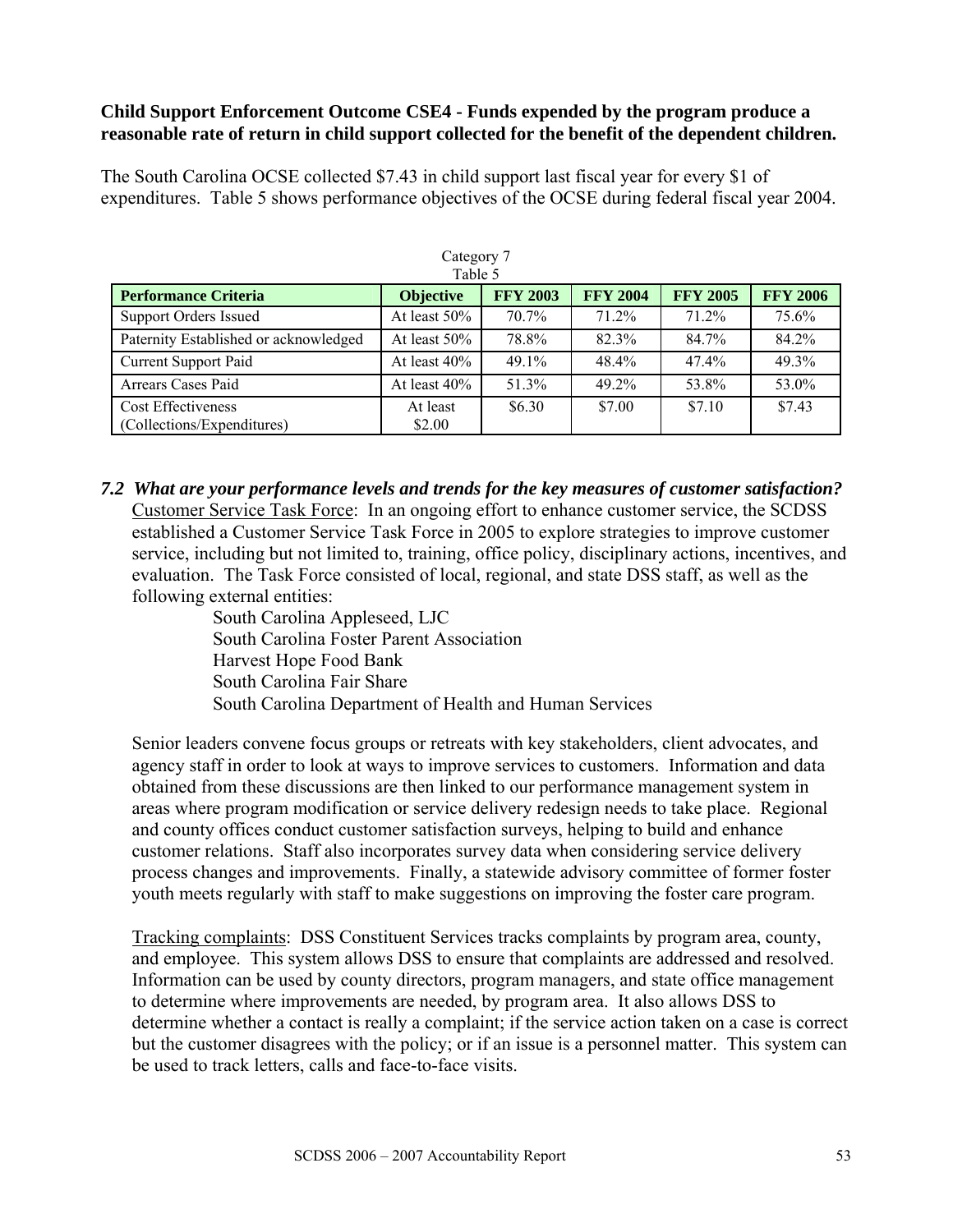### *7.3 What are your performance levels and trends for the key measures of financial performance?*

Financial performance levels are determined based on the preparation and analysis of the department's budget during the annual zero-based budgeting process and the monitoring of the budget.

### Budget Development

The zero-based budget process is designed to ensure that financial resources are allocated and used to meet strategic objectives, that budgeted operations are within available funding, and that the agency derives maximum benefit from all available funding sources. The budget process requires the analysis of resource allocation and funding needed for budgeted operations, and includes a review of necessary budgeted expenditures from the cost center manager through the senior management levels. The zero-based budget is a key indicator for the Agency's budget initiatives addressed during the annual budget process. Key measures of financial performance used during the preparation, review and monitoring of the budget include maximizing non-state revenue sources and the cost containment of administrative support type costs. This process is headed by executive management with support from senior staff and the budget office.

Each division is required to submit a detailed budget plan that includes a requested budget with documentation to support and justify the request. The division budget plans are reviewed by a budget review team comprised of executive and senior managers. Budget meetings are scheduled with division directors if necessary. The budget review team prepares and submits a proposed agency budget to the State Director for approval.

#### Budget Monitoring

Divisions are required to monitor their budgets and expenditures on a monthly basis. Divisions may request internal budget transfers to address critical needs that may arise during the year. Divisions may also request additional funds to address critical needs that cannot be covered by internal transfers. These requests are reviewed by the budget office and submitted to executive staff for approval. Divisions are also required to complete a mid-year budget review and affirm that they are operating within their approved budget. The budget office monitors the agency budget and expenditures on a monthly basis, provides assistance to the divisions in resolving any budget-related issues, and reports critical issues to executive management for resolution.

#### Post Audit Review

The budget office compiles historical budget and expenditure information for use in the zerobased budget development process. While this information is not used to establish budgets directly, it is helpful in analyzing division budget requests.

Additionally, the department expects our suppliers, contractors, and partners to deliver quality customer services that adhere to the same performance levels as our county offices. The department works with suppliers, contractors, and partners to establish client outcome expectations to include allowing service deliverers the freedom to develop approved approaches to service delivery to achieve these outcomes. Regional and county offices and suppliers of external products and services must collect, report on data in an effort to continually improve on delivery of services to clients served by the department.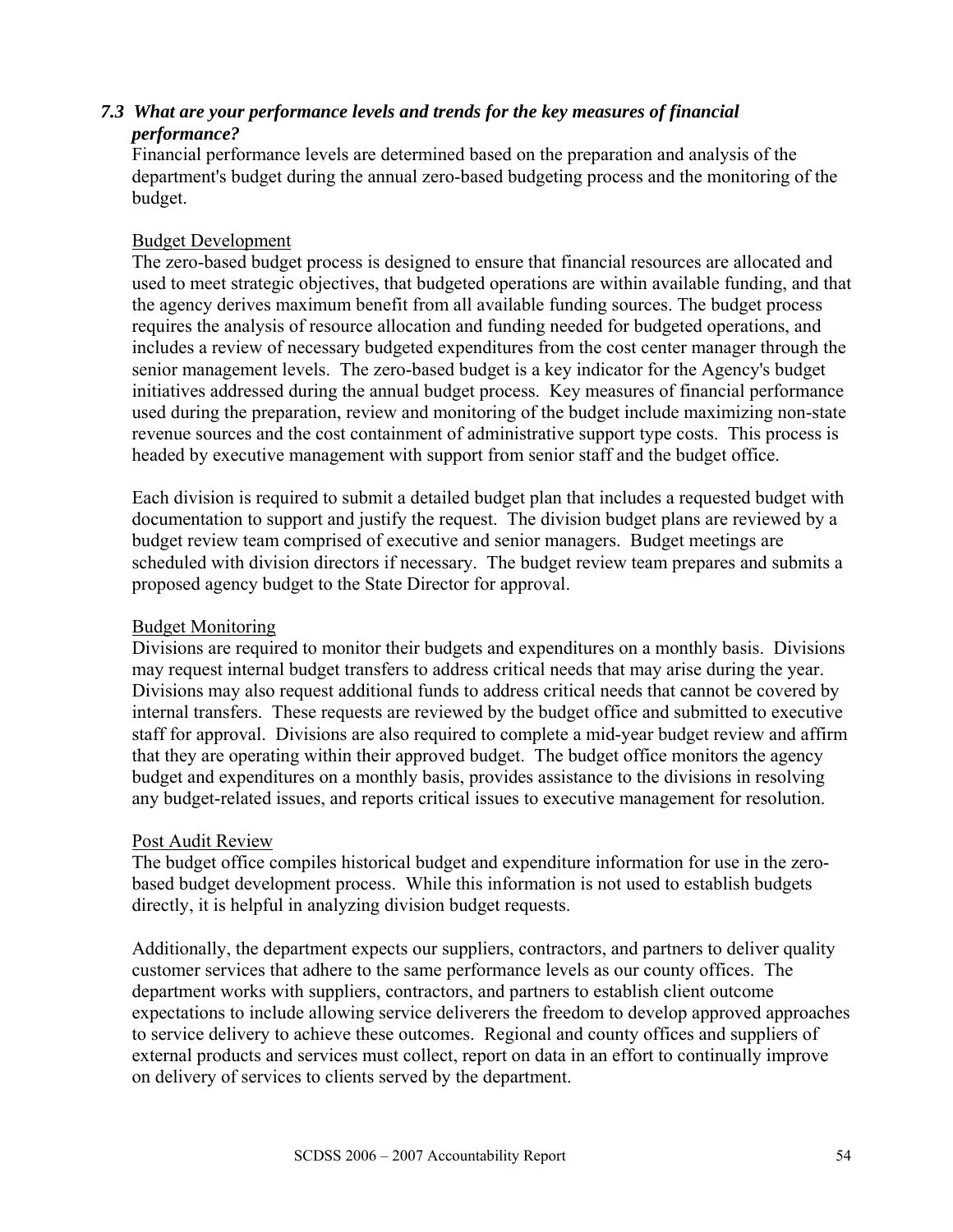### *7.4 What are your performance levels and trends for the key measures of Human Resource Results?*

We conduct exit interviews with employees leaving the agency. Approximately 80% of respondents provided favorable comments about their previous employment at DSS and indicated they would consider returning to work with the agency.

*7.5 What are your performance levels and trends for the key measures of regulatory/legal compliance and citizenship? Note: For a governmental agency, this question would apply to compliance with laws and regulations other than the agency's central legal mandate. Results of the agency's legal mandate or mission should be addressed in question 7.2.* 

The Division of Audit Services conducts examinations of the Department's fiscal operations, program management and program support activities and reports findings and recommendations to management and the State Director. Audits include 1) financial and compliance; 2) economy and efficiency; 3) program results; and, 4) performance. Other duties include providing technical assistance to the county offices in accounting for their local and client funds, reviewing independent audit reports submitted by providers of service in accordance with the Office of Management and Budget Circular A-133 (Audits of States, Local Governments and Nonprofit Organizations) and preparation of year–end financial statements for the county offices.

FY 2006-07, the DAS staff performed 85 audits of the Department and providers of service. Also, DAS prepared the County Financial Statements which included in excess of \$35 million in receipts and expenditures for submission to the Comptroller General to be included in the Statewide Financial Statements. Also, 79 independent audit reports were reviewed in accordance with OMB Circular A-133. In addition, technical assistance was provided to the 46 county offices in the operation and maintenance of their local accounting systems.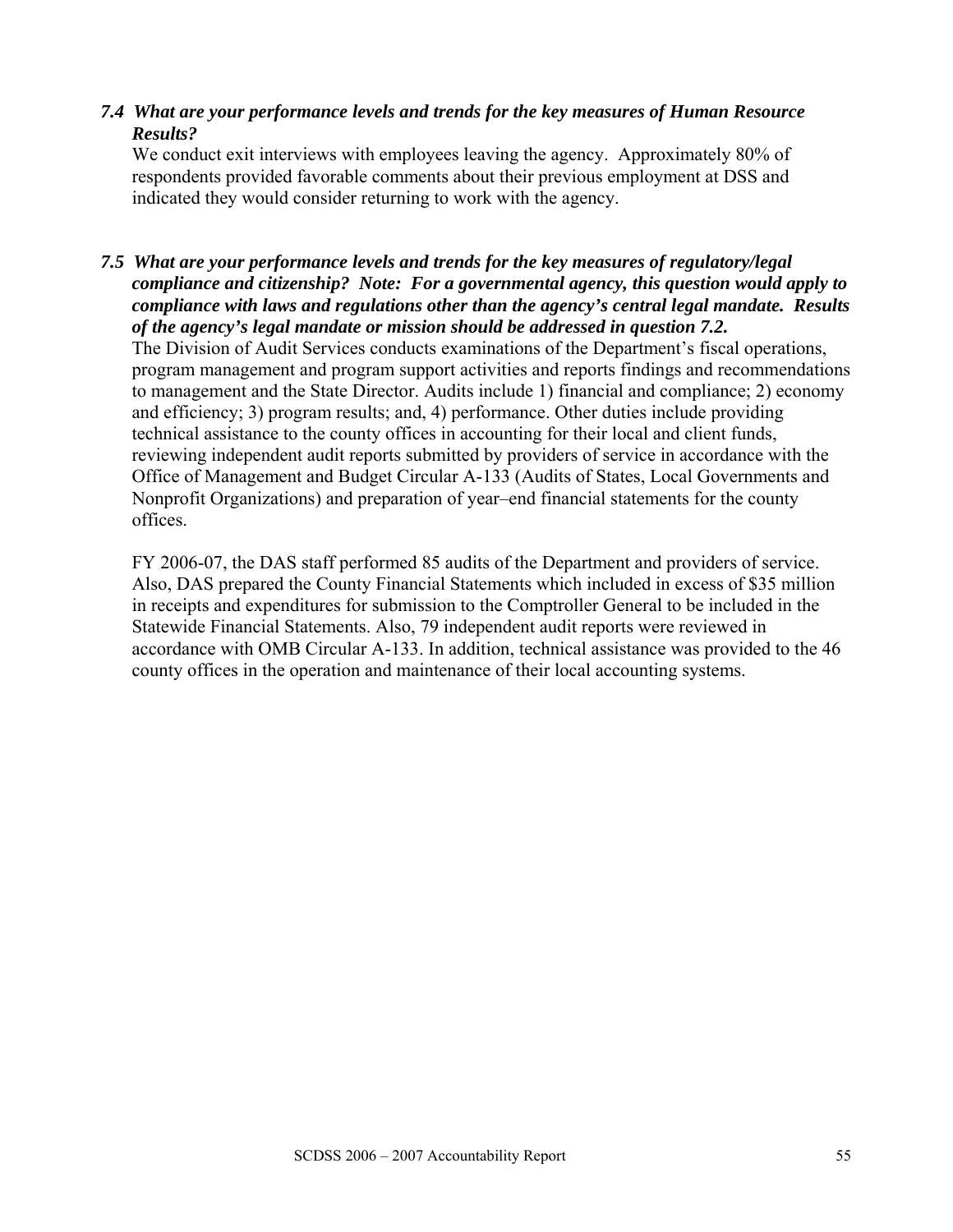### **Appendix A**

#### **DSS Operation Locations**

**Abbeville** DSS - Main Site - Human Services Bldg.

**Aiken** DSS - Main Site / North Augusta B T C / MTSC

**Allendale** DSS - Main Site - Agriculture Bldg. / Site 2 McSweeney Bldg. / McSweeney Annex

**Anderson** DSS Office Building / MTSC

**Bamberg** DSS - Main Site / MTSC / MTSC (2nd Site)

**Barnwell** DSS - Main Site / FIA

**Beaufort** DSS - Main Site / Hilton Head / MTSC

**Berkeley** DSS - Main Site / FIA

**Calhoun** DSS - Main Site / FIA and Region III

**Charleston** DSS - Main Site - PQA Chicora Center / FIA - Quality Assurance / MTSC / Child Support Enforcement / Adoption Office Chicora Center / Adoption Region VI-Day Care / Trident One-Stop Career Center / Record Storage

**Cherokee** DSS - Main Site

**Chester** DSS - Main Site

**Chesterfield** DSS - Main Site

**Clarendon** DSS - Main Site

**Colleton** DSS - Main Site – Bernard Warshaw / FIA

**Darlington** DSS James P. Mozingo Bldg. / Robert L. Grooms Bldg. / Society Hill Neighborhood Ctr. / Government Outreach / FIA

**Dillon** DSS - Main Site

**Dorchester** DSS - Main Site / St. George

**Edgefield** DSS - Main Site

**Fairfield** DSS - Main Site

**Florence** DSS - Main Site / Lake City / Adoption Services Region IV / MTSC

**Georgetown** DSS - Main Site

**Greenville** DSS - Main Site / MTSC / FIA / Child Support Enforcement / Adoption Services Region II

**Greenwood** DSS - Main Site / MTSC

**Hampton** DSS - Main Site / FIA

**Horry** DSS - Main Site / Loris / Myrtle Beach Complex / Myrtle Beach MTSC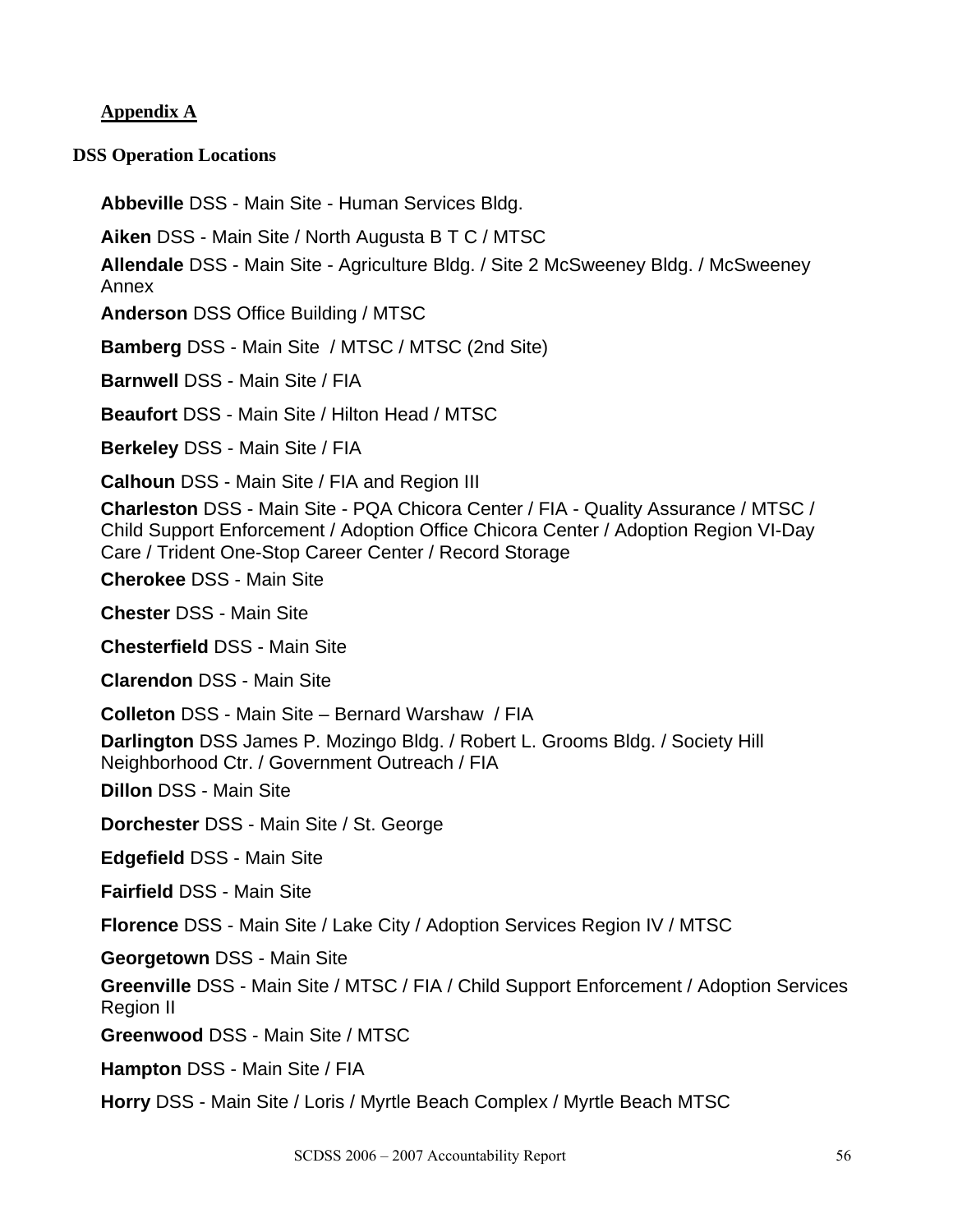**Jasper** DSS - Main Site / FIA

**Kershaw** DSS - Main Site – United Way Holstein Ctr.

**Lancaster** DSS - Main Site / FIA / Kershaw

**Laurens** DSS Main Site - Human Services Complex

**Lee** DSS - Main Site / FIA

**Lexington** DSS – Main Site / Adoptions Region V / Maxway Bldg.

**McCormick** DSS - Main Site

**Marion** DSS - Main Site / Site 2 Multi-Purpose Bldg.

**Marlboro** DSS - Main Site / Annex / Bennettsville MTSC

**Newberry** DSS - Main Site

**Oconee** DSS - Main Site / FIA

**Orangeburg** DSS - Main Site

**Pickens** DSS - Main Site

**Richland** DSS - Main Site / Eastover Office / FIA

**SCDSS Central Office** - North Towers Complex / State Office MTSC / Staff Dev. and Training / Records Storage / PQA – Investigations – SACWIS / Central Receiving and Issuance Center/ Midlands MTSC / Region II (CSE) / Child Support Enforcement Region I / **CSE** 

**Saluda** DSS - Main Site

**Spartanburg** DSS - Evans Bldg. - Main Site / Montgomery Bldg. / MTSC / Children's Shelter / Teen Shelter

**Sumter** DSS - Main Site / MTSC

**Union** DSS - Main Site

**Williamsburg** DSS – Main Site

York DSS - Main Site / Rock Hill Satellite / Satellite - Apple Tree Center / Rock Hill Adoption Services Region I